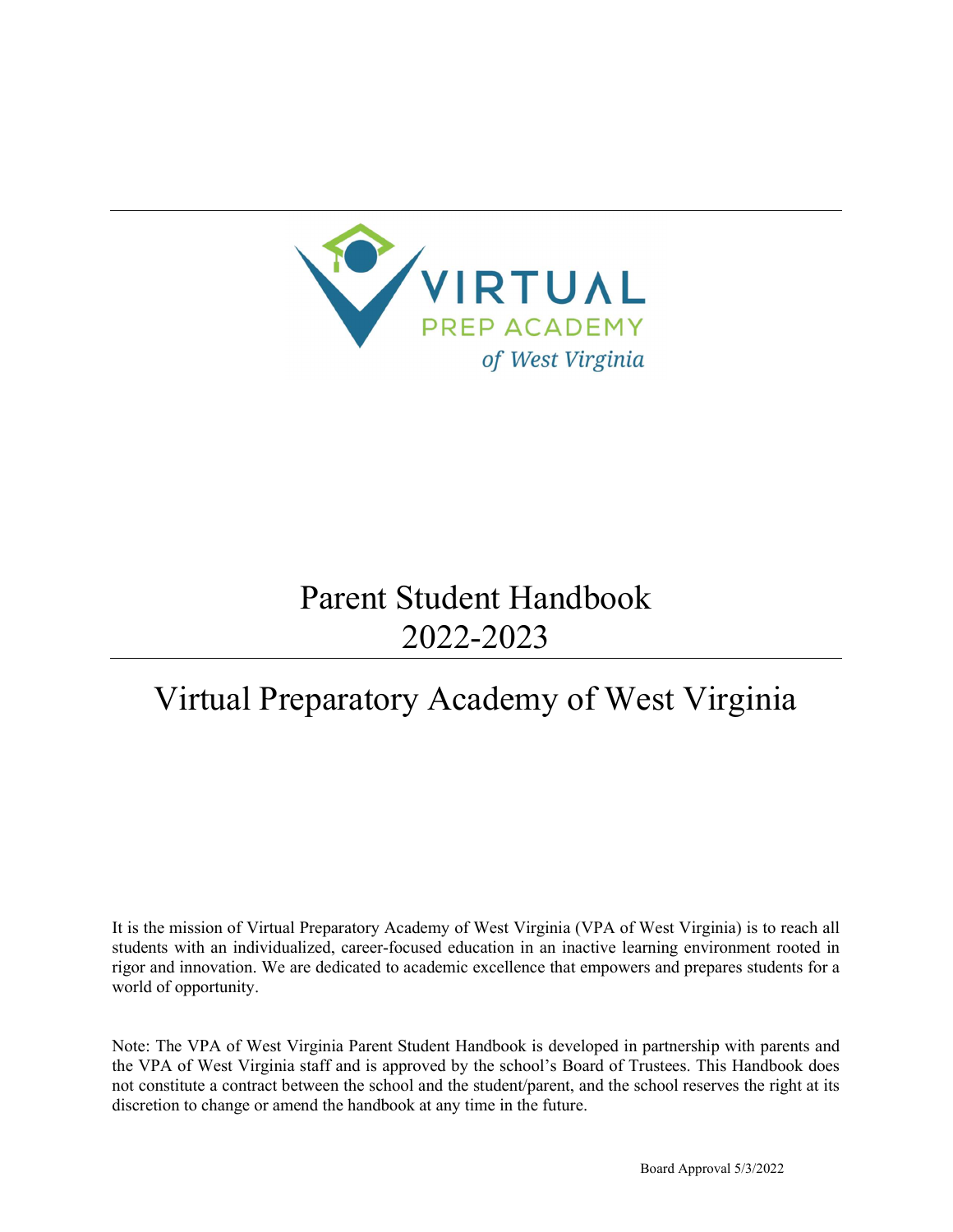# Table of Contents

| I.                        | <b>INTRODUCTION</b>                                | 5                |  |  |
|---------------------------|----------------------------------------------------|------------------|--|--|
| П.                        | <b>ADMISSION INFORMATION</b>                       | 5                |  |  |
|                           | Preference of Admission                            | 5                |  |  |
| <b>Enrollment Process</b> |                                                    |                  |  |  |
| Waitlist                  |                                                    | 5<br>6           |  |  |
|                           | Kindergarten Entrance and Screening                | 6                |  |  |
|                           | <b>Registration and Enrollment</b>                 | 6                |  |  |
|                           | Re-Enrollment                                      | $\boldsymbol{7}$ |  |  |
|                           | Non-Discrimination Policy                          | $\overline{7}$   |  |  |
|                           | Health Certification and Immunization Requirements | $\sqrt{ }$       |  |  |
|                           | Change of Address / Phone Number / Custody         | $\,$ $\,$        |  |  |
|                           | III. STUDENT AND PARENT RESPONSIBILITIES           | $\,8\,$          |  |  |
|                           | <b>Behavior Guidelines</b>                         | $\,8\,$          |  |  |
|                           | Code of Conduct                                    | $\mathbf{9}$     |  |  |
|                           | Positive Behavior Intervention and Supports        | 9                |  |  |
|                           | <b>Student Success Plans</b>                       | 9                |  |  |
|                           | Attendance                                         | 9                |  |  |
| Truancy                   |                                                    | 11               |  |  |
|                           | Overview                                           | 11               |  |  |
|                           | <b>Excessive Absences</b>                          | 11               |  |  |
|                           | <b>Habitually Truant</b>                           | 11               |  |  |
|                           | Reporting                                          | 12               |  |  |
|                           | Suspension and Expulsion Procedures                | 12               |  |  |
|                           | Withdrawal Policies and Procedures                 | 17               |  |  |
|                           | IV. ACADEMICS                                      | 17               |  |  |
|                           | Curriculum                                         | 18               |  |  |
|                           | Assessment and Intervention                        | 19               |  |  |
|                           | Make-Up Work                                       | 20               |  |  |
|                           | <b>Student Referral and Support Multi-Tiers</b>    | 21               |  |  |
|                           | <b>Report Cards</b>                                | 21               |  |  |
|                           | Parent / Teacher Conferences                       | 21               |  |  |
|                           | Orientation                                        | 22               |  |  |
| V.                        | <b>SCHOOL OPERATIONS</b>                           | 22               |  |  |
|                           | Field Trips                                        | 22               |  |  |
|                           | VI. HEALTH AND SAFETY                              | 22               |  |  |
|                           | Medication Administration                          | 22               |  |  |
|                           | Technology and Internet Safety                     | 23               |  |  |
|                           | Acceptable Use of Technology                       | 24               |  |  |
|                           | <b>Student Internet Safety</b>                     | 25               |  |  |
|                           | "Netiquette"                                       | 25               |  |  |
|                           | Use of Copyrighted Materials                       | 25               |  |  |
|                           | Appropriate Use of Technology                      | 25               |  |  |
|                           | Harassment, Intimidation, Bullying                 | 25               |  |  |
|                           | Prohibited Gang Activity                           | 26               |  |  |
|                           | Drug-Free School                                   | 26               |  |  |
|                           | Weapon-Free School                                 | 26               |  |  |
|                           | Police and Child Protective Services               | 27               |  |  |
|                           | School Crisis Response Plan                        | 27               |  |  |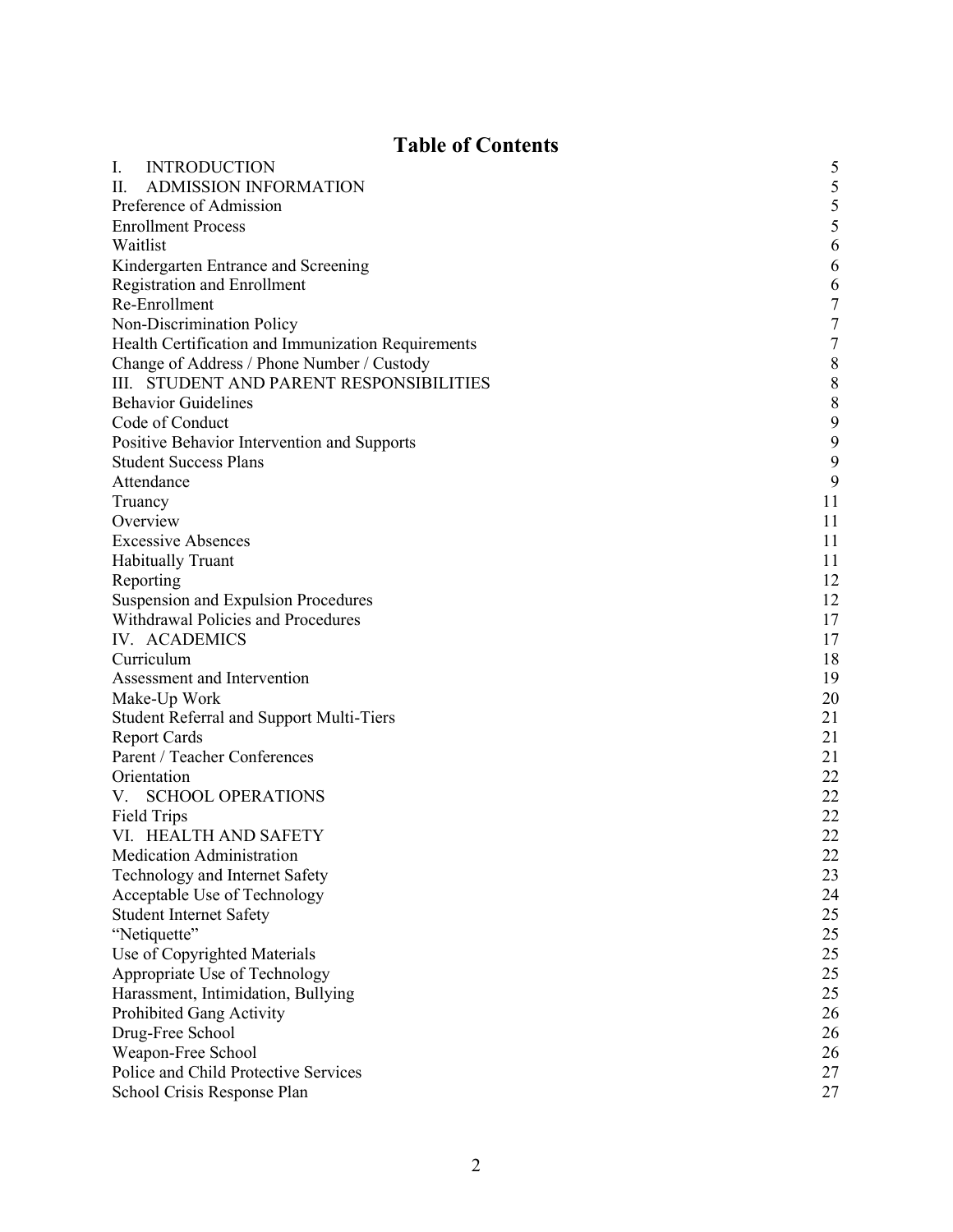| VII. SCHOOL RECORDS                                                       | 27 |  |  |
|---------------------------------------------------------------------------|----|--|--|
| <b>Current Information</b>                                                | 27 |  |  |
| <b>Request for Records</b>                                                | 27 |  |  |
| <b>Student Directory Information</b>                                      | 27 |  |  |
| Audio-Visual Information                                                  | 28 |  |  |
| <b>Release of Student Records</b>                                         | 28 |  |  |
| Non-Custodial Parent Record Request                                       | 28 |  |  |
| Protection of Pupil Rights Amendment (PPRA) Notification                  | 29 |  |  |
| <b>Notification Procedures</b>                                            | 29 |  |  |
| VIII. SPECIAL POPULATIONS AND AT-RISK STUDENTS                            | 30 |  |  |
| Gifted Students                                                           | 30 |  |  |
| <b>English Language Learners</b>                                          | 30 |  |  |
| IX. CHILD FIND                                                            | 31 |  |  |
| Student Identification and Child Find                                     | 31 |  |  |
| Screening                                                                 | 31 |  |  |
| Pre-Referral/Referral/Initial Evaluation/Eligibility                      | 32 |  |  |
| Allowing for Differences in English Language Skills and Ethnic Background | 32 |  |  |
| <b>Instructional Programming</b>                                          |    |  |  |
| Assistive Technology (AT)                                                 | 32 |  |  |
| <b>Progress Monitoring</b>                                                | 33 |  |  |
| Disproportionality                                                        | 33 |  |  |
| X. COMPLAINT PROCEDURE                                                    | 33 |  |  |
| XI. NON-DISCRIMINATION AND TITLE IX/ SECTION 504 NOTICE                   | 34 |  |  |
| XII. HOMELESS POLICY                                                      | 34 |  |  |
| PARENT/STUDENT HANDBOOK CONTRACT                                          |    |  |  |
| <b>MEDIA RELEASE</b>                                                      |    |  |  |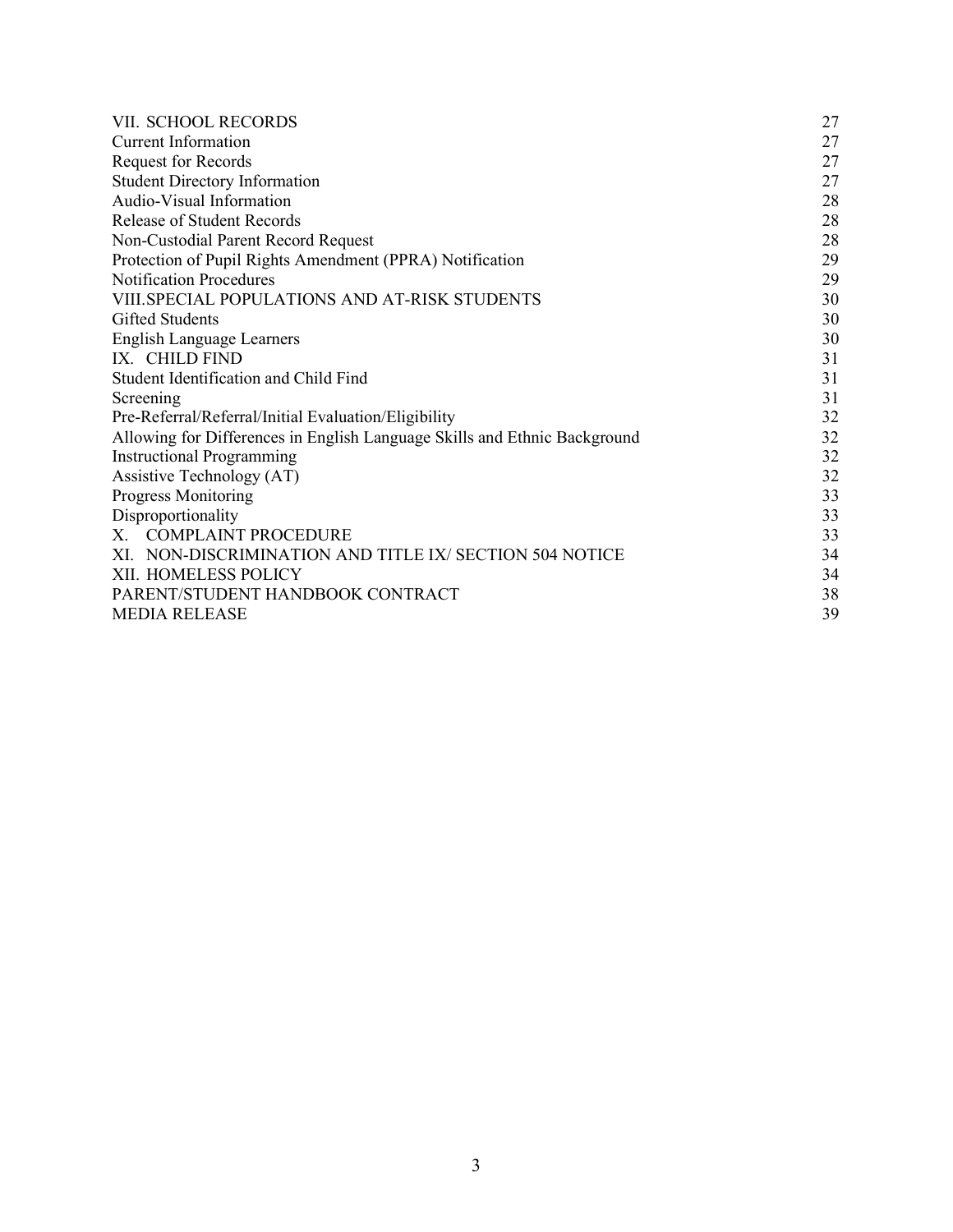#### \*\*NOTICE\*\*

The school is a community school established under Title 126 Series 79 Charter Public Schools (3300) of the West Virginia Department of Education. The school is a public charter school and students enrolled in and attending the school are required to take summative assessments and other examinations prescribed by law. In addition, there may be other requirements for students at the school that are prescribed by law. W. Va. Code §18-5G-3(a)(1), §18-5G-3(c)(6) and W. Va. Code §18-5G-3(c)(9). For more information about this matter contact the school administration or the West Virginia Department of Education.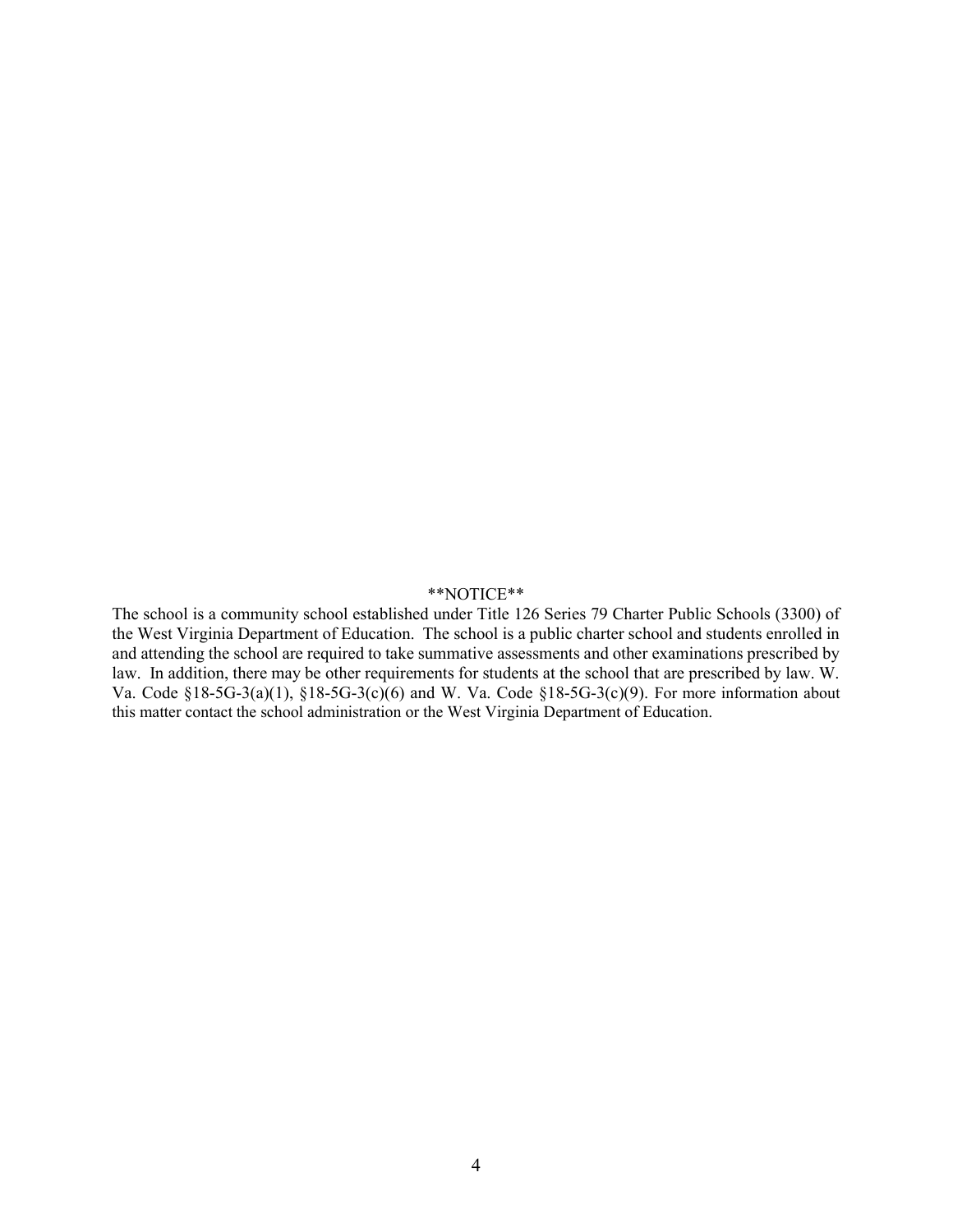# I. Introduction

Welcome to Virtual Preparatory Academy of West Virginia (VPA). This school handbook will clarify mutual expectations to ensure your student has a successful school year.

The Virtual Preparatory Academy of West Virginia envisions a learning experience that combines the best of online instruction with its capacity for individualized flexible learning. Our statewide public charter school, serving all K-12 grades, will feature an innovative and interactive curriculum, fully aligned to the West Virginia Content Standards, and taught by talented West Virginia state-certified teachers. Teacherled instruction will include synchronous and asynchronous learning opportunities, one-to-one tutoring, organized peer interaction, and a focus on critical skills for success in college and the workforce.

This Handbook was developed to answer many of the commonly asked questions that you and your parents may have during the school year. Become familiar with the following information and keep the Handbook available for reference by you and your parents. The term "parent" when used herein means an official caregiver of a minor child, including but not limited to mother, father, stepparent, grandparent, foster parent, or court-appointed guardian. If you have any questions about this Handbook, please contact the Head of School. The Head of School has similar authority and responsibilities as the superintendent of schools for a local district.

Cooperation, respect for others, and a sense of wonder are essential to learning. For this reason, the following regulations and guidelines have been outlined in this manual to assist in maintaining a positive learning environment.

# II. Admission Information

# Preference of Admission

Participation in a public charter school is based on parent choice. Each year, VPA of West Virginia will announce its open enrollment period for any West Virginia parents or guardians who would like to apply for their student(s). If the number of applicants exceeds the capacity of the school or grade level, VPA of West Virginia will conduct a random selection lottery after first granting enrollment preferences for prior year students and then for a sibling of a current student enrolled in the school. As a statewide school, VPA of West Virginia will admit all students who reside in the state, provided there is capacity to serve that student's grade level per the annual enrollment goals for each year. (W.V. §18-33-9) All students are welcome.

# Enrollment Process

- A parent or legal guardian should complete the digital or paper Application for Admission to VPA of West Virginia to be considered in the lottery process.
- Open enrollment occurs each year in February and March of the first year and January and February in subsequent years.
- Applications submitted up to the announced enrollment decision date will be reviewed by a designee for completeness, legal residence, and age/grade of student. Incomplete application forms will not be considered.
- $\bullet$  A child must be five (5) years of age on or before July 1 in the school year enrollment is being applied for kindergarten.
- Notification of the lottery will serve as public notice of an official meeting, even if no action(s) are anticipated to be taken by members of the Board at the time of the lottery.
- If an enrollment lottery is required, it will be conducted based on the previously described guidelines.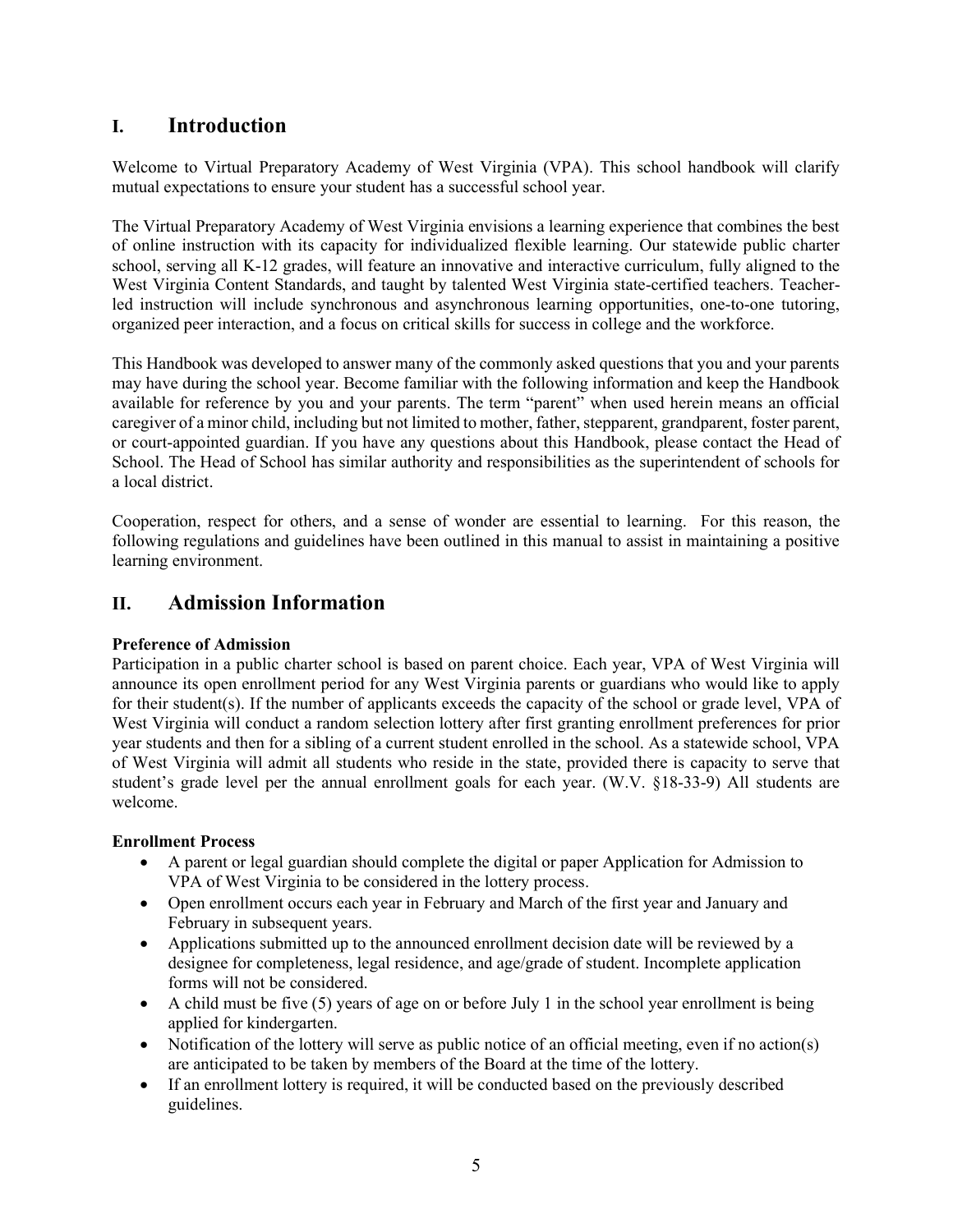- Once the lottery is complete, applicants will be notified by the designee of their status.
- Digital registration will be made accessible to applicants who received enrollment offers in the lottery process. If a family requires a paper enrollment form, they will be provided one. Families will have two weeks to complete the registration accurately and thoroughly, including the submission of all compliance related documentation.
- Registrations that are not completed within the designated time, or applicants that cannot produce appropriate priority information, will forfeit enrollment offers.
- Seat placement determinations are made following receipt of the completed, compliant registration.
- If the number of lottery applications does NOT exceed seats available, parents/guardians that have submitted a lottery application have 1 week to complete registration. At the end of that week, the registration opens to the public and school enrolls until capacity.
- As openings occur post lottery, applicants on the grade level waitlist will be contacted in the established order. Registration process access will be provided. Completion of the registration process is expected in two weeks order to prompt a seat placement determination.
- VPA of West Virginia will continue to enroll students using this process until the established enrollment number is met and maintained.
- A provision shall be made for the children with a sibling enrolled at VPA of West Virginia. If a child must be placed on a waitlist due to capacity issues, the child with an enrolled sibling will be granted priority.

# Waitlist

The waitlist is the ordered list of applicant students without enrollment offers. The waitlist for each school year is initiated through the lottery process. Once all available enrollment opportunities are offered, the remaining applicant students will be added to the waitlist in the order drawn. The waitlist remains active through the academic year. The waitlist for a given year is not carried over to the next school year. A new enrollment application is required for each school year for which a student is seeking a new enrollment.

Students who wish to transfer to VPA of West Virginia mid-school year may do so if the school has capacity to serve that student in that grade level. Otherwise, the student will be added to a waitlist for that grade level.

# Kindergarten Entrance and Screening

Children entering the kindergarten program must be five years of age on or before July 1st or qualify for early entrance under the school's policy. All children enrolling for the first time must be screened for vision, hearing, or speech and language disabilities. If the screening reveals the possibility of potential learning needs, the school must provide a further assessment. A child's screening and assessment data cannot be used to determine eligibility to enter kindergarten. Furthermore, the screenings are not intended to diagnose an educational disability or to be used for placement procedures. Screening results help identify areas of individual development that require further assessment for educational programming, particularly for students who might benefit from early intervention, prevention, acceleration, and enrichment programs.

# Registration and Enrollment

Registration and enrollment are two different steps in the process of becoming a student at the school. Registration initiates the first step in the two-step process. By registering, the parent expresses a desire to have his/her child attend the school. It does not mean the child will be enrolled in the school.

Parents/express the desire to have their child attend by:

- Completing and submitting the Registration Form;
- Providing the child's: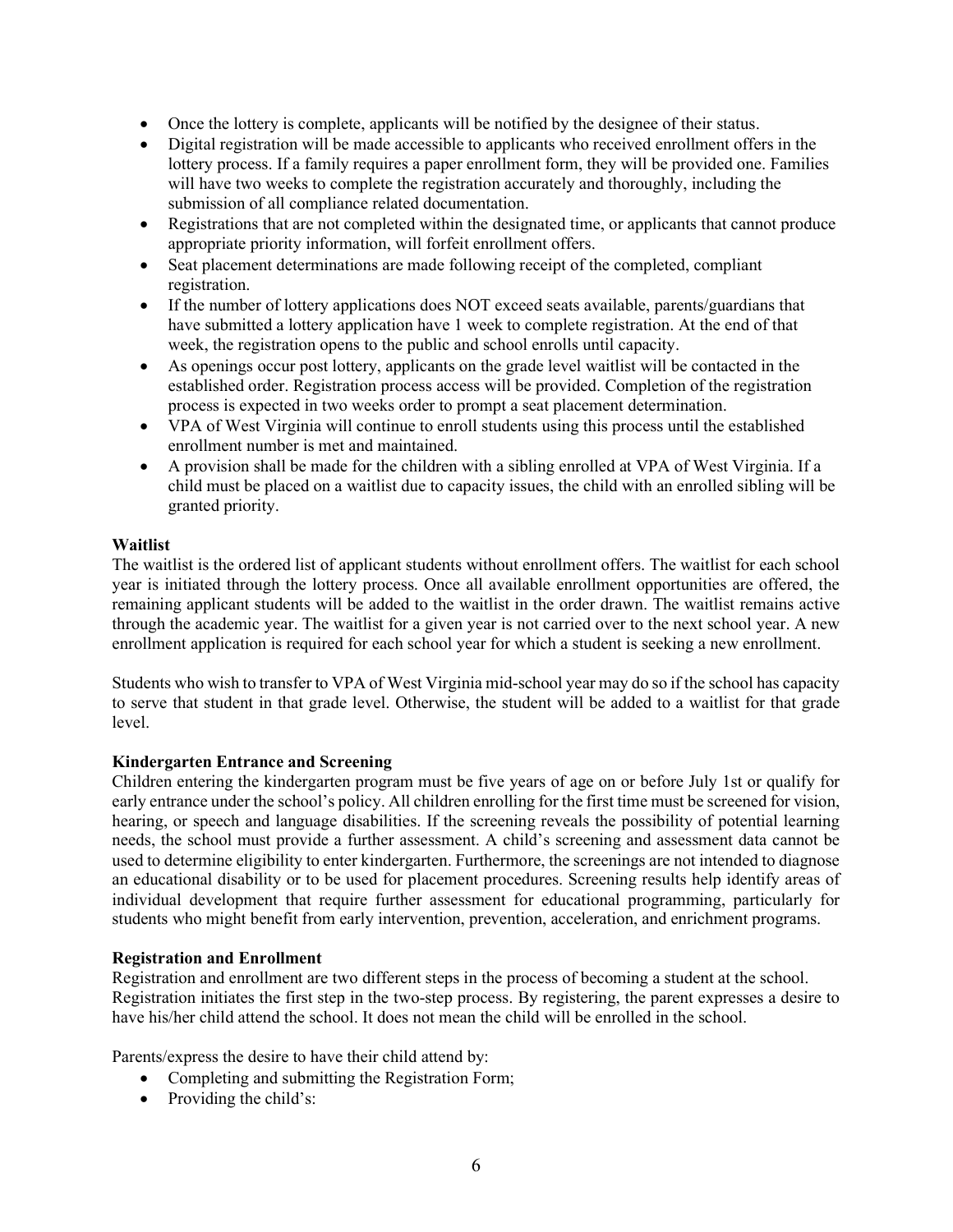- Birth Certificate or other certification permitted by state law;
- **Proof of Residency**
- Current Immunization Record; and
- Last Report Card, when appropriate

# Annual Verification Information:

 Parent/guardians/students 18 years of age and older are required to provide the school with proof of residency/Address Verification annually and at any time a change of address, residency, or custody changes.

The second step is enrollment. After the registration period, as described above is completed and the lottery process is completed, enrollment can begin. The child is not officially a student at the school until the second step, enrollment, is completed.

The child is enrolled when:

- All the registration steps are complete;
- The enrollment packet including all required documents is completed and submitted; and
- Grade placement is assigned.

Enrollment of students shall comply with the admissions procedures specified in the West Virginia Code and the school's Admission and Enrollment Policy.

# Re-Enrollment

For those students presently attending the school, re-enrollment starts at the end of March or during the first week of April. Students are not automatically re-enrolled from school year to school year. All parents must state their intention to have their child/student be re-enrolled each school year. It is the responsibility of the parent to inform the school of any changes to their residency or contact information.

# Non-Discrimination Policy

Enrollment will not be denied to any eligible applicant on the basis of gender, age, race, religion, color, national origin, ancestry, pregnancy, marital or parental status, economic status, sexual orientation, or physical, homelessness, mental, emotional or learning disability. The school will also not discriminate in its pupil admissions policies or practices whether on the basis of intellectual or athletic ability, measures of achievement or aptitude, or any other basis that would be illegal if used by any public school.

# Health Certification and Immunization Requirements

# State of West Virginia Immunization Requirements for School Attendance

All new students are required to submit a copy of their Immunization Records prior to enrollment. No student shall be permitted to remain in school if the student has not met the minimum immunization requirements established by the West Virginia department of health (WV Code §16-3-4 and 64CSR95) which may be accessed at https://oeps.wv.gov/immunizations/Documents/school/New\_School\_Entry.pdf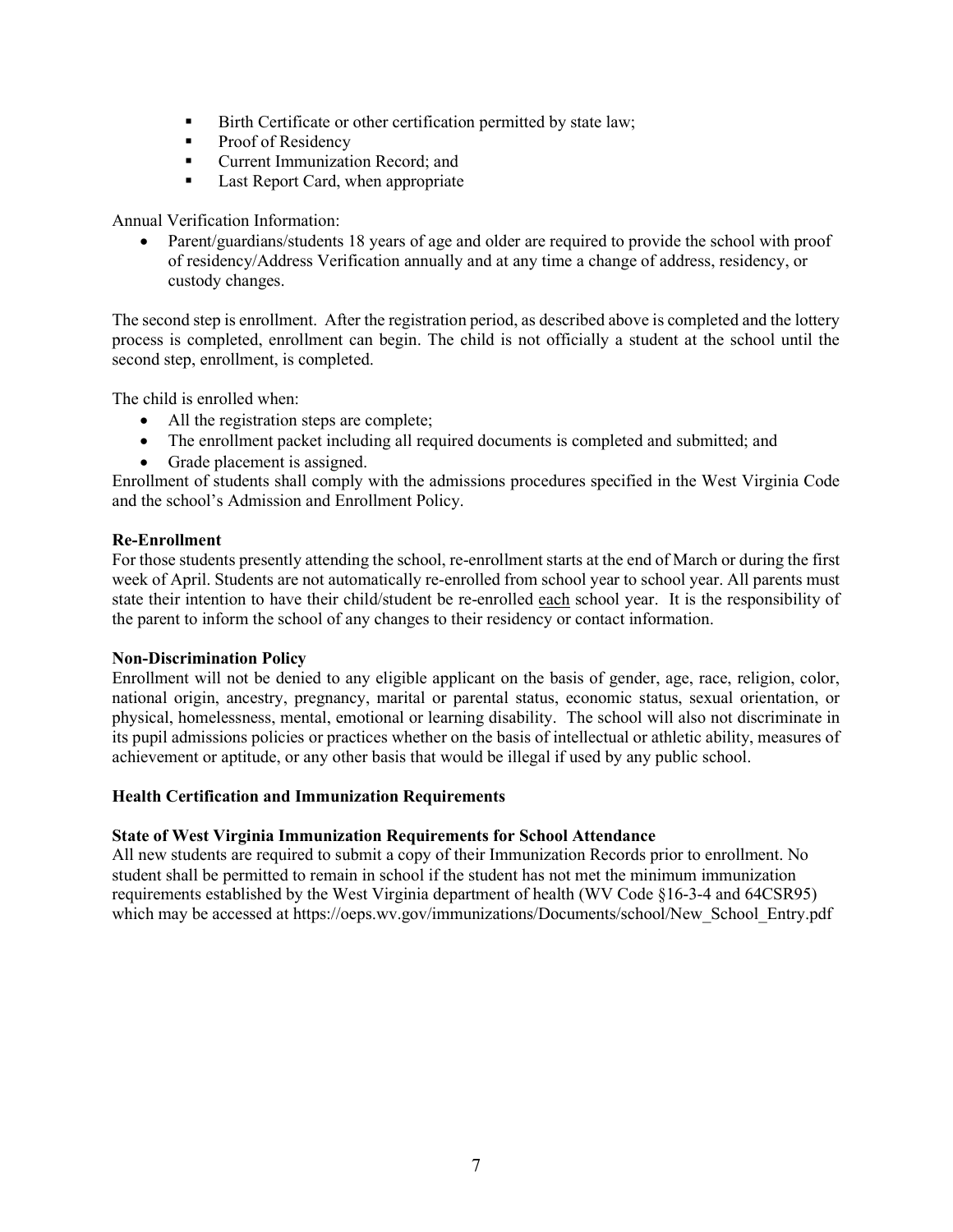| Vaccine                           | <b>Requirements</b>                                                                                | <b>Provisional Enrollment</b>                                                                                                                                                                                                 | <b>Additional Information</b>                                                                                                                                                                                                                                                                                                                                            |
|-----------------------------------|----------------------------------------------------------------------------------------------------|-------------------------------------------------------------------------------------------------------------------------------------------------------------------------------------------------------------------------------|--------------------------------------------------------------------------------------------------------------------------------------------------------------------------------------------------------------------------------------------------------------------------------------------------------------------------------------------------------------------------|
| DTaP/DTP<br>Td/Tdap               | Before admission, four doses<br>required. One dose must be<br>after the 4 <sup>th</sup> birthday.  | After one dose, student may be allowed up 8<br>months to complete the series if necessitated by<br>the minimum intervals of the vaccine schedule.                                                                             | Three doses only for children completing<br>primary series at age 7 years and older.<br>Children exempted from the pertussis component of<br>DTaP vaccine should receive DT vaccine instead, or<br>if past 7 <sup>th</sup> birthday, Td / Tdap vaccine, as applicable.                                                                                                   |
| Polio<br>(IPV)                    | Before admission, three doses<br>required. One dose must be<br>after the 4 <sup>th</sup> birthday. | After one dose, student may be allowed up 7<br>months to complete the series if necessitated by<br>the minimum intervals of the vaccine schedule.                                                                             | • If polio immunization series included both OPV<br>and IPV, then a total 3 of 4 doses are required<br>depending upon the age of the child.                                                                                                                                                                                                                              |
| Measles, Mumps<br>& Rubella (MMR) | Before admission, two doses<br>required. First dose must be<br>after the 1 <sup>st</sup> birthday. | After one dose.<br>student may be allowed up to 30 days to<br>complete the series.                                                                                                                                            | Doses should be a minimum of 28 days apart.                                                                                                                                                                                                                                                                                                                              |
| Varicella                         | Before admission, two doses<br>required. First dose must be<br>after the 1 <sup>st</sup> birthday. | After one dose.<br>children less than 13 years of age may be<br>allowed up to 90 days to obtain 2 <sup>nd</sup> dose;<br>children aged 13 years and older may be<br>allowed up to 30 days to obtain the 2 <sup>nd</sup> dose. | Children less than 13 years of age must have a<br>minimum interval of 12 weeks between the 1 <sup>st</sup> and<br>2nd doses.<br>Children aged 13 years and older may receive<br>٠<br>the 2nd dose 28 days after the first dose.<br>Immunity may also be demonstrated through<br>the legal guardian's written or verbal attestation<br>of varicella (chickenpox) disease. |
| <b>Hepatitis B</b>                | Before admission, three doses<br>required. Last dose must be<br>after the age of 6 months.         | After one dose, student may be allowed up to 4<br>months to complete the series if necessitated by<br>the minimum intervals of the vaccine schedule.                                                                          | • Final dose is not valid if administered before<br>24 weeks / 6 months of age.                                                                                                                                                                                                                                                                                          |

Medical authorities and school educators urge that every child have a complete medical examination before entering school so that the child may be physically ready to accept all the advantages which education has to offer.

# Change of Address / Phone Number / Custody

It is the parent's/responsibility to inform the school office of any change of address, phone number or custody. For changes of address, a new proof of residence will be required. For a change of custody, parents will be required to provide a copy of the custody order to the school.

# III. Student and Parent Responsibilities

# Behavior Guidelines

VPA of West Virginia expects positive behavior from all students, teachers, staff, and parents. Effective learning occurs with an approach to student behavior that stresses self-discipline, consistent with the maturity level of the students. Discipline, which reflects the school's policy of non-violence, exists to promote an atmosphere favorable to concentration, attention, and creativity. In addition, discipline is a positive attempt to help all students realize that they are important, worthwhile, and capable of learning. In classroom management, teachers shall be fair, firm, consistent, and impartial, displaying sensitivity to the needs of the individual child.

The following are the main ideas basic to the school's system of discipline. Students will be successful by:

- Knowing and obeying the rules,
- Accepting responsibility for their behavior, and
- Engaging in their learning daily.

The code below applies to student conduct on school property, on live web conferencing and while in the control or custody of the school, regardless of whether on or off school premises, or at a school- related activity, regardless of location. The types of conduct prohibited by this code are listed below.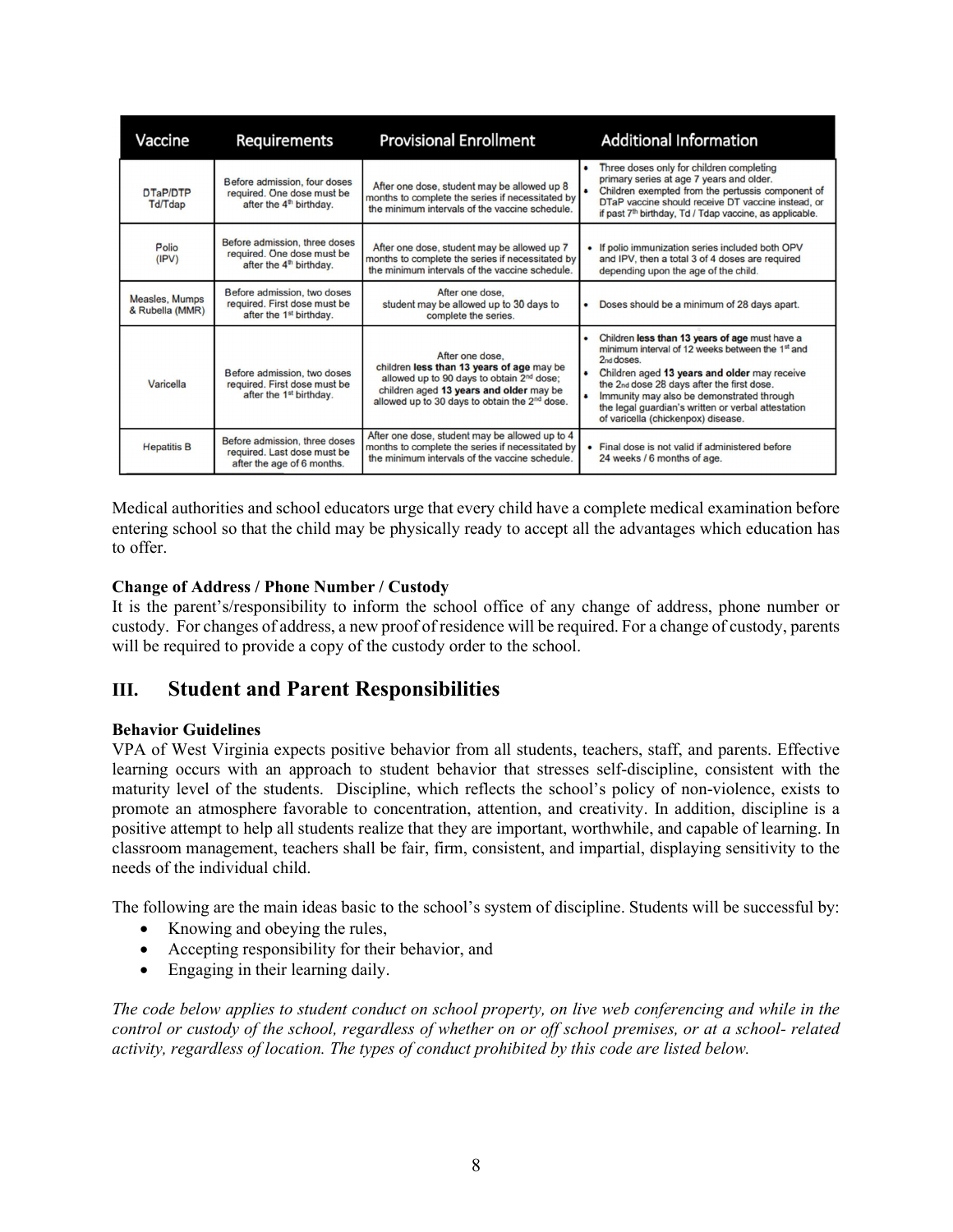#### Code of Conduct

In order to maximize learning for all students, VPA of West Virginia will provide a virtual school environment that promotes appropriate behavior and minimizes disruptions. The Board believes that the best discipline is self-imposed and that students should learn to assume responsibility for their own behavior and the consequences of their actions. All students are expected to have a clear and consistent understanding of the Student Code of Conduct and comply with all school policies and procedures.

The Code of Conduct requires students to:

- conform to reasonable standards of socially acceptable behavior;
- respect the person and property of others;
- respect the rights of others;
- preserve the degree of order necessary to the educational program in which they are engaged; and
- comply with the requests of school administrators, teachers, and staff.

The Code of Conduct, included as part of the VPA of West Virginia Board Policy Manual in Appendix B.1, designates sanctions for student noncompliance with the Code which shall:

- relate in kind and degree to the noncompliance;
- help the student learn to take responsibility for their actions; and

• be directed, where possible, to reduce the effects of any harm which may have been caused by the student's misconduct.

#### Positive Behavior Intervention and Supports

Students are supported by Positive Behavior Intervention and Supports (PBIS), which is an approach to discipline that targets desired outcomes with teachable moments and prevention of poor choices, rather than focusing on punitive measures and reactive punishment. The research based PBIS model teaches positive behavior choices, alongside and embedded within SEL lessons to ensure that students understand behavioral expectations. Once this is taught, student behavior is also seen as a form of communication, and teachers strive to see through the behavior to what the student might need and offer proactive support and guidance. Student Success Plans are crafted with the goal of both behavioral and academic success, and intervention strategies are tiered based on a multi-tiered level of support system.

#### Student Success Plans

The Student Success Plan is an essential part of the Student Services model. The success plan outlines the individual student needs and specific actions for a student to become successful with the goal of academic achievement. Student Services, teachers, students, and learning coaches develop the Student Success Plan together. The assigned Student Services team member facilitates the process, monitors the plan, and provides ongoing follow up.

#### Attendance

Regular attendance and punctuality are essential for success in School and necessary for success later in life. Each student at the School is responsible for attending all classes regularly, being on time, and engaging in instructional programs.

West Virginia state law requires that schools offer at least 180 days of instruction per School year. The daily amount of expected instructional time is 5 hours 15 minutes of instructional time for students in grades Kindergarten-5, 5 hours 30 minutes of instructional time for students in grades 6-8, and 5 hours 45 minutes of instructional time for students in grades 9-12. Daily attendance is tracked via a combination of the following: offline time submissions submitted by Parents/Guardians, online activity reports automatically generated by the school Learning Management System when students work in courses or attend live sessions, participation in state and local assessments, contact with school staff, and other methods as dictated by the School.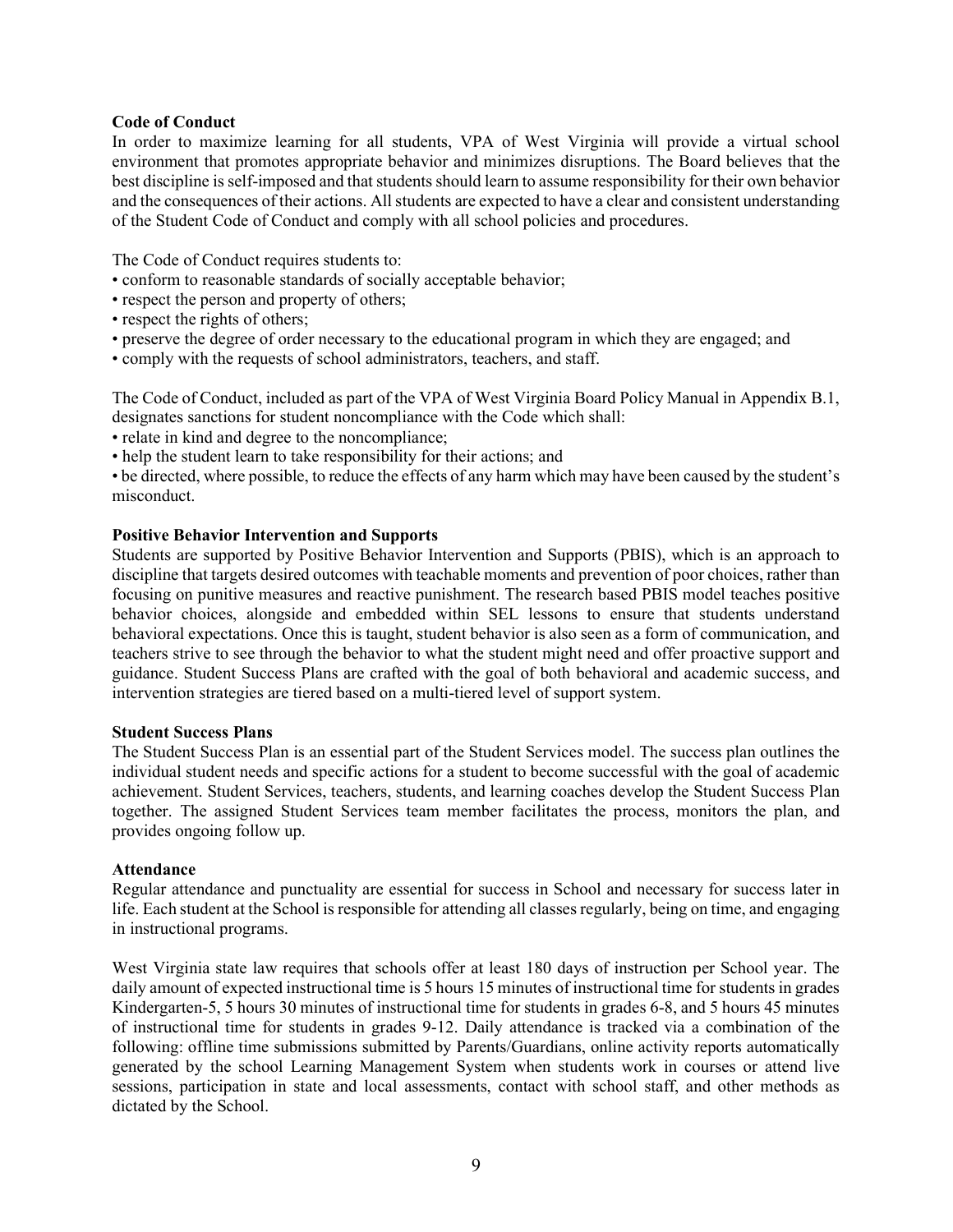- It is expected that students are engaged and actively participating in schoolwork each day. Students should be online, completing asynchronous lessons through the course dashboard and attending live sessions as instructed by teachers. If students are not maintaining the expected level of engagement or not maintaining expected course progress, students will be referred to the engagement intervention program.
- Live session attendance is critical to student success in the online classroom. It is highly recommended that all students attend all live class offerings daily to interact with teachers and receive instruction and practice, especially when students are not receiving passing grades. These live sessions are recorded and available for students to view at any time.
- Students must show up for in-person state testing at designated locations on assigned days.
- Failure to log into the system and complete course work each day and/or to show up for assigned testing constitutes an unexcused absence for the student.
- Students must attend School on all official school days, complete all assignments in a timely manner in accordance with stated class schedules, and attend live class sessions or view archived materials as directed.
- Students must contact her/his teacher(s) every week.
- Parents/Guardians may be directed to log offline hours and/or properly document the Student's offline work.
- Parents/Guardians must provide the School with written notes documenting why absences should be excused, within 3 days of the absence date.
- Students who miss School are encouraged to review recordings of any live instructional sessions missed, and to make-up any daily asynchronous course assignments that were not completed during the absence.
- Students that fail to meet engagement requirements related to completion of diagnostic assessments, state testing, live session participation, and completion of course assignments and assessments may be subject to discipline and/or interventions as outlined in the School's Student Engagement Policy.

The required attendance of students shall conform to the minimum standards prescribed by West Virginia State Law. Therefore, absences from School should be only for illness or an emergency. In case of an absence from School:

- The parent must notify the School before the beginning of the school day from which his/her child will be absent.
- Both "excused" and "unexcused" absences are counted toward the maximum allowable absences. The distinction is made between "excused" and "unexcused" absences for determining whether a student may have the opportunity to make up classwork and whether disciplinary action is in order.
- All documentation relating to absences must be provided to the School no later than three instructional days after the first day the student returns to School.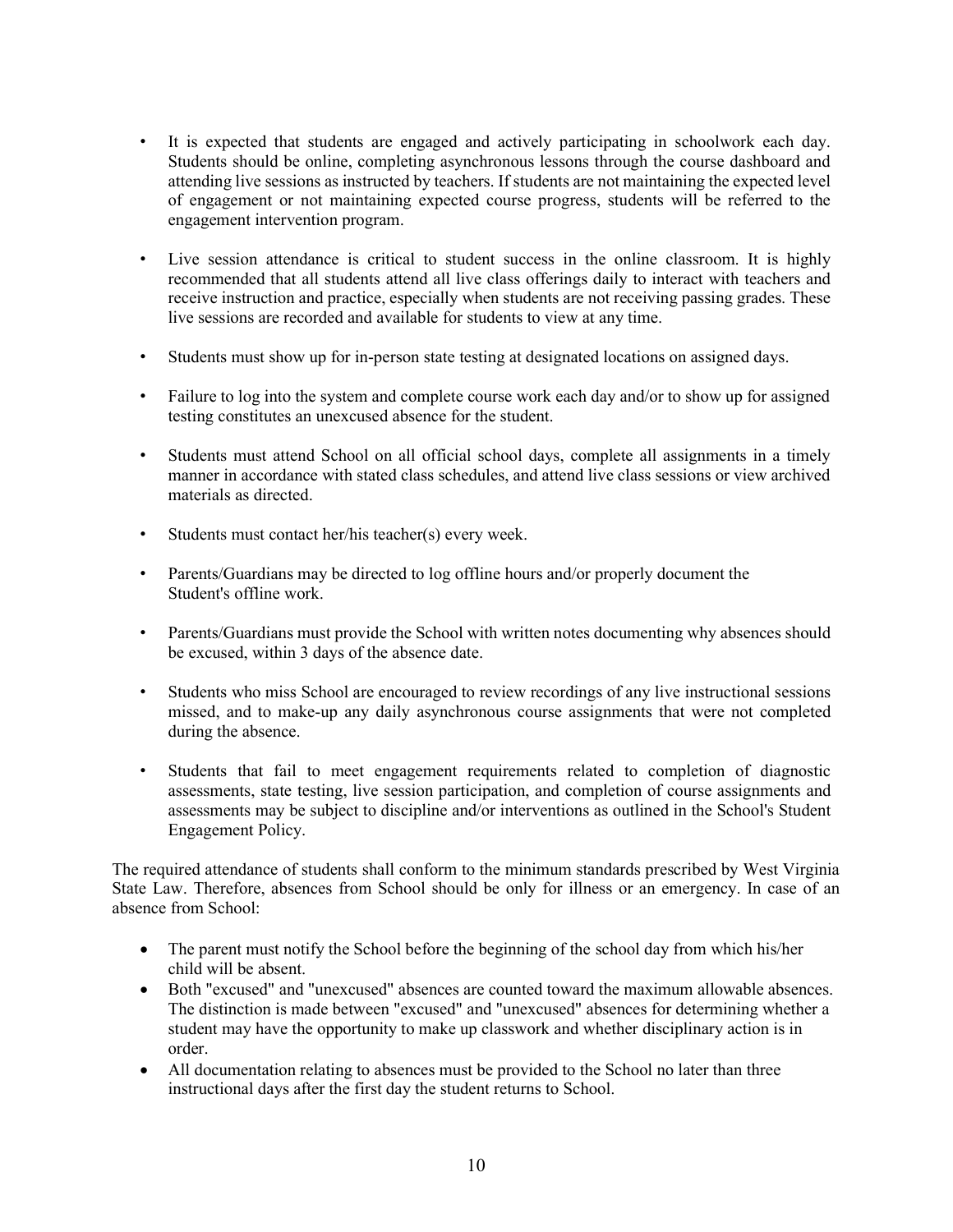Students who are habitually or excessively absent may be referred for interventions pursuant to the School's Attendance, Truancy, and Withdrawal Policy.

The term "excused" will refer to any absence from a class based on the following:

- Personal illness or injury
- Medical or dental appointment with a written excuse from the doctor or dentist
- Chronic medical conditions that impact attendance
- The disability that impacts attendance
- Disaster situations such as a flood or fire
- A death in the family
- School or county approved extra-curricular activities
- Obligation to appear in court that involves the student
- Military requirements for students enlisting in the military
- Personal or academic circumstances approved by the principal
- Other situations that be determined by the county school board

The term "unexcused" will refer to any absence from a class based on the following:

- Absence not recognized by the state law or VPA of West Virginia
- Other unexcused absences defined by the school administrator.

NOTE: Failure to attend any school function outside the regular school day will not be considered an absence.

# Truancy

# **Overview**

Attendance at school is key to achievement. Students are expected to attend school regularly and on time. Parents/guardians are encouraged to partner with the school to ensure attendance and timeliness. Parents/guardians are encouraged to make any doctor, dentist, etc., appointments for times other than school hours. No student shall be suspended or expelled based solely on the number of absences.

#### Excessive Absences

A student shall be considered excessively absent when the student is absent (with a non-medical excuse or without legitimate excuse) 38 or more hours in one school month or 65 or more hours in one school year.

When a student is excessively absent the School within seven days of the triggering absence will notify the student's parents in writing of the student's absence. The School will develop a truancy intervention plan which may include any applicable appropriate interventions contained in this policy.

# Habitually Truant

A student shall be considered habitually truant when the student is absent without legitimate excuse for 30 or more consecutive hours, 42 hours or more in one school month, or 72 hours or more in a school year.

When a student is habitually truant:

1. In the case of three total unexcused absences of a student during a school year, the attendance clerk will make meaningful contact with the parent, guardian, or custodian of the student to ascertain the reasons for the unexcused absences and what measures the school may employ to assist the student in attending and not incurring any additional unexcused absences.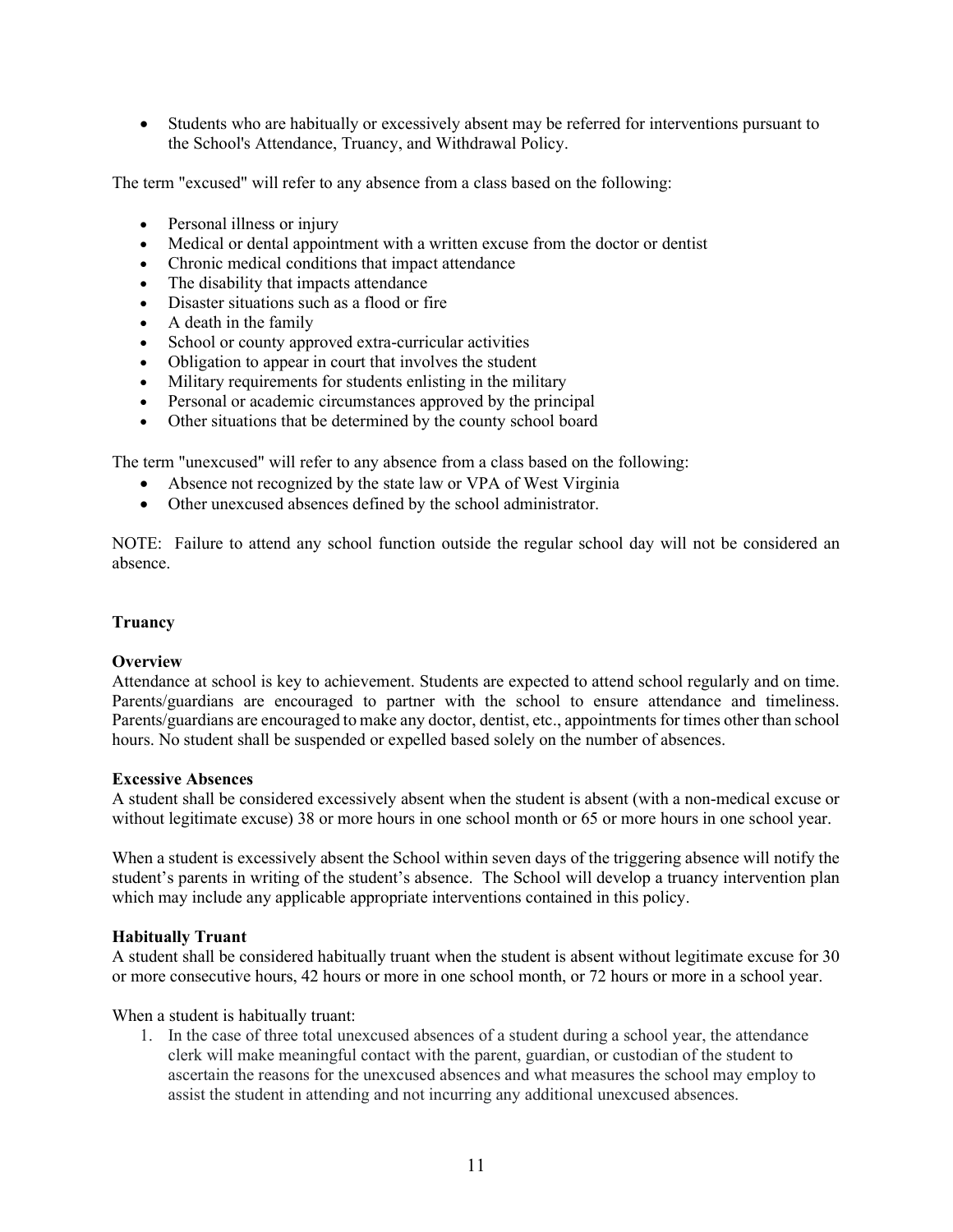- 2. In the case of five total unexcused absences, the attendance clerk will again make meaningful contact with the parent, guardian, or custodian of the student to ascertain the reasons for the unexcused absences and what measures the school may employ to assist the student in attending school and not incurring any additional unexcused absences.
- 3. In the case of 10 total unexcused absences of a student during a school year, the attendance clerk may make a complaint against the parent, guardian or custodian before a magistrate of the county. If it appears from the complaint that there is probable cause to believe that an offense has been committed and that the accused has committed it, a summons or a warrant for the arrest of the accused shall issue to any officer authorized by law to serve the summons or to arrest persons charged with offenses against the state. More than one parent, guardian or custodian may be charged in a complaint. Initial service of a summons or warrant issued pursuant to the provisions of this section shall be attempted within ten calendar days of receipt of the summons or warrant and subsequent attempts at service shall continue until the summons or warrant is executed or until the end of the school term during which the complaint is made, whichever is later.
- 4. The magistrate court clerk, or the clerk of the circuit court performing the duties of the magistrate court as authorized in §50-1-8 of this code, shall assign the case to a magistrate within 10 days of execution of the summons or warrant. The hearing shall be held within 20 days of the assignment to the magistrate, subject to lawful continuance. The magistrate shall provide to the accused at least 10 days' advance notice of the date, time, and place of the hearing.
- 5. When any doubt exists as to the age of a student absent from school, the attendance clerk has the authority to require a properly attested birth certificate or an affidavit from the parent, guardian or custodian of the student, stating age of the student. In the performance of his or her duties, the school attendance clerk have authority to take without warrant any student absent from school in violation of the provisions of this article and to place the student in the school in which he or she is or should be enrolled.
- 6. A student whose educational services are provided in conjunction with an SAT Plan, IEP, or Section 504 Plan may warrant special consideration when a pattern of single, multiple, or chronic absences exist. The student's current status should be reviewed by the SAT, IEP, or Section 504 Plan team as deemed appropriate and in accordance with state and federal laws.

# Reporting

The school shall report as soon as practical to the State Superintendent of Schools on attendance at times required and provide all necessary details. The attendance clerk will file with the county superintendent and county board at the close of each month a report showing activities of the school attendance office and the status of attendance in the county at the time. The absences that are excluded by rule shall include, but are not limited to, excused student absences, students not in attendance due to disciplinary measures and absent students for whom the attendance clerk has pursued judicial remedies to compel attendance to the extent of his or her authority. The School will report all dropout data to the West Virginia Department of Education.

See the Attendance, Truancy and Automatic Withdrawal policy in the Board Policy Manual for more information.

# Suspension and Expulsion Procedures

The school recognizes that exclusion from the educational program is a serious sanction, and that suspension and expulsion must follow due process mandates. Additionally, the school will comply with all state and federal law pertaining to students with disabilities.

A student may be disciplined for any violation of the student code of conduct, even if the violation occurs on property not owned or controlled by the school if the violation took place during activities connected with the school or if the behavior is directed at a school official.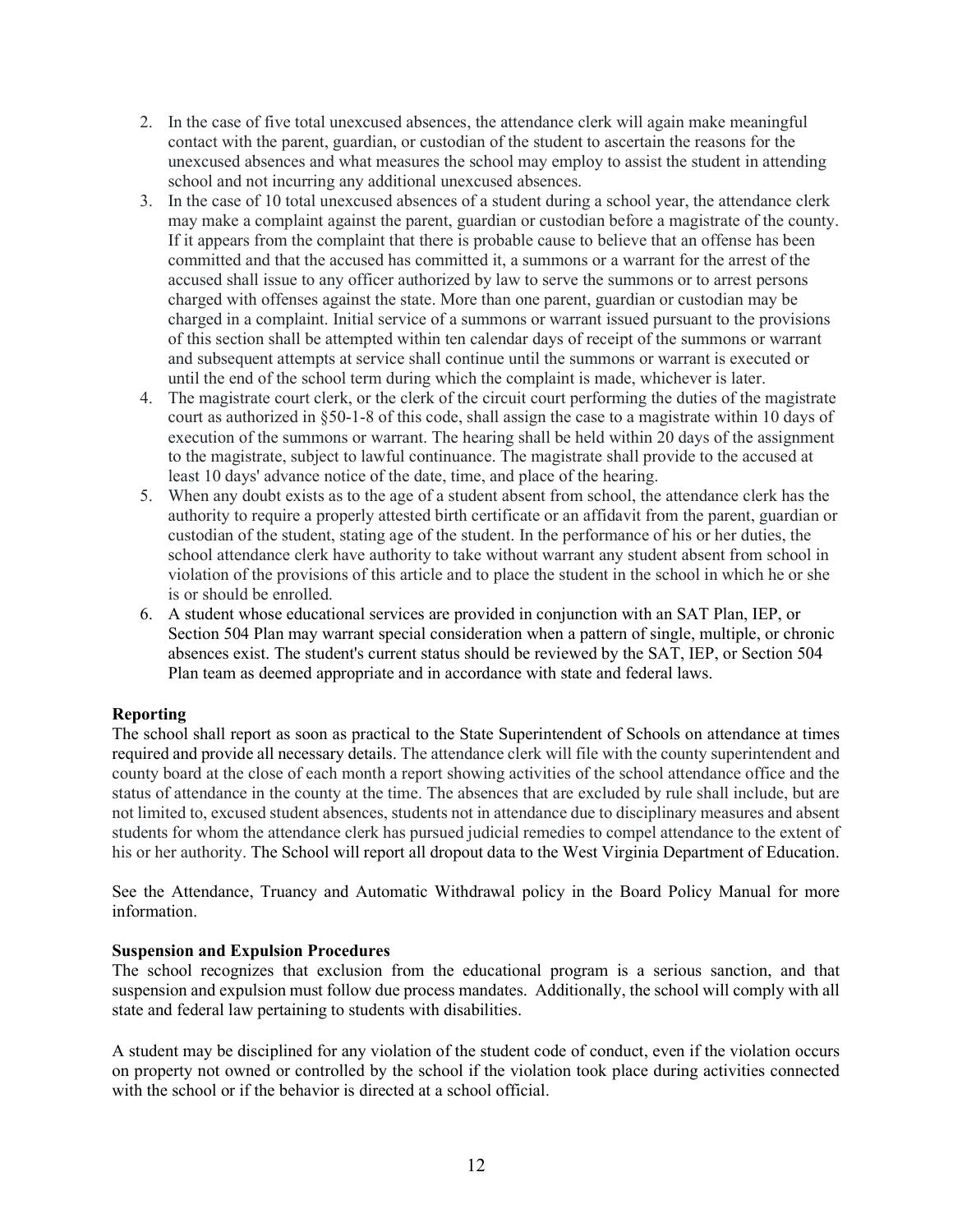Any student suspended or expelled under this policy will not be permitted to participate in any extracurricular activities.

# **Suspension**

The administrator or designee may suspend a student from the school for not more than ten school days. If at the time a suspension is imposed there are fewer than ten school days remaining in the school year in which the incident that gives rise to the suspension takes place, the principal may require the student to participate in a community service program or another alternative program for a number of hours equal to the remaining suspension period. The student shall be required to begin the program during the first full weekday of the summer break. A principal may not apply the remaining suspension period to the following year.

Except in the case of a student given an in-school suspension, no student shall be suspended unless prior to the suspension the administrator does both of the following:

- (1) Gives the student written notice of the intention to suspend the student and the reasons for the intended suspension;
- (2) Provides the student an opportunity to appear at an informal hearing before the administrator or designee and challenge the reason for the intended suspension or otherwise to explain the student's actions.

The school shall provide students an opportunity to complete any classroom assignments missed because of an in-school or out-of-school suspension. Students shall be entitled to receive at least partial credit for a completed assignment; however, reasonable grade reduction may be made on account of a student's suspension. The school shall not assess a failing grade for a completed assignment solely on account of the student's suspension.

# Expulsion

The superintendent may expel a student from the school for a period not to exceed one school. If at the time an expulsion is imposed, there are fewer than eighty school days remaining in the school year in which the incident that gives rise to the expulsion takes place, the superintendent may apply any remaining part or all of the expulsion period to the following school year. No student shall be expelled under this policy unless, prior to the student's expulsion, the Superintendent does both of the following:

- (1) Gives the student and the student's parent, guardian, or custodian written notice of the intention to expel the student;
- (2) Provides the student and the student's parent, guardian, custodian, or representative an opportunity to appear in person before the superintendent or superintendent's designee to challenge the reasons for the intended expulsion or otherwise to explain the student's actions.

The notice required under this section shall include the reasons for the intended expulsion, notification of the opportunity of the student and the student's parent, guardian, custodian, or representative to appear before the superintendent or superintendent's designee to challenge the reasons for the intended expulsion or otherwise to explain the student's action, and notification of the time and place to appear. The time to appear shall not be earlier than three nor later than five school days after the notice is given, unless the superintendent grants an extension of time at the request of the student or the student's parent, guardian, custodian, or representative. If an extension is granted after giving the original notice, the superintendent shall notify the student and the student's parent, guardian, custodian, or representative of the new time and place to appear.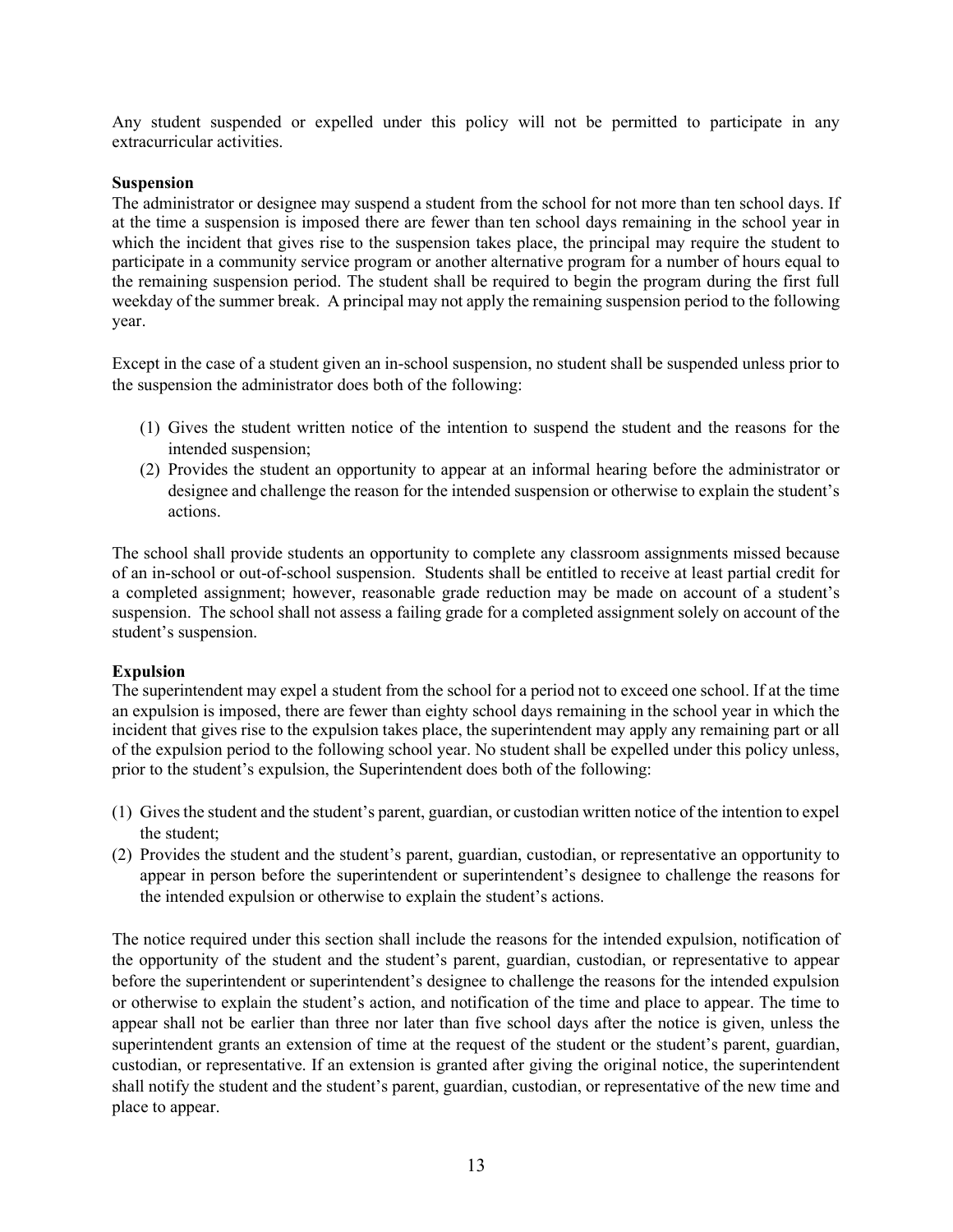A principal shall suspend a student from school in the determination of the principal after an informal hearing pursuant to subsection (d) of this section, has: (i) Violated the provisions of subsection (b), section fifteen [§ 61-2-15], article two, chapter sixty-one of this code; (ii) violated the provisions of subsection (b), section eleven-a [§ 61-7-11a], article seven of said chapter; or (iii) sold a narcotic drug, as defined in section one hundred one [§ 60A-1-101], article one, chapter sixty-a of this code, on the premises of an educational facility, at a school-sponsored function or on a school bus. If a student has been suspended pursuant to this subsection, the principal shall, within twenty-four hours, request that the county superintendent recommend to the county board that the student be expelled. Upon such a request by a principal, the county superintendent shall recommend to the county board that the student be expelled. Upon such recommendation, the county board shall conduct a hearing in accordance with subsections (e), (f) and (g) of this section to determine if the student committed the alleged violation. If the county board finds that the student did commit the alleged violation, the county board shall expel the student.

Each suspension or expulsion imposed upon a student under the authority of this section shall be recorded in the uniform integrated regional computer information system (commonly known as the West Virginia Education Information System) described in subsection (f), section twenty-six [§ 18-2-26], article two, chapter eighteen of this code.

(1) The principal of the school at which the student is enrolled shall create an electronic record within twenty-four hours of the imposition of the suspension or expulsion.

(2) Each record of a suspension or expulsion shall include the student's name and identification number, the reason for the suspension or expulsion and the beginning and ending dates of the suspension or expulsion.

(3) The state board shall collect and disseminate data so that any principal of a public school in West Virginia can review the complete history of disciplinary actions taken by West Virginia public schools against any student enrolled or seeking to enroll at that principal's school. The purposes of this provision are to allow every principal to fulfill his or her duty under subsection (b), section fifteen-f [§ 18-5-15f], article five, chapter eighteen of this code to determine whether a student requesting to enroll at a public school in West Virginia is currently serving a suspension or expulsion from another public school in West Virginia and to allow principals to obtain general information about students' disciplinary histories.

Principals may exercise any other authority and perform any other duties to discipline students consistent with state and federal law, including policies of the state board. The school board is solely responsible for the administration of proper discipline in the public charter schools and shall adopt policies consistent with the provisions of this section to govern disciplinary actions.

# Right to Appeal to Board

Within one school day after the time of a student's expulsion or suspension, the superintendent or principal shall notify in writing the parent, guardian, or custodian of the student and the Board of Directors of the school of the expulsion or suspension. The notice shall include the following reasons for the expulsion or suspension and notification of: (1) the right of the student or the student's parent, guardian, or custodian to appeal the expulsion or suspension to the Board of Directors of the school or to its designee; (2) the right to be represented in all appeal proceedings; (3) the right to be granted a hearing before the Board of Directors of the school or its designee in order to be heard against the suspension or expulsion; (4) and the right to request that the hearing be held in executive session. The notice shall specify the manner and date by which the student or the student's parent, guardian, or custodian shall notify the school's Board of Directors of the student's, parent's, guardian's, or custodian's intent to appeal the expulsion or suspension to the board or its designee. If the superintendent expels a student under this section for more than twenty school days or, for any period of time, if the expulsion will extend into the following semester or school year, the notice shall provide the student and the student's parent, guardian, or custodian with information about services or programs offered by public and private agencies that work toward improving those aspects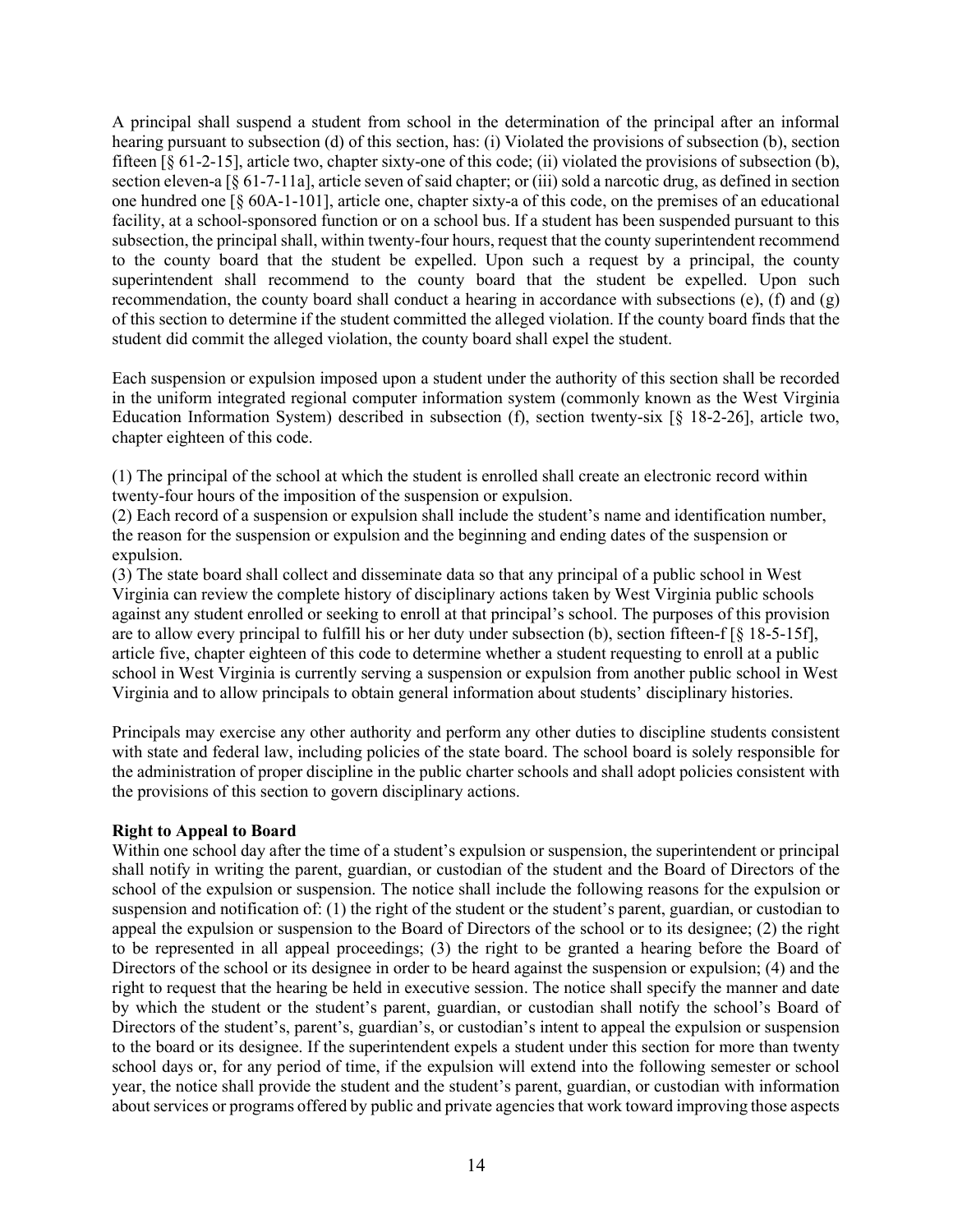of the student's attitudes and behavior that contributed to the incident that gave rise to the student's expulsion. The information shall include the names, addresses, and phone numbers of the appropriate public and private agencies.

If the student or the student's parent, guardian, or custodian intends to appeal the expulsion or suspension to the Board of Directors of the school or its designee, the student or the student's parent, guardian, or custodian shall notify the Board of Directors of the school in the manner and by the date specified in the notice. The student or the student's parent, guardian, or custodian may be represented in all appeal proceedings and shall be granted a hearing before the Board of Directors of the school or its designee in to be heard against the suspension or expulsion. At the request of the student or of the student's parent, guardian, custodian, or attorney, the Board of Directors of the school or its designee may hold the hearing in executive session but shall act upon the suspension or expulsion only at a public meeting. The Board of Directors of the school, by a majority vote of its full membership or by the action of its designee, may affirm the order of suspension or expulsion, reinstate the student, or otherwise reverse, vacate, or modify the order of suspension or expulsion. The Board of Directors of the school or its designee shall make a verbatim record of hearings held under this division.

This policy shall not be construed to require notice and hearing in the case of normal disciplinary procedures in which a student is removed from a curricular activity for a period of less than one school day and is not subject to suspension or expulsion.

For purposes of this policy, the Board of Directors appoints the Operator as its designee.

# Discipline for Students with Disabilities

VPA of West Virginia Code of Student Conduct shall apply to all children unless a child's individualized education program specifically provides otherwise. VPA of West Virginia will ensure that the parents/guardians and the child with a disability receive notice of the rules and regulations applicable to children with disabilities with respect to child management, discipline, and suspension/expulsion upon the child's entry into a special education program or at the annual IEP review.

# Authority of School Personnel

VPA of West Virginia will consider any unique circumstances on a case-by-case basis when determining whether a change in placement, consistent with the other requirements of federal and state law and SBOE rules, is appropriate for a child with a disability who violates the code of student conduct.

VPA of West Virginia may remove a child with a disability who violates the code of student conduct from his or her current placement to an appropriate interim alternative educational setting, another setting, or suspension, for not more than 10 consecutive school days, and for additional removals of not more than 10 consecutive school days in that same school year for separate incidents of misconduct.

After a child with a disability has been removed from his or her current placement for 10 school days in the same school year, during any subsequent days of removal, VPA of West Virginia will provide services to the extent required. VPA of West Virginia will conduct manifestation determination reviews as necessary.

For disciplinary changes in placement that would exceed 10 consecutive school days, if the behavior that gave rise to the violation of the school code is determined not to be a manifestation of the child's disability, VPA of West Virginia will apply the relevant disciplinary procedures to children with disabilities in the same manner and for the same duration as the procedures would be applied to children without disabilities except as outlined below.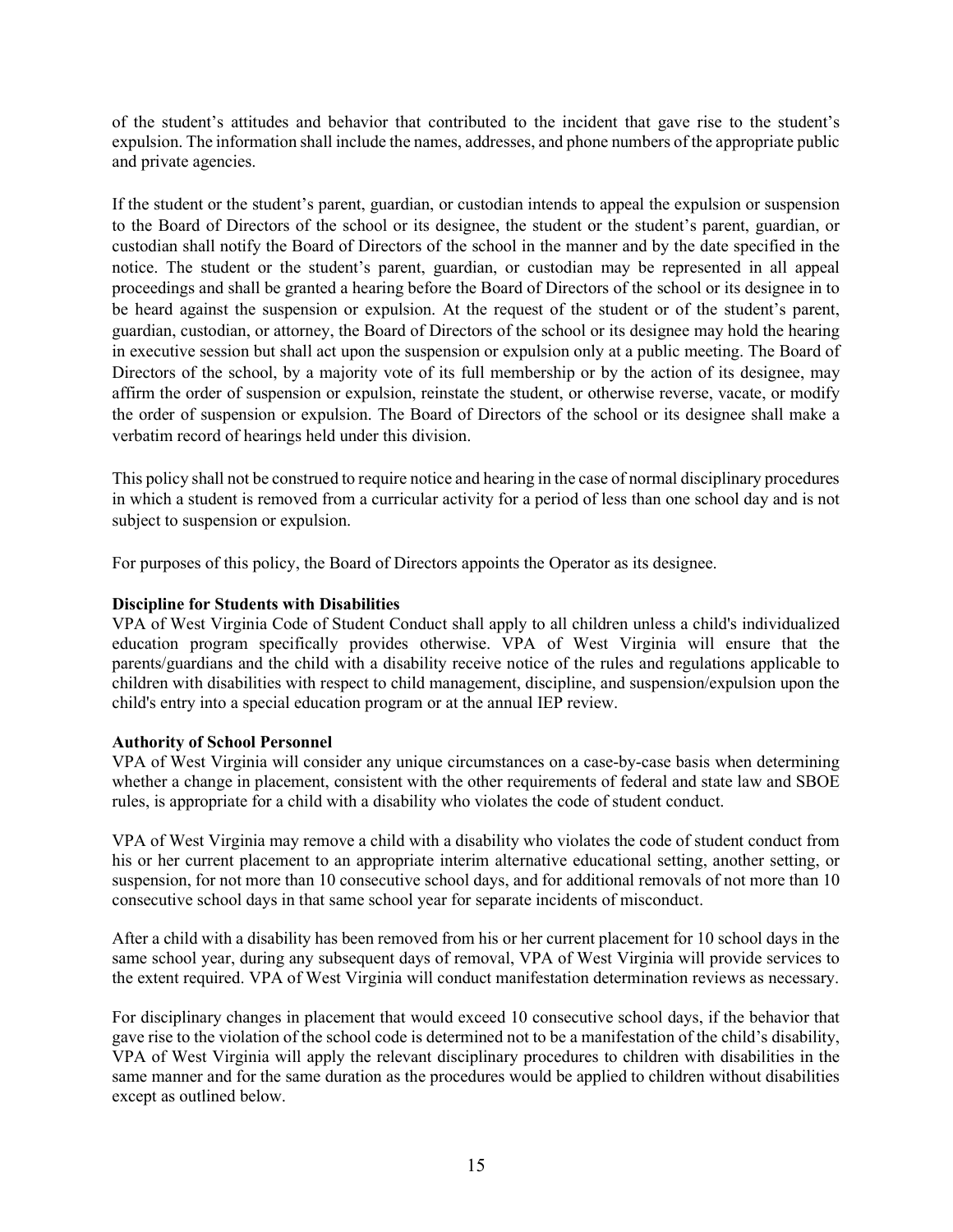Services A child with a disability who is removed from his or her current placement for more than 10 consecutive school days must:

• Continue to receive educational services, as provided in West Virginia Department of Education (WVDE) Policy 2419, Regulations for the Education of Students with Exceptionalities, and Section 504 regarding Free and Appropriate Public Education, so as to enable the child to continue to participate in the general educational curriculum, although in another setting, and to progress toward meeting the goals set out in the child's IEP.

• Receive, as appropriate, a functional behavioral assessment and behavioral intervention services and modifications as set forth in the behavioral intervention plan and IEP, where appropriate, that are designed to address the behavior violation so it does not recur.

• VPA of West Virginia will provide services during periods of removal to a child with a disability who has been removed from his or her current placement for 10 school days or less in that school year, if services are provided to a child without disabilities who has been similarly removed.

• After a child with a disability has been removed from his or her current placement for 10 school days in the same school year, if the current removal is not for more than 10 consecutive school days and is not a change in placement because of disciplinary removals, school personnel, in consultation with at least one of the child's teachers, determine the extent to which services are needed in order to provide a free, appropriate public education, so as to enable the child to continue to participate in the general education curriculum, although in another setting, and to progress toward meeting the goals set out in the child's IEP. • If the removal is for more than 10 consecutive school days or is a change in placement because of disciplinary removals, the child's IEP Team determines appropriate services needed in order to provide a free, appropriate public education, so as to enable the child to continue to participate in the general education curriculum, although in another setting, and to progress toward meeting the goals set out in the child's IEP.

• The services required may be provided in an interim alternative educational setting.

# Manifestation Determination

Within 10 school days of any decision to change the placement of a child with a disability because of a violation of a code of student conduct, VPA of West Virginia, the parent, and the relevant members of the child's IEP Team (as determined by the parent/guardian and the LEA) will review all relevant information in the child's file, including the child's IEP, any teacher observations, and any relevant information provided by the parents/guardians to determine:

• If the conduct in question was caused by, or had a direct and substantial relationship to the child's disability; or

• If the conduct in question was the direct result of the LEA's failure to implement the IEP

If VPA of West Virginia staff, the parent/guardian, and relevant members of the child's IEP Team determines the conduct in question was a direct result of the failure of the LEA to implement the IEP, VPA of West Virginia will take immediate steps to remedy those deficiencies.

#### Determination that the Behavior was a Manifestation

If VPA of West Virginia staff, the parent/guardian, and relevant members of the IEP team make the determination that the conduct was a manifestation of the child's disability, the IEP Team will either:

• Conduct a functional behavioral assessment, unless VPA of West Virginia had conducted a functional behavioral assessment before the behavior that resulted in the change of placement occurred, and implement a behavioral intervention plan for the child; or

• If a behavioral intervention plan already has been developed, review the behavioral intervention plan, and modify it, as necessary, to address the behavior, and except as provided in special circumstances below, return the child to the placement from which the child was removed, unless the parent/guardian and VPA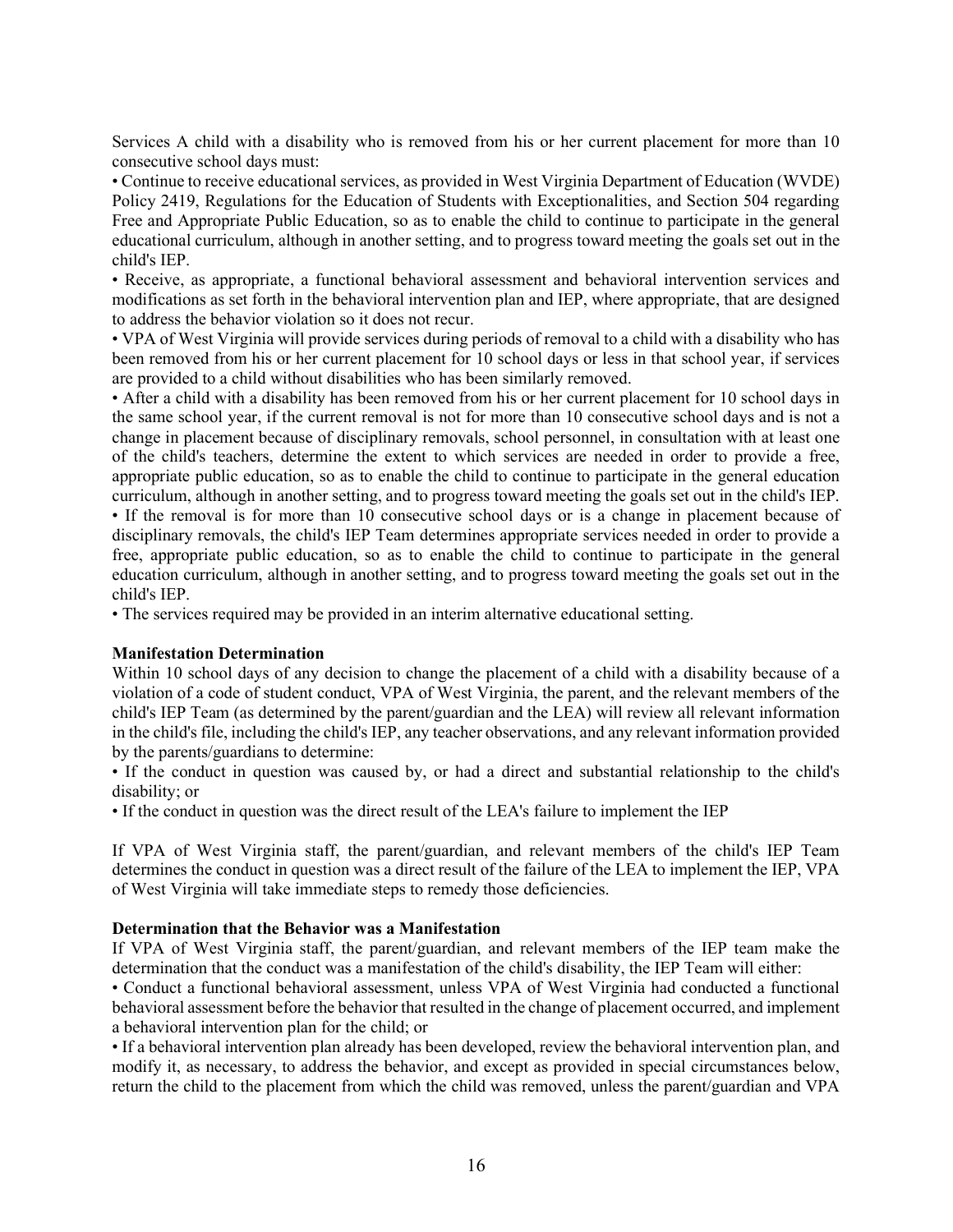of West Virginia agree to a change of placement as part of the modification of the behavioral intervention plan.

# Special Circumstances

VPA of West Virginia may remove a child to an interim alternative educational setting for not more than 45 school days without regard to whether the behavior is determined to be a manifestation of the child's disability, if the child:

• Carries a weapon to or possesses a weapon at school, on school premises, or at a school function under the jurisdiction of the State or the LEA;

• Knowingly possesses or uses illegal drugs, or sells or solicits the sale of a controlled substance, while at school, on school premises, or to a school function under the jurisdiction of the State or the LEA; or

• Has inflicted serious bodily injury upon another person while at school, on school premises, or at a school function under the jurisdiction of the State or the LEA.

The interim alternative educational setting is determined by the IEP Team.

# Notification

On the date on which the decision is made to make a removal that constitutes a change of placement of a child with a disability because of a violation of a code of child conduct, VPA of West Virginia will notify the parents/guardians of that decision and provide parents/guardians the procedural safeguards notice described by Individuals with Disabilities Education Act in §§300.502 through 300.503, §§300.505 through 300.518, and §§300.500 through 300.537.

# Appeal

The parents/guardians of a child with a disability who disagrees with any decision regarding placement or the manifestation determination under this Rule, or an LEA that believes that maintaining the current placement of the child is substantially likely to result in injury to the child or others, may appeal the decision by requesting a hearing. The hearing is requested by filing a due process hearing request pursuant to Policy 2419

# Withdrawal Policies and Procedures

# Voluntary Withdrawal

Parents withdrawing students from School are asked to give the school at least one week's notice. The school requests that parents use the Withdrawal Form available from the School Office to provide notification of the new school the student will be attending. This signed form gives official notice of the child's withdrawal. Records will not be released until a Release of Information form is completed by the legal parent or a request for records is received from a subsequent school. In addition, all outstanding fees, academic records, or obligations must be met, including the return of all textbooks/electronics. Failure to return all school equipment and materials in satisfactory condition may result in a collections action.

# IV. Academics

VPA of West Virginia is a Career Readiness School. The model is an innovative, online educational approach that includes the ability to work virtually, learn critical college and career skills, and collaborate in teams. The school will leverage the best technological resources and capitalize on partnerships with industries, institutions, and community organizations to create a clear path to success in academics as well as in college and/or career.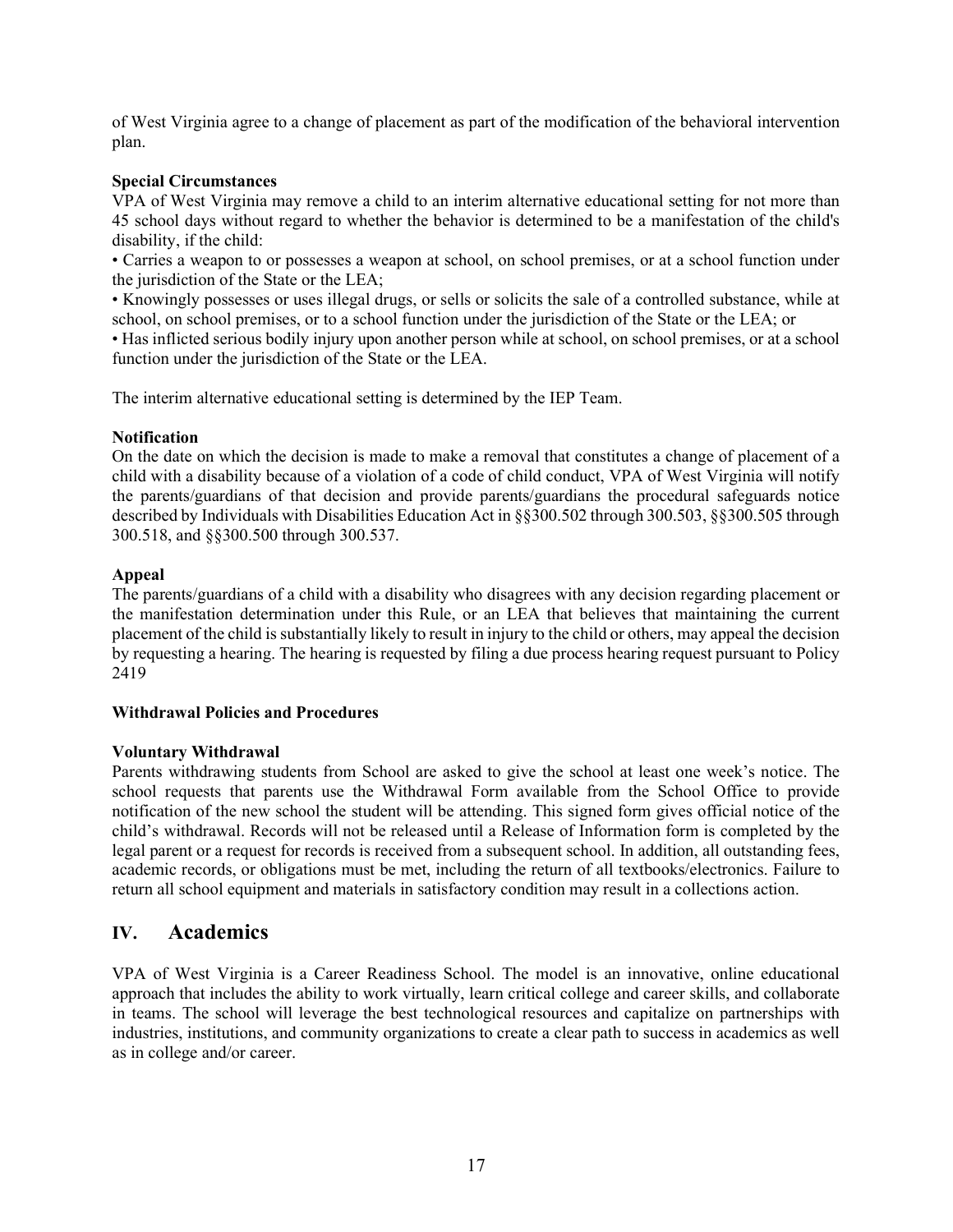The model revolves around the readiness triad of awareness, exploration, and preparation. In addition to standards-based curriculum in all grade levels, K-5 students will receive a strong foundation with social emotional learning and STEM based lessons alongside career awareness that is tied to the career readiness standards. Students in grades 6-8 will begin career exploration in targeted elective courses, research, industry-specific community projects and mock interviews. Students in grades 9-12 will prepare for their career with internships, externships, certification programs, competitive events, and workplace experience.

A key component for all learners is the school's extensive access to data. Throughout the learning process, teachers can see a need for intervention for all students including ELLs, students with exceptionalities, gifted and talented students, and those who are at risk for dropping out of school. Real time attendance and academic data, collected and reviewed daily, allows for immediate course correction and intervention to ensure that students receive targeted, individualized instruction at the level they need.

# Curriculum

Our statewide public charter school will feature an innovative and interactive curriculum, fully aligned to the West Virginia College- and Career-Readiness Standards. All core curriculum and supplementary curricular resources are aligned to each state standard. Every course will have a Resource Module which provides a course-specific curriculum map against state standards, as well as a gap analysis with guidance for which aligned supplemental curriculum tools can be used to fill the gaps, which allows for teachers to assign supplementary instructional choices to students as needed. This means that when real-time student performance data indicates a need for reteaching or remediation, teachers have standard-aligned resources quite literally at their fingertips.

VPA of West Virginia's curriculum is found within the ACCEL Management Platform (AMP) for Education. The AMP system includes state-of-the-art technology with state-specific reporting components, and full curriculum alignment to state standards. Curriculum vendor coursework is embedded seamlessly within the AMP system. The ACCEL curriculum team first verifies alignment to the state standards, cross referencing with other vendors to ensure effective coverage. When the verification of alignment is completed, any gaps are identified immediately, and the ACCEL team procures supplementary materials to support mastery of each standard. The best stand-alone curriculum program will still have its flaws, and the benefit of embedding courses into the AMP system is that the school is not limited to the operational system of one vendor. This provides ACCEL with the flexibility to assemble the strongest curriculum choices to offer the school.

VPA of West Virginia's proposed curriculum is innovative, rigorous, research-based, and can be customtailored to students' unique skills and interests. It includes world class content and college preparatory skillbuilding, as well as access to fine arts, world languages, and career-focused electives. The school's curriculum and instructional framework is guided by national best practices in K-12 online learning models. The curriculum design methodology uses principles of Universal Design for Learning, ensuring that both the curriculum and the instructors provide multiple opportunities for engagement, representation, as well as action and expression to ensure that students will repeat their encounters with the same topics throughout their career, each time increasing the complexity to reinforce previous learning, and also to reteach concepts one-on-one and in small groups to ensure mastery.

All VPA of West Virginia middle school students will be provided counseling, advisement, career awareness, career interest inventories, and information to assist them in evaluating their academic skills and career interests. Before the end of the second semester of the eighth grade, all VPA of West Virginia students shall develop an individual graduation plan in consultation with their parents. High school students will be provided guidance, advisement, and counseling annually that will enable them to complete their individual graduation plans. To be eligible for graduation, per State Board Policy 2510, VPA of West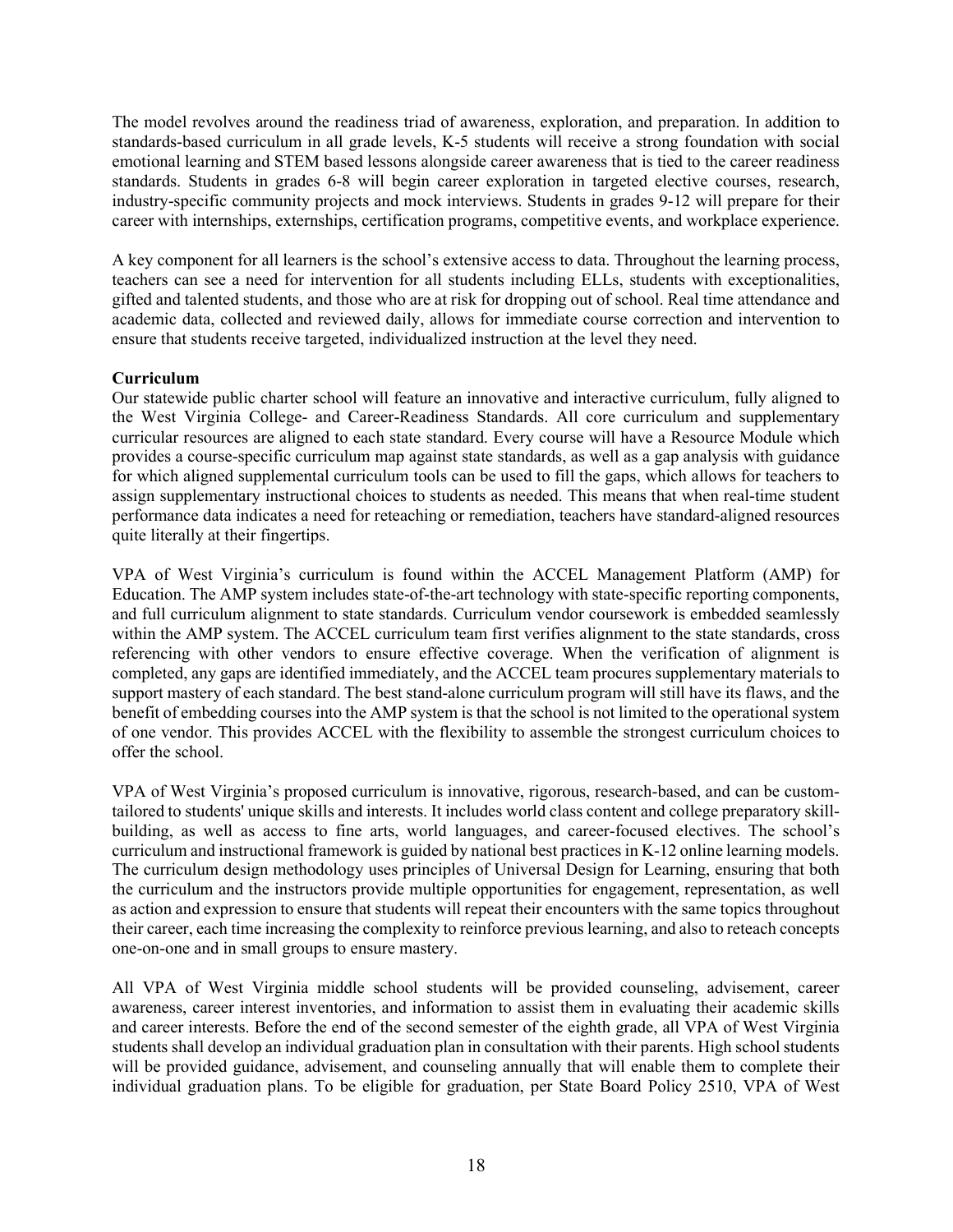Virginia students must successfully earn a minimum of 24 credits to graduate. Below are the current minimum graduation requirements for public high school students that VPA of West Virginia will adopt.

- Reading and English Language Arts-4 credits
- Mathematics- 4 credits (to include Chemistry and Algebra II if college bound)
- Science- 3 credits
- Social Studies- 4 credits
- Physical Education- 1 credit
- Health- 1 credit
- The Arts- 1 credit
- Electives 2, chosen as acceptable electives for their postsecondary educational program
- Professional Pathway-4 credits that leads to college or career placement

The VPA of West Virginia CTE school framework is more than just a program, but rather an integrated and inclusive approach to student learning that is designed to close the skills, interest, and equity gaps in this evolving, global society. The following components are the core CTE offerings delivered in each student's educational program.

- 1. Career Exploration via Homerooms- Students will be organized into homerooms that allow for the development of learning communities around career awareness and exploration.
- 2. Career Courses- In addition to general education courses, career and technical education courses are offered and aligned to career goals with opportunities in high-skill and in-demand fields.
- 3. Career Development- Each student will have an individualized college and career readiness plan with ongoing updates and activities each year. Counselors will teach college and career awareness lessons, aligned to the State Board of Education's Policy 2520.13, College and Career Readiness Standards for Career and Technical Education.
- 4. Career & Technical Student Organizations (CTSO)- Appropriate CTSO chapters will be established based on pathway alignment. The CTSO charter(s) will be established with a student leadership team and a calendar of work outline for the school year. Students will have an opportunity to participate in local and state events.
- 5. Work Based Learning- CTE Pathway exploration activities are provided for all students during each grade level to assure CTE Pathway completers and concentrators. Students will participate in structured age-appropriate career related education that offers a variety of activities with at least 2 online events per semester and 1 face-to-face regional event that allow students to apply academic and technical skills.
- 6. Professional Skills-Preparation for soft skills necessary to be successful in the workplace regardless of profession will be threaded throughout the educational program.
- 7. Advisory Council- School based CTE advisory council will be assembled to give advice and support.
- 8. Business & College Partnerships- Business and Industry partnerships will be established to support work-based learning, advisory committee development, and to give student opportunities to apply skills they are learning in their career exploration and pathway courses. The school will partner with local college and universities to offer concurrent enrollment for qualified high school students.
- 9. Social Emotional Learning- Supporting the whole student is essential to establishing the skills needed for academic success and college/career readiness.

# Assessment and Intervention

A strong assessment plan is the cornerstone of any successful instructional program. ACCEL Schools implements numerous assessment tools for students and would propose the following for the Virtual Preparatory Academy of West Virginia. In order to verify curricular alignment, ensure instructional efficacy, and monitor student learning, schools must employ a balanced assessment system that includes several types of testing methods to determine what students are learning, how teachers are teaching, and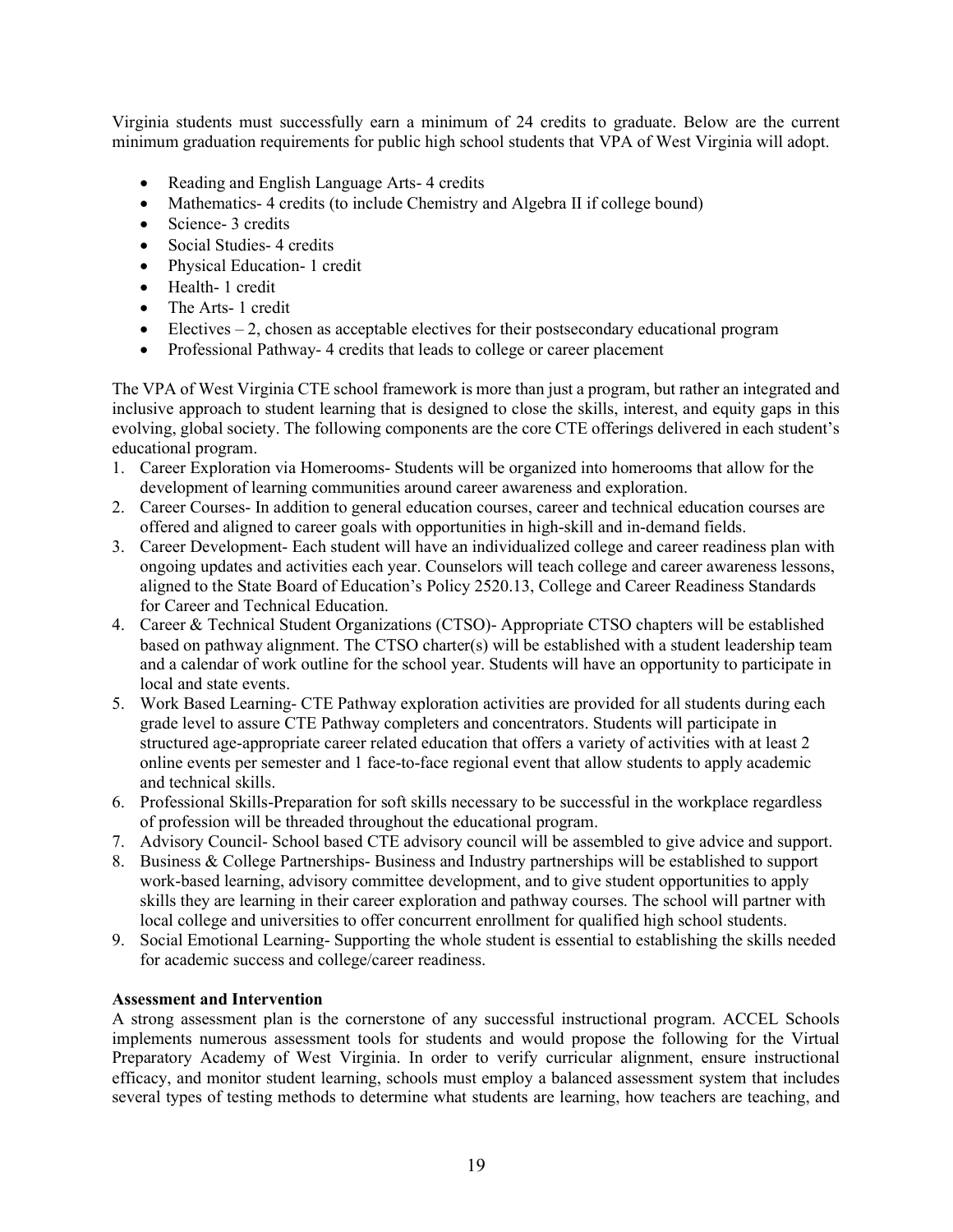what instructional and curricular decisions must be made with regard to scaffolding, alignment, adjustments, and interventions. In a balanced assessment program, school leaders plan for diagnostic, formative, interim and summative assessments. In this way, assessment results provide identification of students in need of intervention, feedback to teachers about instructional practice, and verification of curricular strengths and weaknesses.

# VPA of West Virginia Assessment System

- Incoming Assessment All new students will be assessed for learning readiness using a computer adaptive, nationally normed test. The results from this initial assessment will assist teachers in developing a personalized plan for each student using West Virginia College- and Career-Readiness Standards.
- Ongoing Assessments Once a student is enrolled and has finalized his/her personalized plan with an advisor, the student will participate in a variety of performance assessments over to time to monitor their progress and modify their academic program keeping them on track for academic success. These assessments include:
	- o Short Cycle Assessments
	- o Course level Assessments
	- o Computer-adaptive Nationally Normed Assessments: The assessments are taken three times per school year by all students. Baselines (incoming assessment) are established the first month of the school year. Once a baseline has been established, performance is also measured in the winter and spring.
- State tests: Summative assessments to measure student achievement in learning the standards.

Below is a summary of specific tests:

- Local Benchmark/Diagnostic (Computer Adaptive Nationally Normed)- iReady
- Incoming Assessment- iReady
- Short Cycle Assessments- iReady (K-8) and MasteryConnect (K-12)
- Reading Fluency- DIBELS
- Classroom Assessments- iReady Standards Mastery, MasteryConnect, Course assessments
- State Assessments:
	- o West Virginia General Summative Assessment- ELA & Math for grades 3-8; Science in grades 5 and 8
	- o Grade 11 College and Career Readiness Assessment
	- o West Virginia ELP Assessment for 21st Century (ELPA21)
	- o WVASA- ELA and Math for grades 3-8 and 11; Science in grades 5 and 8, and 11
	- o NAEP
	- o CTE Technical Assessments

# Make-Up Work

When an excused absence occurs, students are responsible for making up the assignments that are missed. The teacher will assign make-up work and set a date for completion, which shall be the same number of days as the corresponding absence. Assignments not completed will result in failing grades.

In the event of a planned excused absence, the school must be provided with three or more days of advanced notice for teachers to provide class assignments. Students must return completed assignments within two days of returning to school.

Make-up work will not be provided for unexcused absences or suspensions.

It is strongly suggested that absences not occur during state testing week(s).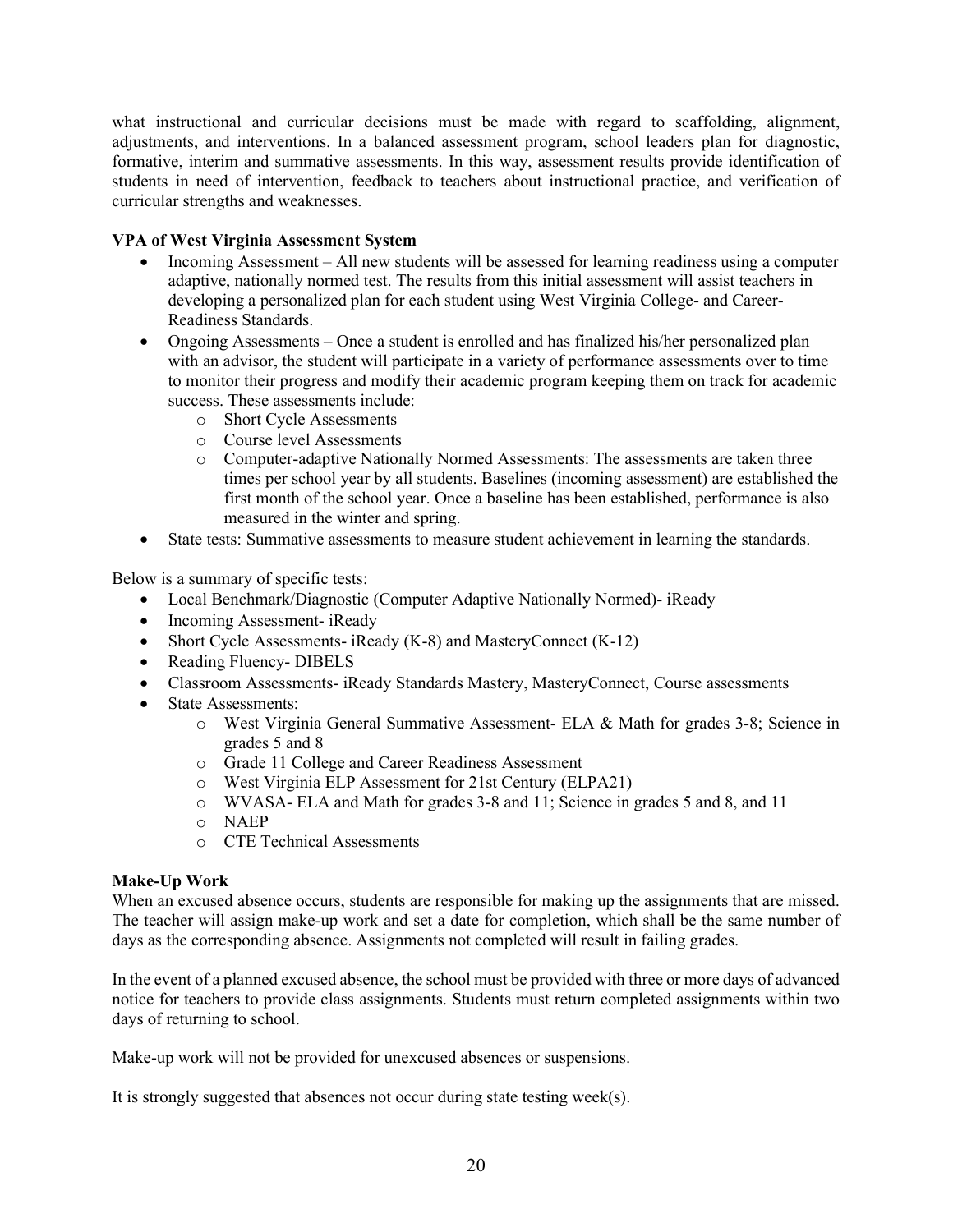# Student Referral and Support Multi-Tiers

# Understanding the Multi-Tiered Levels of Support

Level 1: Compliant

 Student and family do not need additional services. School wide prevention and programming, along with teacher support provide the first level of service to all students and families.

Level 2: Targeted Support

 A student need has been identified. Student and family are unresponsive to standard teacher interventions and support. Student Services staff begins supporting the student/family to address the issue at hand. Student and family are engaged in the process.

Level 3: Action Plan & Accountability

 Student Services team member has been working with the student/family. However, the family is not complying and must be held accountable to meet the student's educational needs. Noncompliance may result in consequences as defined by the school.

Level 4: Escalation to Administration

 All available resources and interventions have been exhausted. The family is not compliant or is unengaged in the process. School administration determines course of action.

#### Report Cards

Report cards are sent to the home through the mail, given directly to the parent, or sent home with the student for each grading period (four times a year). See the school calendar for these dates. Please check with the administrator to learn what distribution method is used at the school.

Copies of all report cards are placed into the student's cumulative file.

Kindergarten students will receive a report card at the conclusion of the second and fourth grading period. Kindergarten students will receive an Interim Report at the conclusion of the first and third grading period.

The grading scale is as follows:

90%-100% A 80%-89% B 70%-79% C 65%-69% D 64% and below F

#### Parent / Teacher Conferences

Formal parent-teacher conferences are conducted at least once a year. Conference dates are specified in the school calendar. Conference schedules will be issued through the school office but arranged by each student's teacher. Once a conference date and time have been arranged, parents should contact the student's teacher if a change is necessary. Parents may request conferences throughout the year.

Parent-teacher conferences are a focal point in student evaluation and reporting to the parents. This is a two-way avenue for both parents and teachers and may be initiated by either party as needed.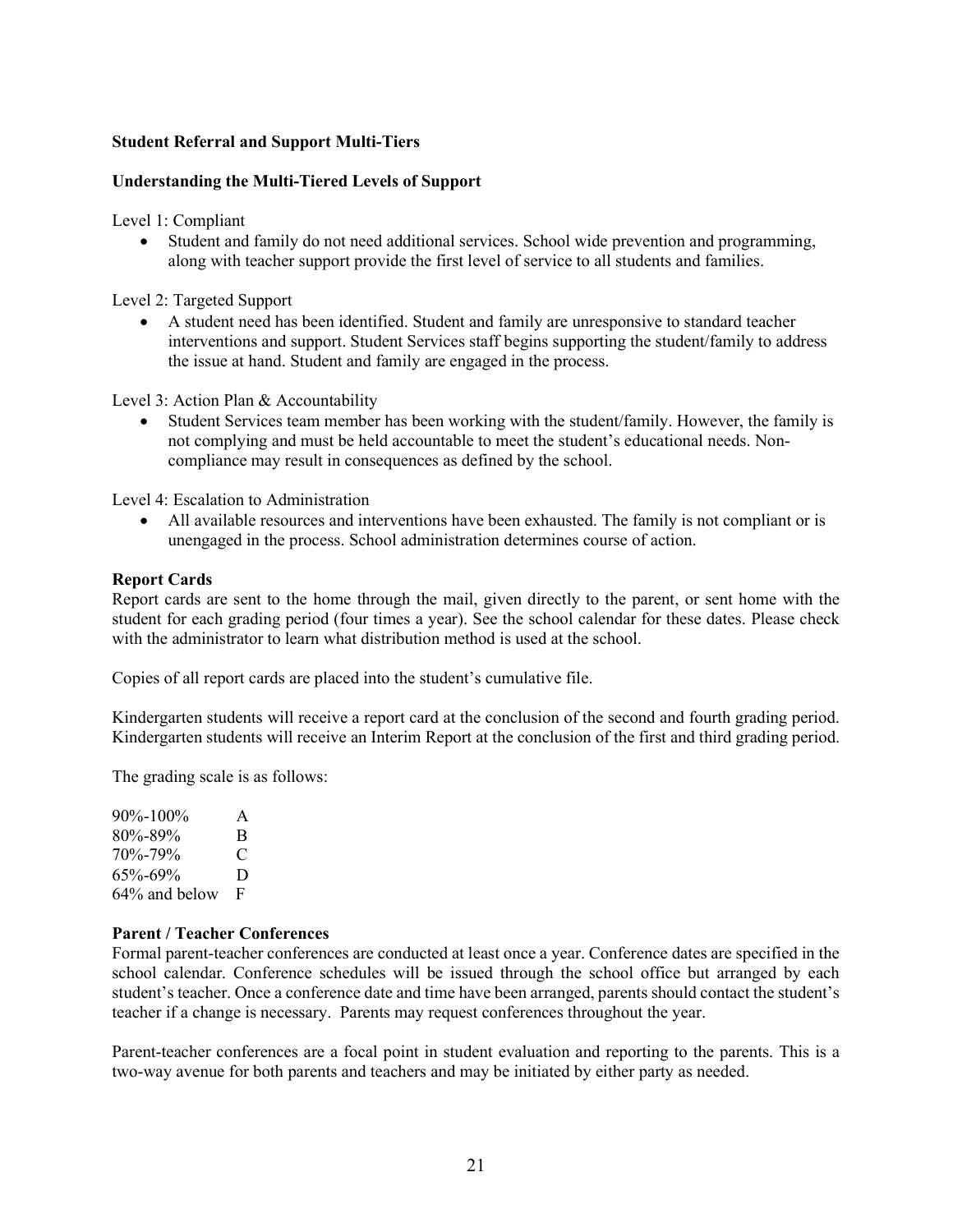# **Orientation**

Orientation will be held during the month of August and January. Parents will be notified of the exact dates and are encouraged to attend. The sessions will be offered through our online platform.

# V. School Operations

# Field Trips

Field trips may be conducted throughout the school year and are correlated with students' educational experiences within the classroom. Parental permission slips are required for a student to participate. Without a signed permission slip, the student will not be able to participate in the field trip. In addition, an Emergency Medical Authorization Form must be on file at the school before a student may participate. Teachers may request parents/guardians to assist in organizing and chaperoning field trips.

VPA of West Virginia teachers arrange a variety of special gatherings for students and families monthly. Attendance is not required. However, these special gatherings provide wonderful opportunities to meet teachers, make new friends, and to talk with fellow parents about school. Parents are responsible for the cost of transportation and any other fees. The fees are often negotiated and reduced for our school. Time spent on a field trip counts as attendance in the related subject. For example, a trip to a science museum can count as attendance time in science. All gatherings/notices are posted on the School Community Board and/or the online calendar of events. Any student may attend any outing he or she wishes by submitting an RSVP, if required, to the teacher listed in the outing information. Parents, or adults who they specify, are responsible for supervising children at all times during an outing. Siblings and friends are welcome to attend as well.

All students are expected to wear clothing that is appropriate for school. Clothing that distracts students, disrupts the educational process, or poses a health or safety threat to anyone is not acceptable in our school. Parents may contact the school if further information is needed. All attending children must bring a signed (by parent/guardian) and completed Liability Release Agreement.

The Board recognizes that students attending VPA of West Virginia gatherings may require medication for various reasons. Parents and guardians shall be encouraged to administer medications outside the hours of school gatherings. Parents and guardians shall assume full responsibility for the care of this part of their child's health.

# VI. Health and Safety

The school provides a safe and clean environment and takes precautions to protect students and staff.

# Medication Administration

The administration of medication to students during the school day is the responsibility of the parents per West Virginia Code §126-27. West Virginia Code §126-27-6.5.b. promotes student individual responsibility and education. Self-administer prescribed emergency or acute medications, such as but not limited to epinephrine, insulin, asthma inhaler or ibuprofen when the prescription indicates that said student may maintain possession of the medication. The student must be able to bring the medication to school, carry the medication in a safe and responsible manner, and use the medication only as prescribed. At the discretion of county boards of education, high school students (not below grade 9) may be allowed to carry and self-administer non-prescribed OTC medication with parent/guardian authorization, unless restricted by the administrator/principal.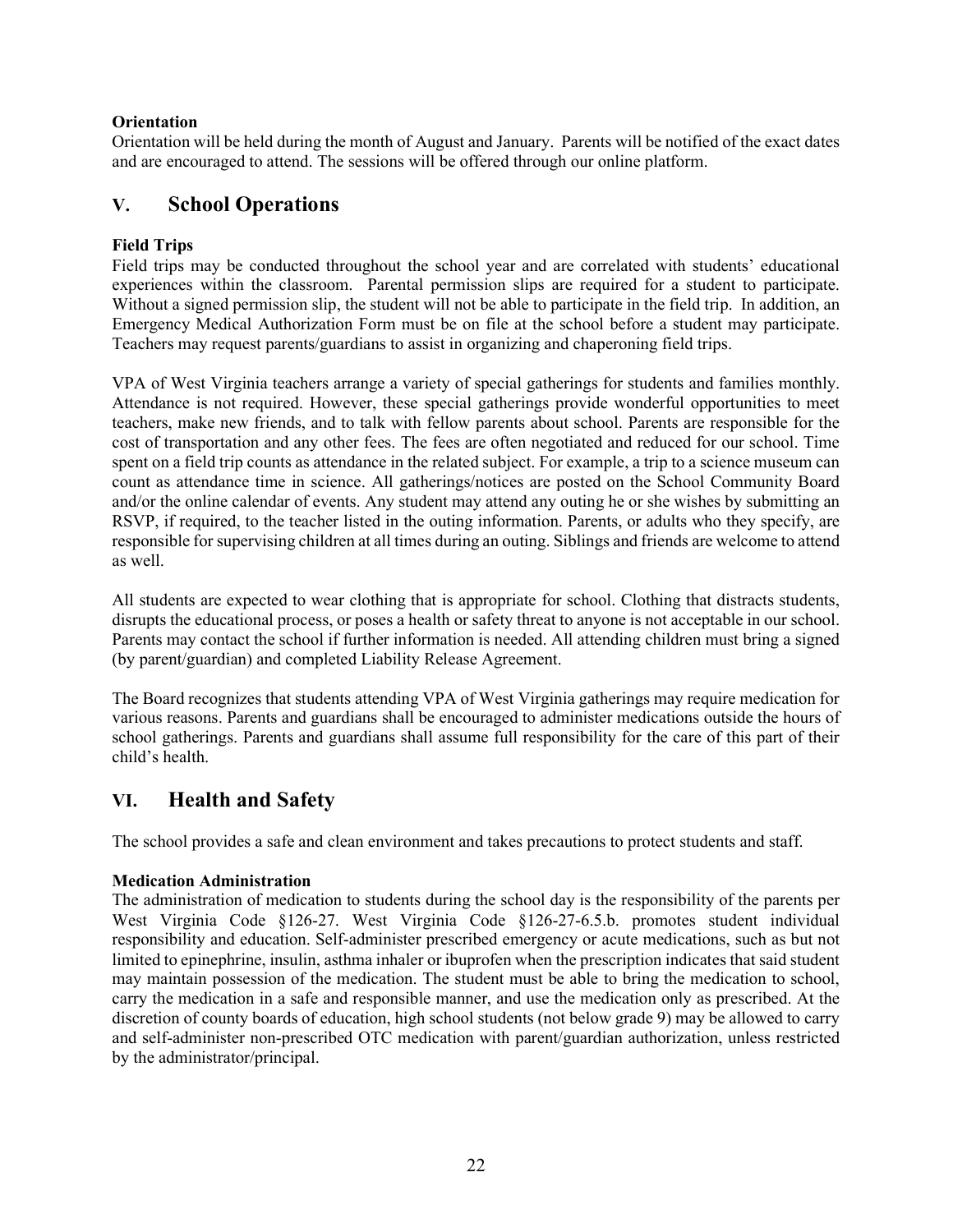# Technology and Internet Safety

The use of technology is a privilege and an important part of the school's overall curriculum. The school will, from time to time, make determinations on whether specific uses of technology are consistent with school policies for students and employees of the school but does not warrant that the technology resources will meet any specific requirements of the student or other users, or that it will be error-free or uninterrupted. The school always reserves the right to monitor and log technology use, to monitor file server space utilization by users, and examine specific network usage (as may be deemed necessary) for maintenance, safety or security of the technology resources or the safety of the user.

# By signing the Parent/Student Contract Page at the end of the Parent/Student Handbook, the parent and student agree:

- To abide by all school policies relating to the use of technology;
- To release all school employees from any and all claims of any nature arising from the use or inability to use the technology;
- That the use of technology is a privilege; and
- That use of the technology will be monitored, and there is no expectation of privacy whatsoever in any use of the technology.

# The parent/student further agrees and understands that the student may have his/her privileges revoked or other disciplinary actions taken against him/her for actions or misuse such as, but not limited to, the following:

- Altering system technology, including but not limited to, software or hardware;
- Placing unauthorized information, computer viruses or harmful programs on or through the computer system in either public or private files or messages;
- Obtaining, viewing, downloading, transmitting, disseminating, or otherwise gaining access to or disclosing materials the school believes may be unlawful, obscene, pornographic, abusive, harmful to minors or otherwise objectionable;
- Using technology resources for commercial, political, or other unauthorized purposes the school technology resources are intended only for educational use;
- Intentionally seeking information on, obtaining copies of, or modifying files, other data, or passwords belonging to other users;
- Disrupting technology through abuse of the technology, including but not limited to, hardware or software;
- Malicious uses of technology through hate mail, harassment, bullying, profanity, vulgar statements, or discriminating remarks;
- Interfering with others' use of technology;
- Installation of software without consent of the school;
- Violating the conditions of federal and West Virginia law dealing with students and employees' rights to privacy;
- Violating copyright laws by illegally downloading or installing music, any commercial software, shareware, or freeware;
- Damaging any technology devices;
- Allowing anyone else to use an account other than the account holder; and
- Other unlawful or inappropriate behavior.

The parent and student also acknowledge and agree that the student is solely responsible for the use of his/her accounts, passwords, and/or access privileges, and that misuse of such may result in appropriate disciplinary actions (including but not limited to suspension or expulsion), loss of access privileges, and/or appropriate legal action.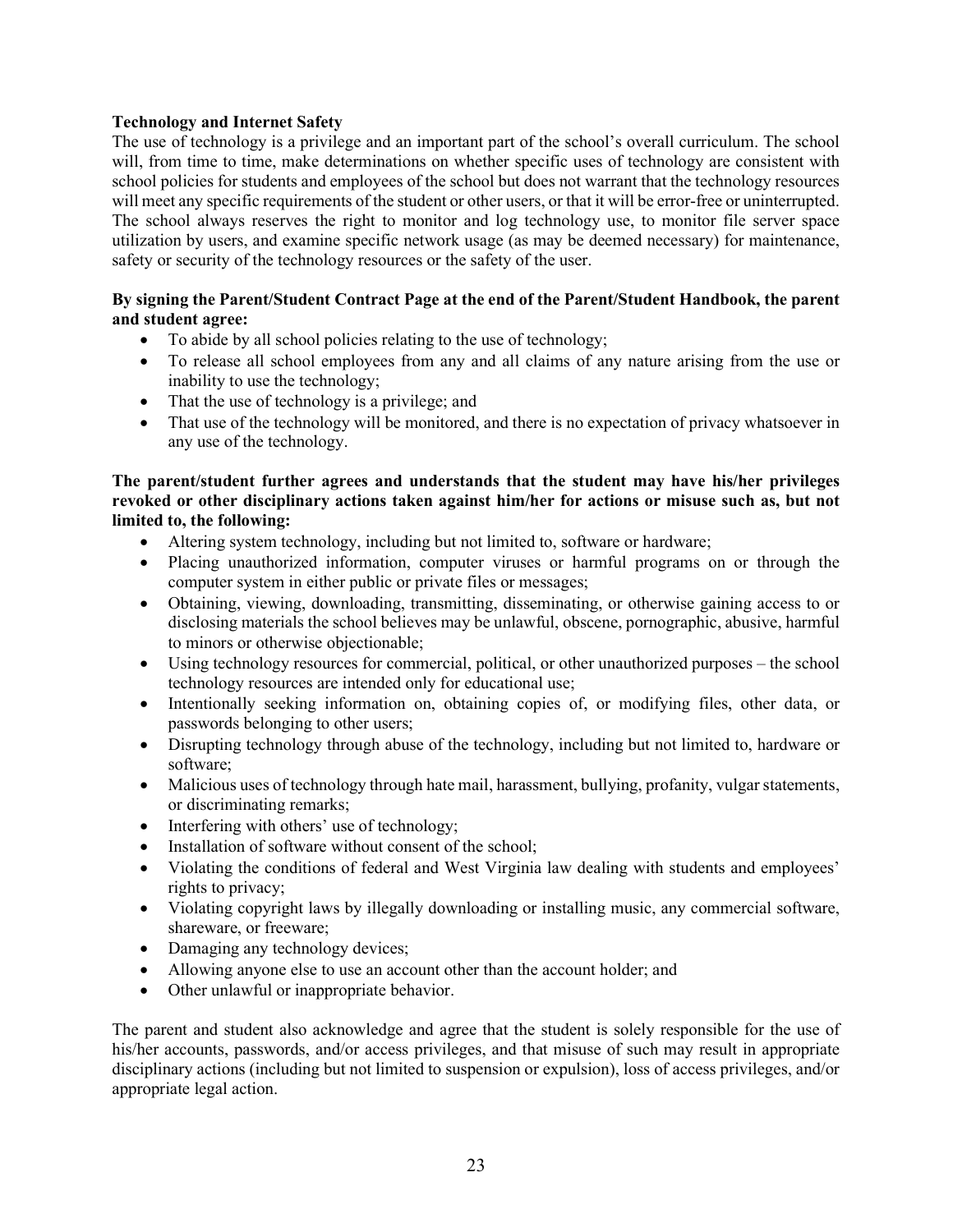The parent and student must also know and further agree that:

- Should the user transfer a file, shareware, or software that infects the technology resources with a virus and causes damage, the user will be liable for any and all repair costs;
- The user will be liable to pay the cost or fee of any file, shareware, or software transferred or downloaded, whether intentional or accidental;
- Should the user intentionally destroy information or equipment that causes damage to technology resources, the user will be liable for any and all costs; and
- Violation of the Internet Usage Policy is also a violation of the school Code of Conduct and may result in other disciplinary action, other than those specifically set forth above, including but not limited to suspension or expulsion.

# Acceptable Use of Technology

All students and parents must be aware of and understand their responsibilities when accessing and using school technology and resources. The Virtual Preparatory Academy of West Virginia instructional computing resources include any computer, software or transmission system that is owned, operated, or leased by the Virtual Preparatory Academy.

Any activity that is not listed here which constitutes a violation of local, state, or federal laws, is considered a violation of the Student Code Conduct and Acceptable Use Guidelines. Failure to follow these guidelines could result in removal of your access to the school's instructional computing resources, which could result in your inability to complete learning activities.

# Accountability

Posting anonymous messages is not permitted unless expressly authorized by the teacher of the online course. Impersonating another person is also strictly prohibited. Use only your own username and password and do not share these with anyone.

In addition:

- Do not interfere with other users' ability to access the Virtual Preparatory Academy of West Virginia's AMP system or disclose anyone's password to others or allow them to use another user's account. You are responsible for all activity that is associated with your username and password.
- Change your password(s) frequently, at least once per semester or course.
- Do not publicly post your personal contact information (address and phone number) or anyone else's.
- Do not publicly post any messages that were sent to you privately.
- Do not download, transmit or post material that is intended for personal gain or profit, non-Virtual Preparatory Academy of West Virginia commercial activities, non-Virtual Preparatory Academy of West Virginia product advertising, or political lobbying on a Virtual Preparatory Academy of West Virginia-owned or leased instructional computing resource.
- Do not use the Virtual Preparatory Academy of West Virginia instructional computing resources to sell or to purchase any illegal items or substances.
- Do not upload or post any software that is not specifically required and approved for your assignments on the Virtual Preparatory Academy of West Virginia's instructional computing resources.
- Do not post any MP3 files, compressed video, or other non-instructional files to any Virtual Preparatory Academy of West Virginia server.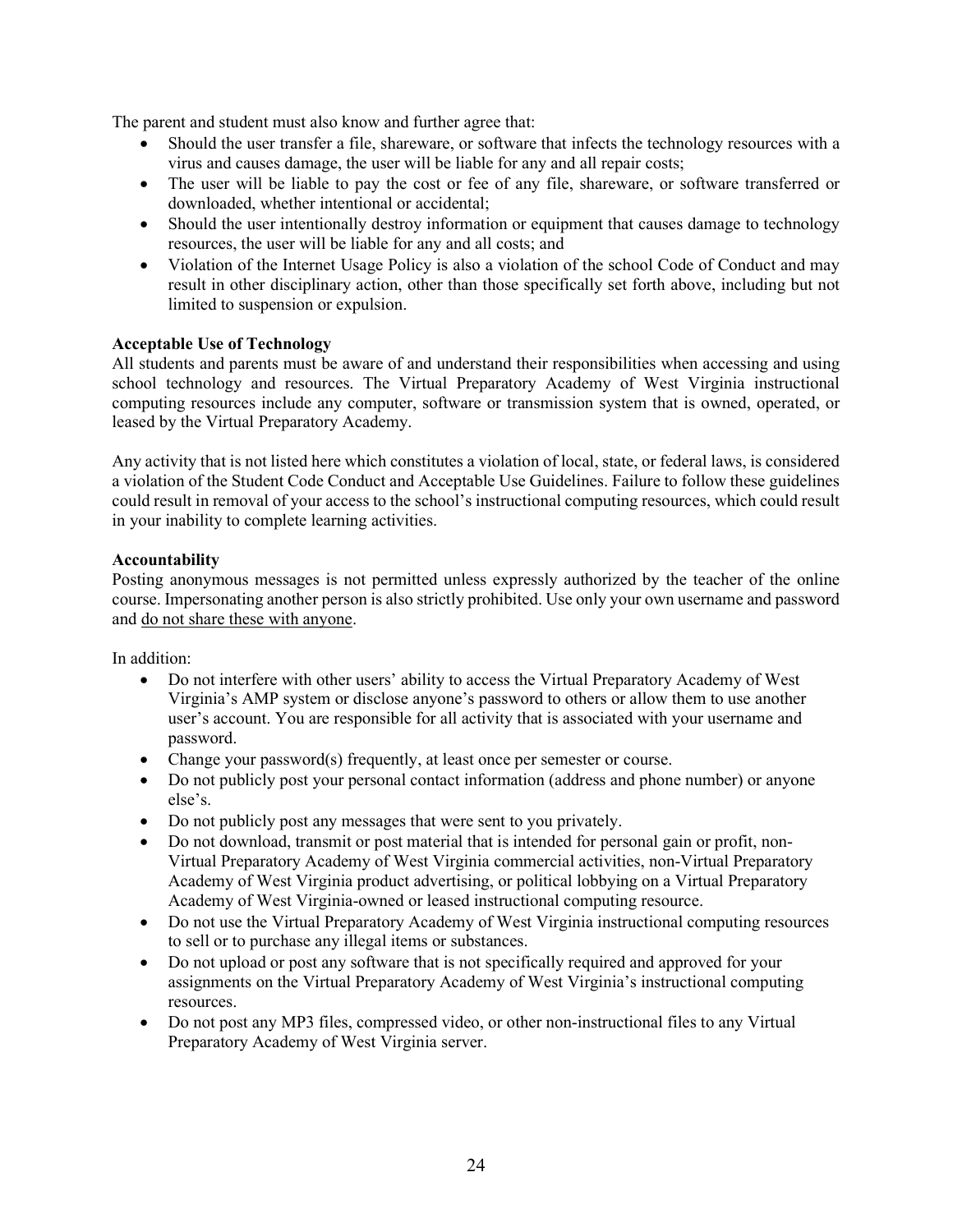#### Student Internet Safety

Do not reveal personal information about yourself or other persons. For example, you should not reveal your name, home address, telephone number, or display photographs of yourself or others to persons outside of the Virtual Preparatory Academy of West Virginia. Do not agree to meet in person, anyone you have met only on the Internet and who is not affiliated with the Virtual Preparatory Academy of West Virginia.

#### "Netiquette"

At the Virtual Preparatory Academy of West Virginia, parents and students are expected to follow the rules of network etiquette, or "netiquette." The word netiquette refers to common-sense guidelines for conversing with others online. Students are expected to refrain from using profanity and derogatory comments, including those regarding race, age, gender, sexual orientation, religion, ability, political persuasion, body type, physical or mental health, or access issues. Any responses should be focused on the questions or issues being discussed, not on the individuals involved. Criticism should be constructive not hurtful. Review your messages before sending them. Remove easily misinterpreted language and proofread for typos. Respect other people's privacy. Don't broadcast online discussions, and never reveal other people's e-mail addresses.

# Use of Copyrighted Materials

All materials in the courses are copyrighted and provided for use exclusively by enrolled students. Enrolled students may print or photocopy material from the website for their own use. Use by or distribution to others is prohibited unless expressly noted. Unauthorized copying or distribution may result in revoked access to course(s).

Students shall not upload, download, transmit, or post copyrighted software or copyrighted materials, materials protected by trade secrets or other protections using the Virtual Preparatory Academy of West Virginia computer resources. This includes copyrighted graphics of cartoon characters or other materials that may appear to be non-copyright protected. Source Citation Many courses require written work in which students will need to cite sources. Any direct quotations from instructional materials can simply be cited as (Author, page number). Any quotations from outside sources require full citations, including author, title, publisher, date of publication, and page number. When citing information found on a website, provide the complete web page or site title, URL, author (if known), page number (if applicable), and publication date of the site (if available).

# Appropriate Use of Technology

The Virtual Preparatory Academy of West Virginia reserves the right to review any material transmitted using school instructional computing resources or posted to a school instructional computing resource to determine the appropriateness of such material. The Virtual Preparatory Academy of West Virginia may review this material at any time, with or without notice. E-mail transmitted via school instructional computing resources is not private and may be monitored.

# Harassment, Intimidation, Bullying

As more fully set forth in the school's Policy on Harassment, Intimidation and Bullying, including by an electronic act, and attached as Appendix 1 to this handbook, harassment, intimidation, or bullying behavior is strictly prohibited, and students who are determined to have engaged in such behavior are subject to disciplinary action, which may include counseling, suspension, or expulsion from school. The school's commitment to addressing harassment, intimidation, and bullying, however, involves a multi-faceted approach, which includes education and the promotion of a school atmosphere in which this behavior will not be tolerated by students, faculty or school personnel.

It is imperative that harassment, intimidation, and bullying be identified only when the specific elements of the definition are met, because the designation of the conduct of such behavior carries with its special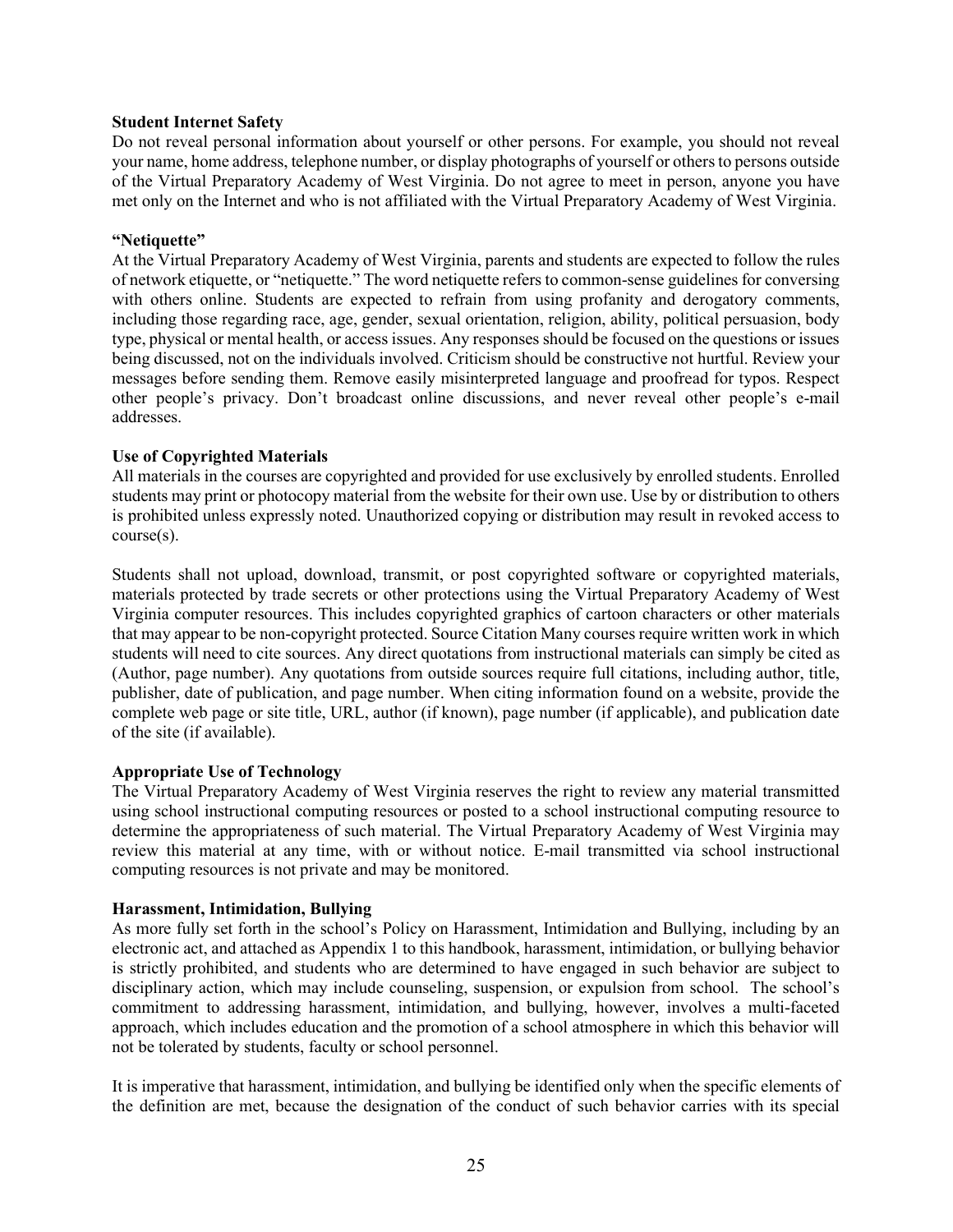statutory obligations. Any misconduct by one student against another student or staff, whether appropriately defined as harassment, intimidation, or bullying will result in appropriate disciplinary consequences for the perpetrator.

# Prohibited Gang Activity

Students are prohibited from engaging in gang activities while at school, on school property, to or from school, or at a school-related function or event whether at the school or outside of the school facility, and on the Internet. Any student who violates this policy will be subject to disciplinary action, up to and including expulsion from school.

The term "gang" is defined as any non-school sponsored group of students with secret and/or exclusive membership, whose purposes or practices include unlawful or anti-social behavior as well as actions that threaten the welfare of others

The term "gang activity" is defined as any conduct engaged in by a student:

- On behalf of a gang;
- To perpetrate the existence of a gang;
- To effect or promote the common purpose and design of any gang, including the wearing of apparel, jewelry, or symbols;
- To recruit for membership in a gang;
- To threaten or intimidate by use of gang affiliation; or
- To represent a gang affiliation, loyalty, or membership in any way while on school grounds or while attending a school function.

These activities may include things such as recruiting students for membership in a gang and threatening or intimidating other students or staff against their will to promote the common purpose and design of any gang.

# Drug-Free School

In accordance with applicable law, the school prohibits the use, possession, concealment, or distribution of drugs by students on the school grounds, in the school building, on school buses, or at any school related event. Drugs include any alcoholic beverage, an anabolic steroid, and any dangerous controlled substance as defined by state or federal statute, or any substance that could be considered a "look alike" controlled substance. Compliance with this school policy is mandatory for all students. Any student who violates this policy will be subject to disciplinary action as specified in this Parent/Student Handbook, up to and including expulsion from the school. When required by state law, the school will also notify law enforcement officials.

# Weapon-Free School

No student at any time, for any reason shall possess, handle, transmit, or use any object, which can be reasonably considered a weapon or considered a "look-alike" weapon in or on property of the school, school bus, or any school-sponsored activity held away from the school property. Possession of a weapon may result in immediate expulsion and involvement of local law enforcement.

- A weapon is anything that is commonly used or designed to hurt someone or to put someone in fear (examples: guns, knives, knuckles, clubs, box-cutters, etc.).
- A dangerous instrument is anything that although not specifically designed to hurt someone, can be used to hurt someone, or put someone in fear (examples: belts, combs, compasses, etc.).
- An explosive is any substance that can potentially generate a release of mechanical or chemical energy (examples: firecrackers, cherry bombs, gun shells, etc.).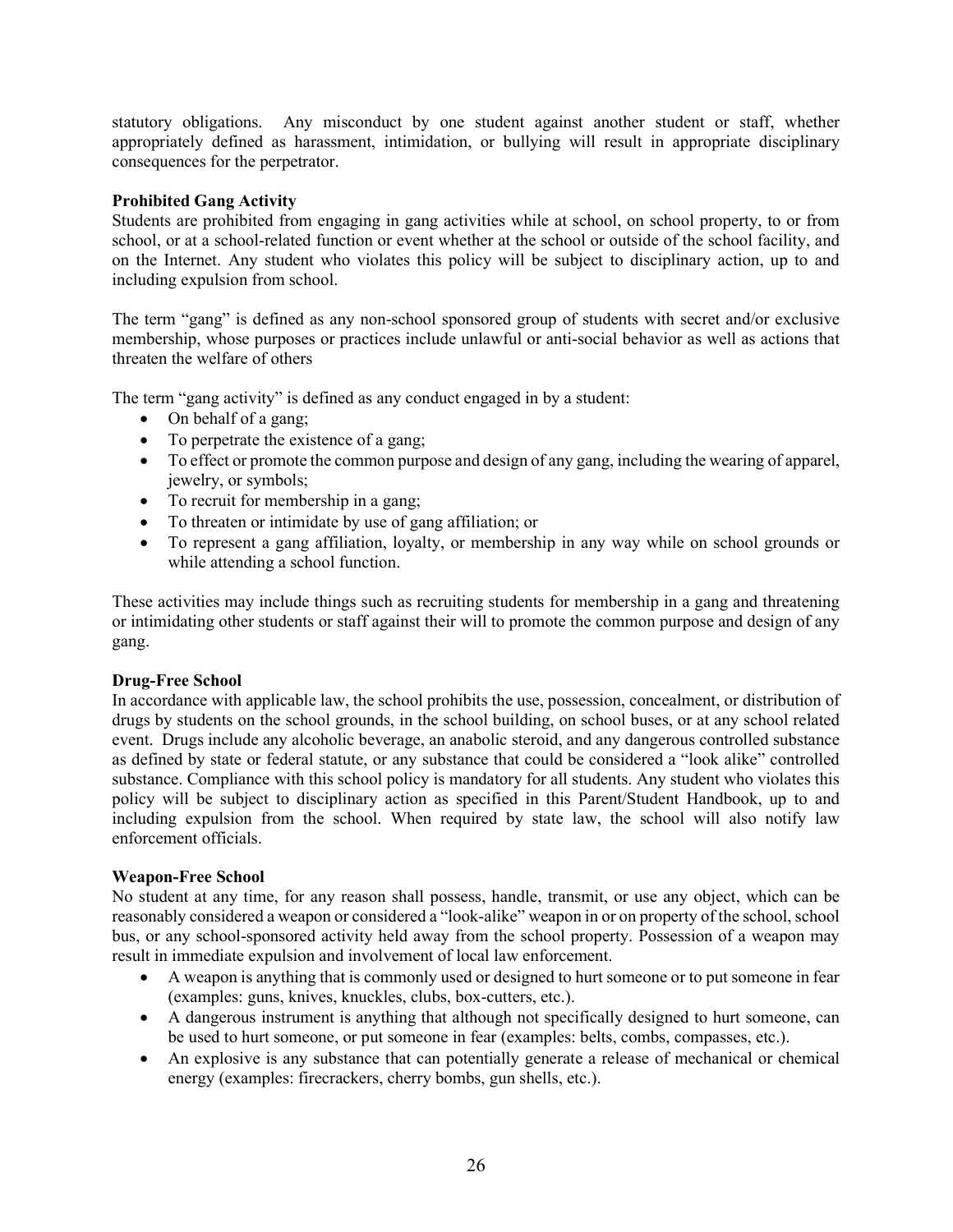Any object that closely resembles a weapon or explosive and could put persons in fear for their safety is included in this category (examples: starter pistols, pellet guns, toy guns, smoke bombs, etc.).

Firearm has the same meaning as provided under the "Gun Free Schools Act of 1994." At the time this policy was adopted, the above-referenced statute defined a firearm as any weapon (including a starter's gun) which will or is designed to or can readily be converted to expel a projectile by the action of an explosive, the frame or receiver of any such weapon, any firearm muffler or silencer; or any destructive device. If the definition of a firearm as provided by the "Gun Free Schools Act of 1994" changes, then the definition outlined in this policy shall automatically change to conform to it.

Knife is defined as a cutting instrument consisting of a sharp blade or edge, not to include scissors, wire cutters or other similar tools determined by the administrator to be necessary for the school setting at a particular building or grade level, if used only for the necessary purpose.

# Police and Child Protective Services

Allegations of criminal misconduct will be reported to law enforcement, and suspected child abuse must be reported to Child Protective Services (CPS), per required timelines. The school must also investigate for the purpose of determining whether there has been a violation of the School Policy or Procedure, even if law enforcement or CPS is also investigating. All school personnel must cooperate with investigations by outside agencies.

# School Crisis Response Plan

VPA of West Virginia shall create a comprehensive crisis response plan, appropriate for a virtual school, with necessary safeguards to protect information contained in each response plan that may be considered protected critical infrastructure information, law enforcement sensitive information or for official use only. The crisis response plan will conform with the West Virginia School Safety Act.

# VII. School Records

The school takes student records and their confidentiality very seriously and has a policy of not disclosing any student records to anyone outside of the school except in strict accordance with state and federal law. Records of students are only released to another school upon properly authorized request from that school or from a signed release by the parent or as otherwise required by law.

# Current Information

To ensure student records are up-to-date parents must inform the school of address, telephone (home/work), and legal custody changes as they occur during the school year.

# Request for Records

The school secretary will request student records from the previous school(s) upon completion of enrollment. Pursuant to the West Virginia code, the requested records must be received within fourteen (14) days. If the records are not received within fourteen (14) days or if the previous school indicates there are no records, the local law enforcement agency will be notified regarding the possibility that the student may be a missing child. All fees are due at the time of record release.

# Student Directory Information

While FERPA permits schools to adopt a policy allowing the release of Directory Information Policy under which "directory information" concerning students may be released to the public under certain circumstance, schools are not required to do so. Whereas the school has not adopted such a policy, the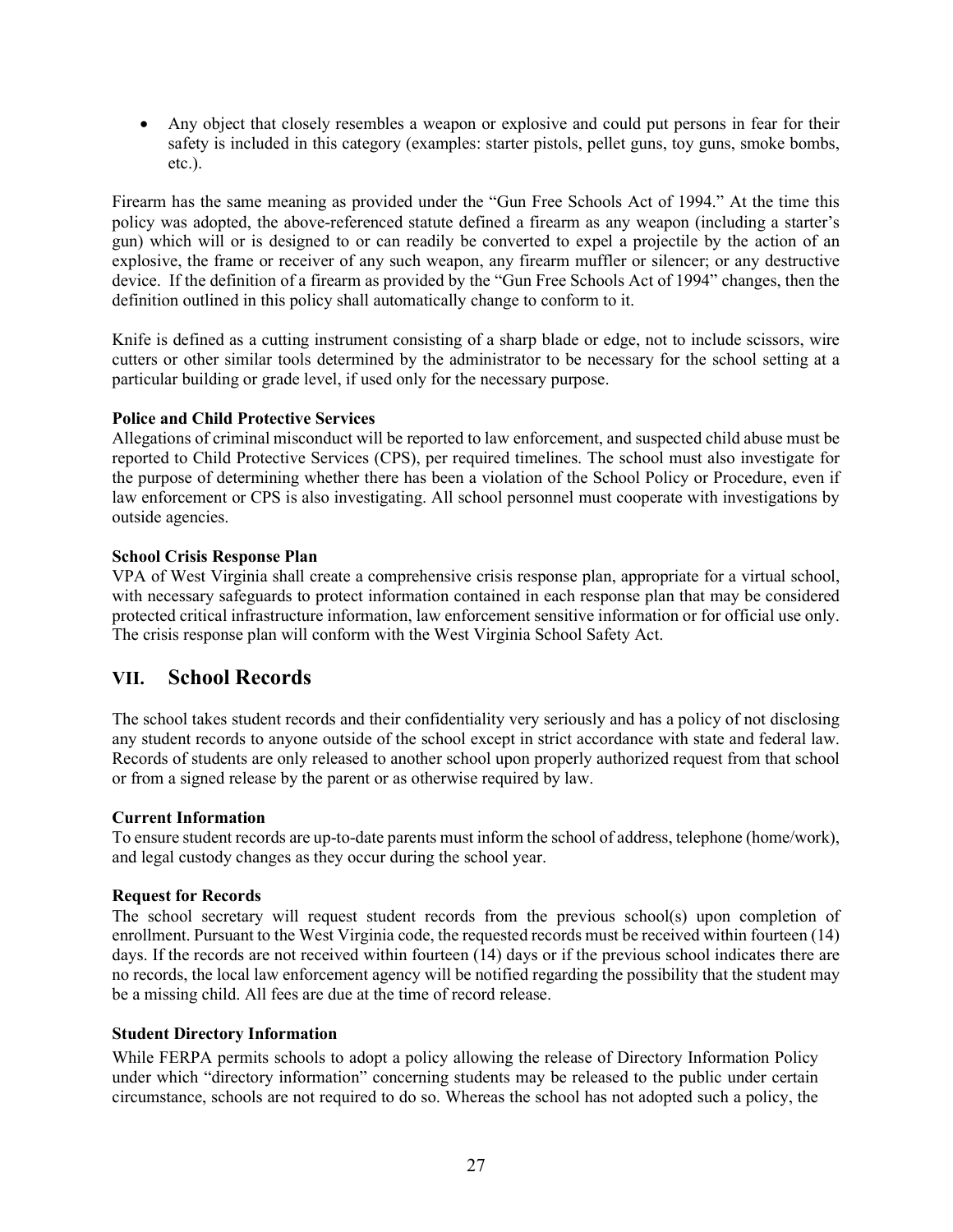school's practice in compliance with FERPA is not to release education records or personally identifiable information in the absence of explicit consent from a parent or student over the age of eighteen.

# Audio-Visual Information

The school recognizes the value of audio-visual and other types of electronic communication in providing students with an effective education. In communicating school-related activities, opportunities exist to photograph and videotape students and their work in a variety of activities. However, individual student records (academic, behavioral) will not be disclosed. Communications may include school newsletters, local newspapers, community access cable channel, school-sponsored web pages, marketing materials and other publications. Highlighting the achievements and celebrating student successes in school is an integral part of the reporting responsibility to the community. The school will, however, respect parents' wish for privacy in this area. Parents should call the school with any questions or concerns. Parents may also notify the school in writing if they prefer that the school not use their student's name, picture or work product for presentations or other uses.

# Release of Student Records

Access to records will be in accordance with the Family Educational Rights and Privacy Act (FERPA) of 1974 as pertaining to release of records. In compliance with FERPA, parents have the right to inspect and request corrections to student records. Parents are required to submit their request to inspect student records in writing to the administrator to allow him/her to schedule a reasonable and appropriate time and date for the parent to present their case. Records will be provided for parental inspection only under the direct supervision of administrator or his/her designee. The school must comply with the parent's request for inspection within forty-five (45) days.

Parents have the right to request corrections to student records. Requests for corrections must be submitted in writing to the administrator in a letter that includes the basis for such correction. Parents have the right to a response to reasonable requests for explanations and interpretations of the records. Parents also have a right to obtain copies of the records or make other arrangements where circumstances would effectively prevent the parent or student from exercising the right to inspect.

Release or inspection of student records will be handled in accordance with the Board of Director's Student Records Policy.

Parents have the right to file a complaint with the West Virginia Department of Education if they think that the school or the school district their student previously attended is not complying with the federal laws or regulations regarding student records.

# Non-Custodial Parent Record Request

The school will only give access to or release records to parents who have a legal right to the records of their child. If a parent has ever been to court for custody, those court documents must be on file with the school. Both custodial and non-custodial parents have equal access to the following unless there is a court order to the contrary:

- Cumulative file (including the enrollment file, academic file, vocational file, Title One file, and graduation file);
- Health records;
- Psychological records;
- Parent conferences and lab observations.

Only the custodial parent can have access to Due Process where the child is classified as being handicapped, and only the custodial parent can make decisions about the child.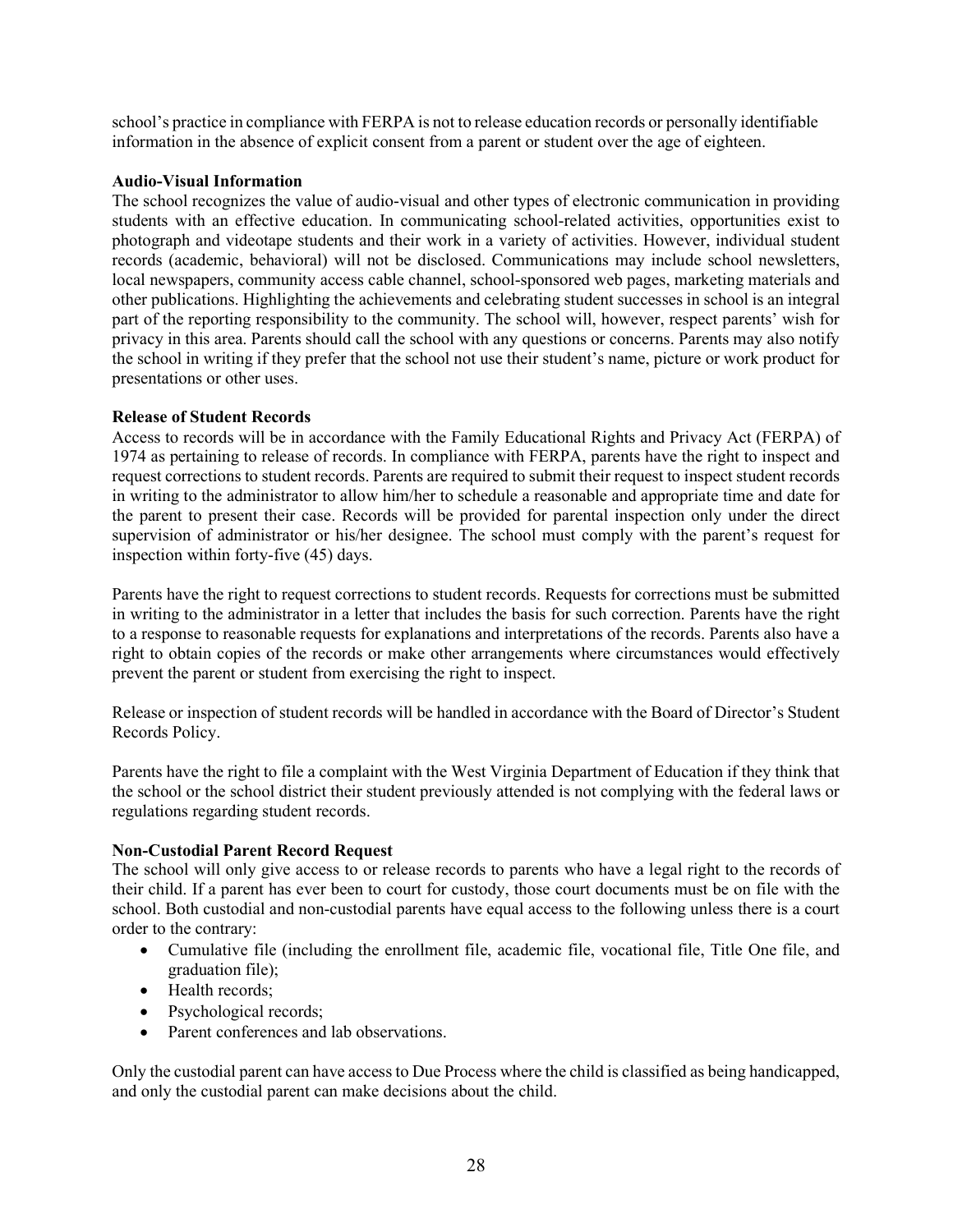The stepparent does not have access to the stepchild's records unless the stepparent has adopted the child, the natural parent has given power of attorney, or the natural parent himself/herself shows the record to the stepparent.

# Protection of Pupil Rights Amendment (PPRA) Notification

#### Description of Intent

The school follows a philosophy of continuous improvement and honest, objective data analysis. This philosophy requires well-planned and sometimes independent research efforts to determine the effectiveness of the school's programs and strategies. From time to time, the school will collect and analyze student performance data and various measures of effectiveness. Families may also be asked to participate in surveys or focus groups. Such research shall always be undertaken ensuring student privacy is protected and in compliance with the PPRA. For example, the names of the student, parent, and family members will not be revealed, and results will only be reported in the aggregate or by sub-groupings of sufficient size so that anonymity of the participants is safeguarded.

# Rights Afforded by the PPRA

The PPRA affords parents of minors' certain rights regarding the school's conduct of surveys, collection and use of information for marketing purposes, and conduct of certain physical exams. These rights include the following:

- The right to provide consent before students are required to submit to a survey that concerns one or more protected areas ("Protected Information Survey") if the survey is funded in whole or in part by a program of the U.S. Department of Education. Protected areas include the following:
	- 1. political affiliations or beliefs of the student or student's parent
	- 2. mental or psychological problems of the student or student's family
	- 3. sexual behavior or attitudes
	- 4. illegal, antisocial, self-incriminating, or demeaning behavior
	- 5. critical appraisals of others with whom respondents have close family relationships
	- 6. legally recognized privileged relationships, such as with lawyers, doctors, or clergy
	- 7. religious practices, affiliations, or beliefs of the student or parent/
	- 8. income, other than as required by law to determine program eligibility
- The right to receive notice and an opportunity to opt a student out of the following:
	- 1. any other Protected Information Survey, regardless of funding
	- 2. any nonemergency, invasive physical exam or screening required as a condition of attendance, administered by the school or its agent, and not necessary to protect the immediate health and safety of a student, except for hearing, vision, or scoliosis screenings, or any physical exam or screening permitted or required under state law
	- 3. activities involving the collection, disclosure, or use of personal information obtained from students for marketing or to sell or otherwise distribute the information to others
- The right to inspection, upon request and before administration or use, of the following:
	- 1. Protected Information Surveys of students
	- 2. instruments used to collect personal information from students for any of the above marketing, sales, or other distribution purposes
	- 3. instructional material used as part of the educational curriculum

# Notification Procedures

The school will work to develop and adopt policies regarding these rights in consultation with parent. The school will also work to plan to protect student privacy in the administration of Protected Information Surveys and the collection, disclosure, or use of personal information for marketing, sales, or other distribution purposes.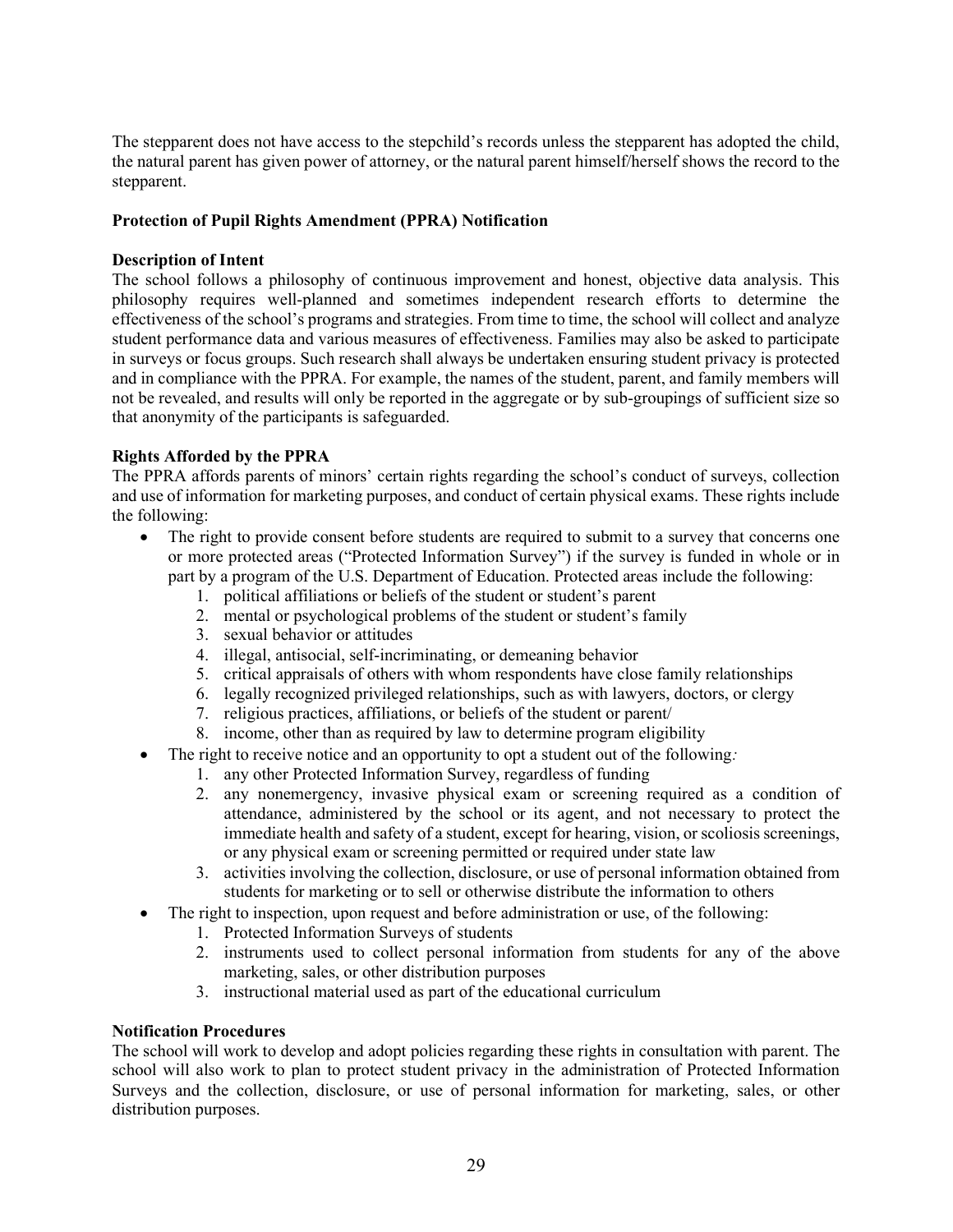The school will directly notify the parent of these policies annually in this PPRA Notice or after any substantive changes. The school will also directly notify by U.S. mail, e-mail, or other reasonably available method, the parents of students who are scheduled to participate in the specific activities or surveys described in this PPRA Notice and will provide an opportunity for the parent to opt students out of participation in the specific activity or survey. The school will make this notification to parents near the beginning of the school year if it has identified the specific or approximate dates of the activities or surveys at that time. For surveys and activities scheduled after the school year starts, the parent will be provided reasonable notification of the planned activities and surveys covered by the PPRA and will be provided an opportunity to opt their students out of such activities and surveys. The parent will also be provided an opportunity to review any pertinent surveys. The following is a list of the specific activities and surveys covered under this requirement:

- collection, disclosure, or use of personal information for marketing, sales, or other distribution
- administration of any Protected Information Survey funded in whole or in part by U.S. Department of Education
- any nonemergency, invasive physical examination, or screening as described above in the Rights Afforded by the PPRA

Where a student is scheduled to participate in these activities, the student will be notified as described above.

# Reporting a Violation

The parent/or student who believes his/her rights have been violated may file a complaint to the following:

Family Policy Compliance Office U.S. Department of Education 400 Maryland Avenue, SW Washington, D.C. 20202-5901

# VIII. Special Populations and At-Risk students

The Student Services team empowers students to overcome academic, social, emotional, mental health or other challenges to ensure students are successful in school and in their community. This holistic approach includes early intervention, social development, support services, and linking families to school and community resources. Student Services team members and teachers work together with families to provide the wrap around supports needed to ensure students are motivated and stay on track for graduation. Blocks of time for remediation and enrichments will be deliberately added into the daily and weekly schedule.

# Gifted Students

Gifted and high ability students will thrive at VPA of West Virginia. Through the placement process, these learners will be provided the most appropriate curriculum, pacing and teaching approaches from day one. Teachers will work closely with the parent/guardian and the Accel curriculum team to ensure a steady flow of enrichment activities for students working above grade level. Students will further benefit from the advantages of virtual gifted education as they will be able to work at their own pace without the restraints of traditional school classroom pacing.

# English Language Learners

The Virtual Preparatory Academy of West Virginia will meet the needs of English Language Learners as required by State and Federal law by increasing the English language proficiency (ELP) and academic language proficiency in content-area subject matter. The school will seek to employ teachers with the teaching ESL endorsement will serve as the English learners' Teacher of Record. The ELL teacher-tostudent ratio is set at 1:20 in the school budget.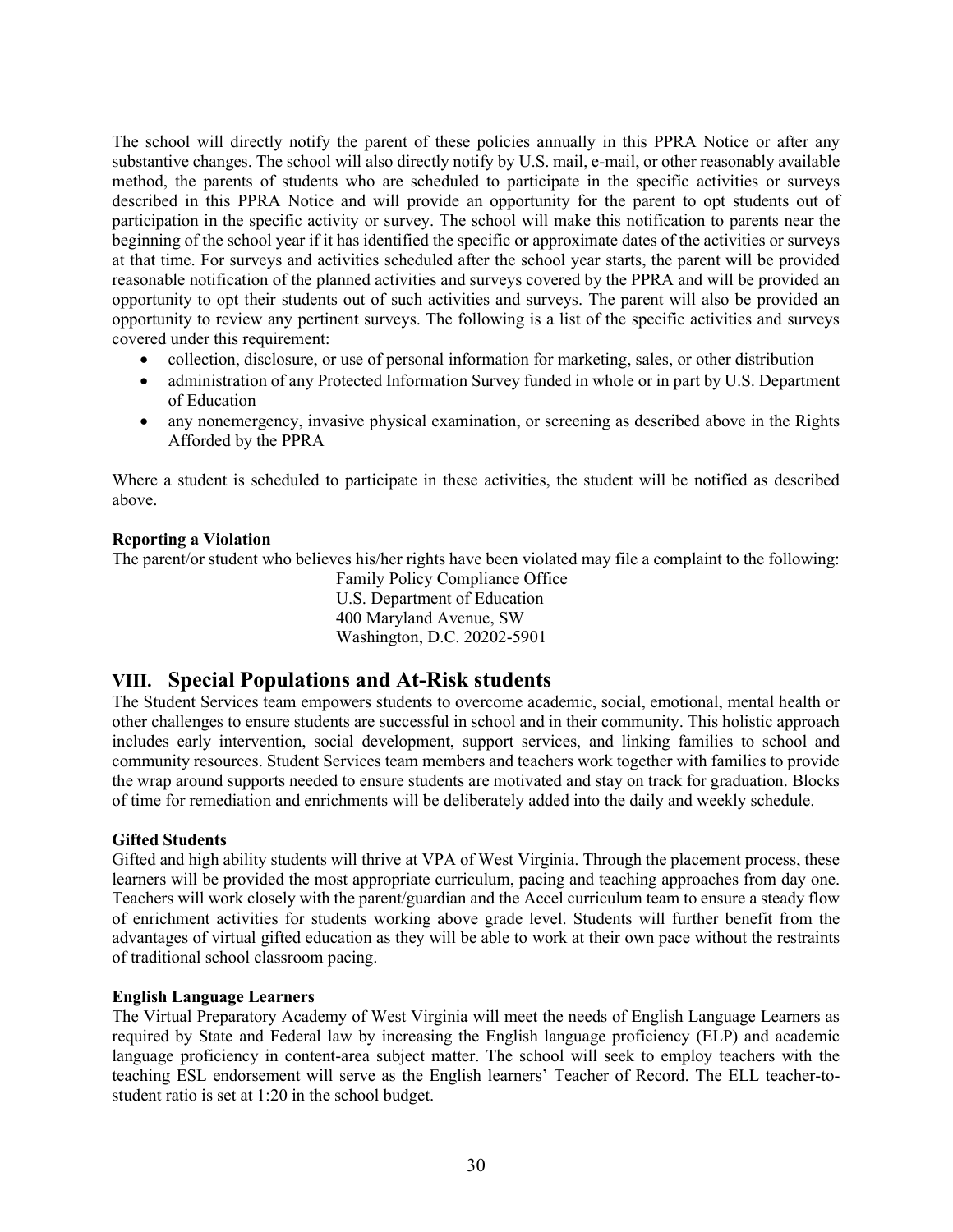All English Learners in the Virtual Preparatory Academy of West Virginia will have a learning plan per state guidance, and the plan will be implemented with fidelity by all teachers and staff who work with the student. The learning plan will detail strategies, instructional and assessment accommodations, modifications, goals for the student, and results on the state and local assessment data. The learning plan will be updated annually or earlier if needed to reflect the student's language proficiency growth.

The English Learner Plan will:

- Be aligned to state academic content standards for the appropriate grade level of the ELs;
- Include EL instruction delivered by properly certified teachers who hold a West Virginia ESL endorsement certificate or who are working in conjunction with ESL endorsed teachers.
- Provide equitable access to content for ELs at all language proficiency levels by providing research-based bilingual or sheltered instruction with fidelity; and
- Not limit the enrollment of ELs in any course or academic program for which they would otherwise be eligible.

EL students will be monitored for their progress throughout the school year and assessed annually using the English Language Proficiency Assessment for the 21st Century (ELPA21) assessments. Students who meet West Virginia's exit criteria on that assessment will be reclassified and exit EL services but be monitored per state guidelines for the next two years.

The EL program will be reviewed annually based on local and state data of English Learners and the general student population and other overlapping subgroups such as special education and free and reduced lunch eligible students. The annual review will include looking at data regarding equitable representation, academic achievement, elementary and secondary programming, professional learning and teacher capacity, family engagement, and resource allocation.

# IX. Child Find

# Student Identification and Child Find

VPA of West Virginia will develop and implement written policies and a variety of procedures to ensure the location, identification, and evaluation of students who are in need special education and related services. As a statewide charter school, VPA of West Virginia understands that its child-find responsibilities extend throughout the state, and that those responsibilities will overlap with those of school districts around the state, as well. Accordingly, VPA of West Virginia will utilize a variety of community outreach procedures available in a primarily online format to reach families across the state who suspect their child may be eligible for special education services. These procedures may include social media outreach, postings on the VPA of West Virginia website, site-based postings, and outreach to community organizations, home-school populations, and private school populations throughout the state. School administration will ensure that all staff are appropriately trained in these policies and procedures and that they receive appropriate support. School administration and other school staff will also ensure that parents/guardians are aware of the process for determining if a student is eligible for special education and how to initiate and participate in the process.

# Screening

School staff will be identified for participation in the Multi-Tiered Systems of Support/Response to Intervention and Instruction (MTSS/RtII) Team, including a special education staff member. The special education staff member will provide guidance to the team on specific instructional and behavioral interventions for students. The team will ensure that students who are not responding adequately to the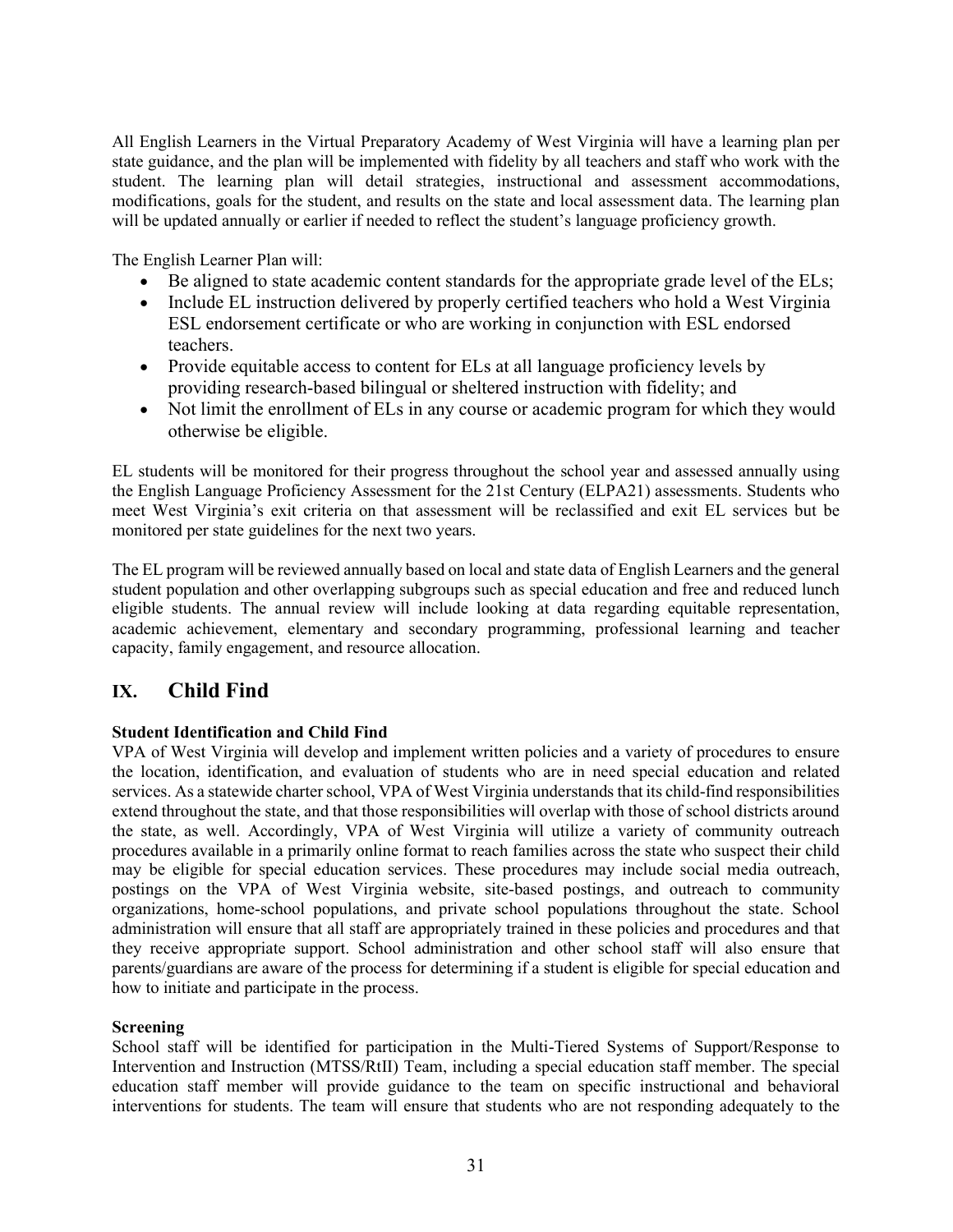established interventions are referred for a special education evaluation in a timely manner, engaging the parent/guardian in the process. The team will verify that the struggling student has received appropriate instruction and that the student's difficulties are not related to Limited English Proficiency or, if they are, identify appropriate support. Data related to academic achievement, behavior concerns, intervention results, and academic progress will also be reviewed by the team.

# Pre-Referral/Referral/Initial Evaluation/Eligibility

Students may be referred for special education evaluation by their parent/guardian, teacher, or the Student Support Team (SST). The team, consisting of general education teachers, special education staff, and school administrators will regularly review data on students that are not progressing as expected. The SST will consult with the parent/guardians and address struggling students' needs through the MTSS/RtII process. The teacher will implement and document interventions and the student's response to interventions. If a student is referred for an evaluation, the students' response to MTSS/RtII efforts are used as one data metric in the determination of special education eligibility. These interventions will not be used to delay or deny a parent/guardian-requested special education evaluation. A student's eligibility for special education and related services will be determined through assessments administered by a school psychologist, classroom data, review of records and parent and teacher input.

# Allowing for Differences in English Language Skills and Ethnic Background

Evaluations must consider the child's English language skills and ethnic background to ensure that the testing and evaluation will be equitable for children of any race or culture. Tests will be given in the native language or mode of communication that is most likely to give accurate information on what the child knows and can do academically, developmentally, and functionally, unless it is clearly not feasible. Upon enrollment in VPA of West Virginia the parent/guardian will complete a Language Preference Form to ensure communication and assessments are delivered in the student/family's native language.

# Instructional Programming

Students enrolled in VPA of West Virginia will receive a Free and Appropriate Public Education in the Least Restrictive Environment to the maximum extent possible.

Students determined in need of itinerant or supplemental level of support will access the general education curriculum with adaptations and modifications as outlined in their IEP in the general education classroom with their typical peers. Special education and general education teachers will collaborate to make necessary adaptations and modifications. Students may receive more intense instruction in small groups (with or without general education peers) or one-on-one sessions, depending on the specific needs of the student and as described in the student's IEP. Students that qualify for the alternative state assessment, West Virginia Alternative Summative Assessment (WVASA), will utilize a comprehensive program using an alternative curriculum which will include core content, social skills instruction and daily living skills based on individual needs. Instruction will follow the West Virginia Alternate Academic Achievement Standards.

Alternative placements are considered when current educational environment is no longer meeting the needs of the student and the IEP team determines that a student needs more intensive supports and programming. Alternative placements can include center-based programs, approved private placements and/or home and hospital instruction.

# Assistive Technology (AT)

Assistive Technology is any sort of device that helps those with disabilities have equal access to the curriculum. These tools might include recording devices, closed captioning, personal listening devices and special keyboards. If the case conference committee determines that a student needs any assistive technology devices or services, VPA of West Virginia will provide – at no extra cost to the family - the requisite AT, including any item, piece of equipment, or product system, whether acquired commercially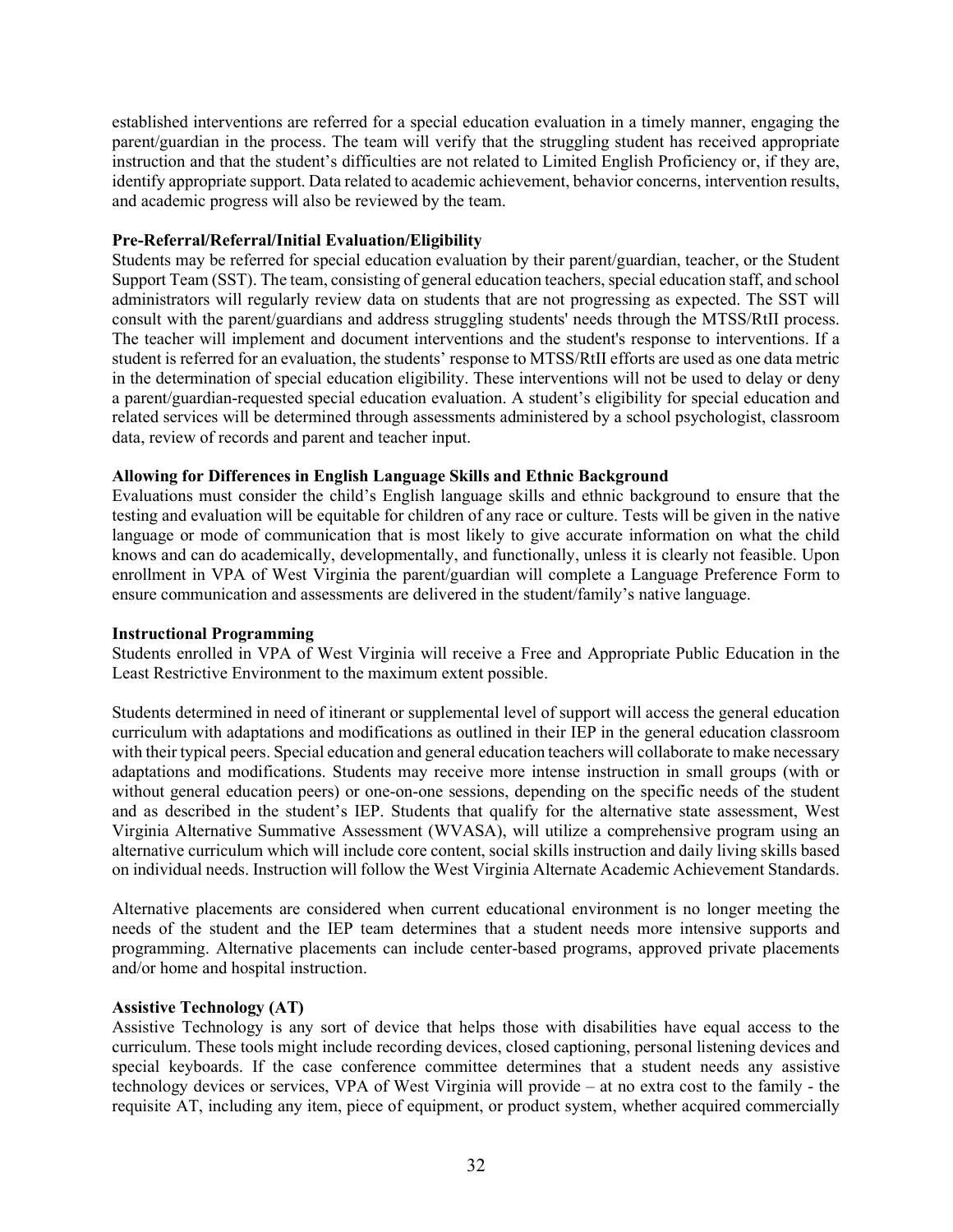off the shelf, modified or customized. Students have access to screen readers, text readers, dictation and word prediction software, large monitors, alternative keyboards and mice, and other AT as specified in the students' IEP. Transition The IEP team will develop a transition plan that will be in effect when the student enters 9th grade, becomes 14 years of age, or earlier if the IEP team determines it appropriate. The transition plan will prepare the student to move from school to post-school activities including post-secondary education, vocational education, or adult education independent or supported employment and, when appropriate, independent living skills or community participation. The student will be invited to join and participate in the IEP meeting.

# Progress Monitoring

Student progress on annual goals and objectives will be monitored regularly using a variety of assessments and reports. The data will be summarized and provided to the parent/guardian quarterly throughout the school year unless the case conference committee agrees upon more frequent updates. Data collection tools may include rubric scores, curriculum-based assessments, tests, portfolios, or fluency probes. Data may also be accumulated during small group or one on one instruction. Teachers will collect and analyze the data bi-weekly to ensure the student is on track to meet the goal by the annual IEP due date. If the student is not making expected progress on the annual goals or objectives, instructional adjustments will be made accordingly to increase progress, such as increased repetition opportunities or the re- teaching of critical skills. Related service goals will also be regularly monitored, and a summary included in the quarterly report provided to the parent guardian.

# Disproportionality

VPA of West Virginia will collect and examine data regularly to ensure disproportionality is not evident in the areas of identification, academic settings and placements, and disciplinary measures. In addition to cultural sensitivity and awareness training, the following practices will be implemented to ensure students are found eligible for special education services without unjust bias:

- Evaluations will be administered by trained and licensed personnel
- More than one single measure or assessment will be used to determine a disability
- Evaluations will not be discriminatory or racially/culturally biased
- Evaluations will take into consideration the child's English language skills, including ethnic background Evaluations will be administered in the child's native language, or mode of communication If there is any evidence of disproportionality, the school will review, and revise if needed, all procedures and policies that may be contributing.

# X. Complaint Procedure

The Virtual Preparatory Academy of West Virginia (VPA) is committed to fostering and achieving student/ family satisfaction. The Virtual Preparatory Academy of West Virginia does not discriminate based on a protected class including but not limited to race, color, national origin, age, religion, disability or sex (including sexual stereotype nonconformity), in the programs or activities which it operates or the employment therein or admission thereto. The school strictly adheres to all non-discrimination and antiharassment laws and does not tolerate acts of harassment.

The following procedure ensures that student/family grievances are addressed fairly by the appropriate people in a timely manner. VPA of West Virginia has designated several staff members as coordinators of non-discrimination and anti-harassment. The coordinators are responsible for monitoring and ensuring compliance with all non-discrimination and anti- harassment law. The coordinators shall document all reports of discrimination or harassment and establish a protocol for recordkeeping.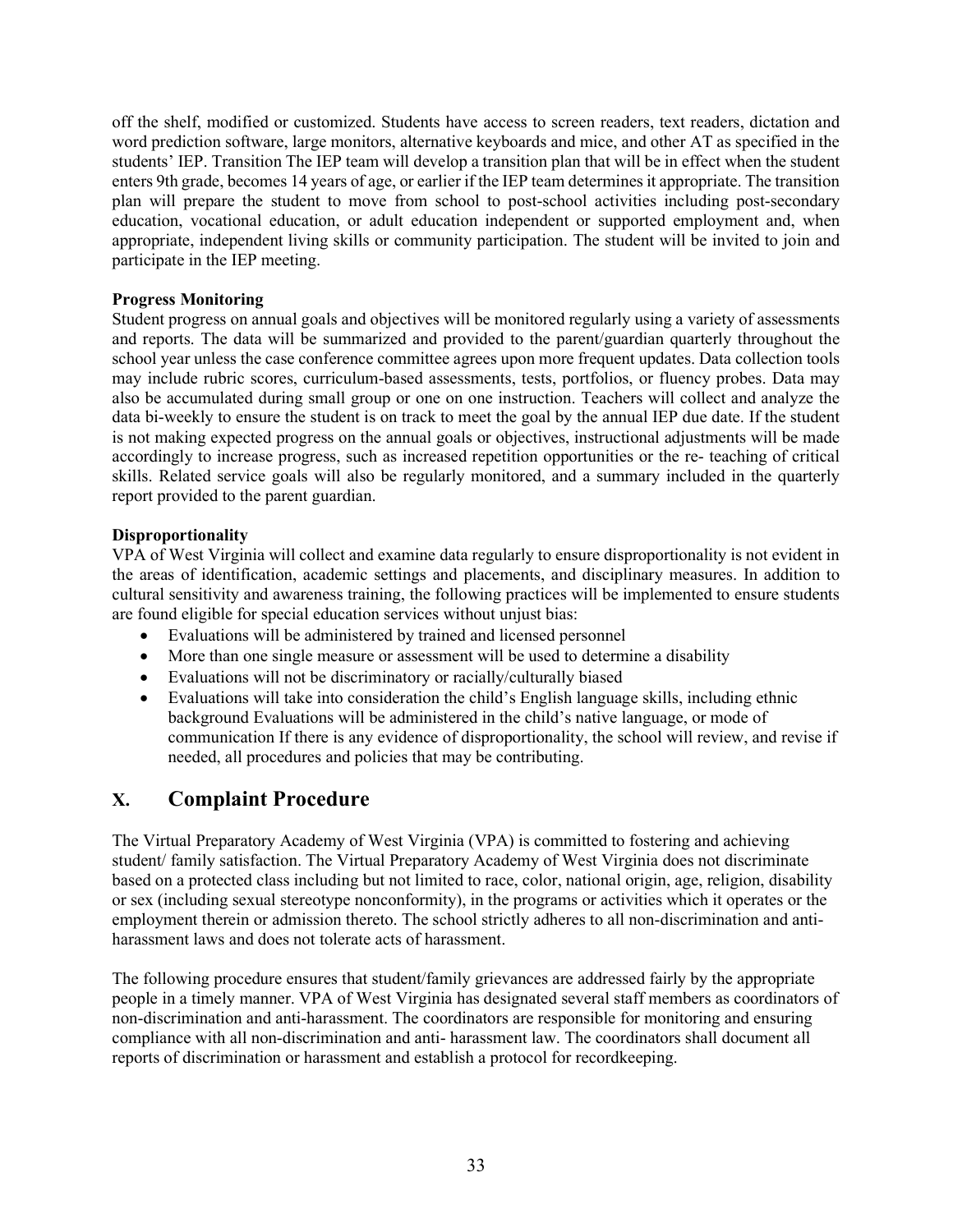Step 1: The student and parent(s), custodian(s), or legal guardian(s) should address in writing any concern or grievance to the Head of School. The Head of School will respond within ten (10) working days. If the concern or grievance is not resolved by the Head of School, the parent(s), custodian(s), or legal guardian(s) may request a meeting (via phone or in person) with the Head of School to discuss the concern or grievance. The meeting request must be in writing. The Head of School shall investigate and respond within ten (10) working days. The Head of School contact information is in the school handbook and is listed in the Help section on the school's AMP learning system.

Step 2: If the family's concern is not resolved at the meeting with the Head of School, the family may file a complaint with the Virtual Preparatory Academy of West Virginia Board of Directors, and they will attempt to resolve the issue. To be consistent with the follow-up timeline of the Head of School, the Board President or designee will meet with the parent within ten days. A meeting will be scheduled virtually, by phone or in person that will include the parent, Board President/designee, Head of School, Principal, teacher and/or student if applicable. The Board of Directors contact information will be available in the school handbook and website.

Step 3: If the Virtual Preparatory Academy of West Virginia governing board does not resolve the situation, the family may file a complaint with the West Virginia Professional State Charter School Board.

# XI. Non-Discrimination and Title IX/ Section 504 Notice

The school does not discriminate on the basis of religion, race, color, ethnicity, national origin, gender, sexual orientation, economic status, homelessness, or disability in its programs and activities.

All employees shall report to the Title IX coordinator at any time the employee has notice of sexual harassment, including allegations of sexual harassment.

The following have been designated to handle inquiries regarding non-discrimination policies and can advise parents on the specific civil rights grievance procedure.

Title IX Coordinator

ACCEL Schools Vice President of Operations 4700 Rockside Road Suite #345 Independence, OH 44131 216-583-5095

Section 504 Coordinator

ACCEL Schools Vice President of Operations 4700 Rockside Road Suite #345 Independence, OH 44131 216-583-5095

# XII. Homeless Policy

The school provides an educational environment that treats all students equally. Every homeless student shall have access to the same free and appropriate educational opportunities as students who are not homeless. Accordingly, the School will enroll each homeless student in the school determined to be in the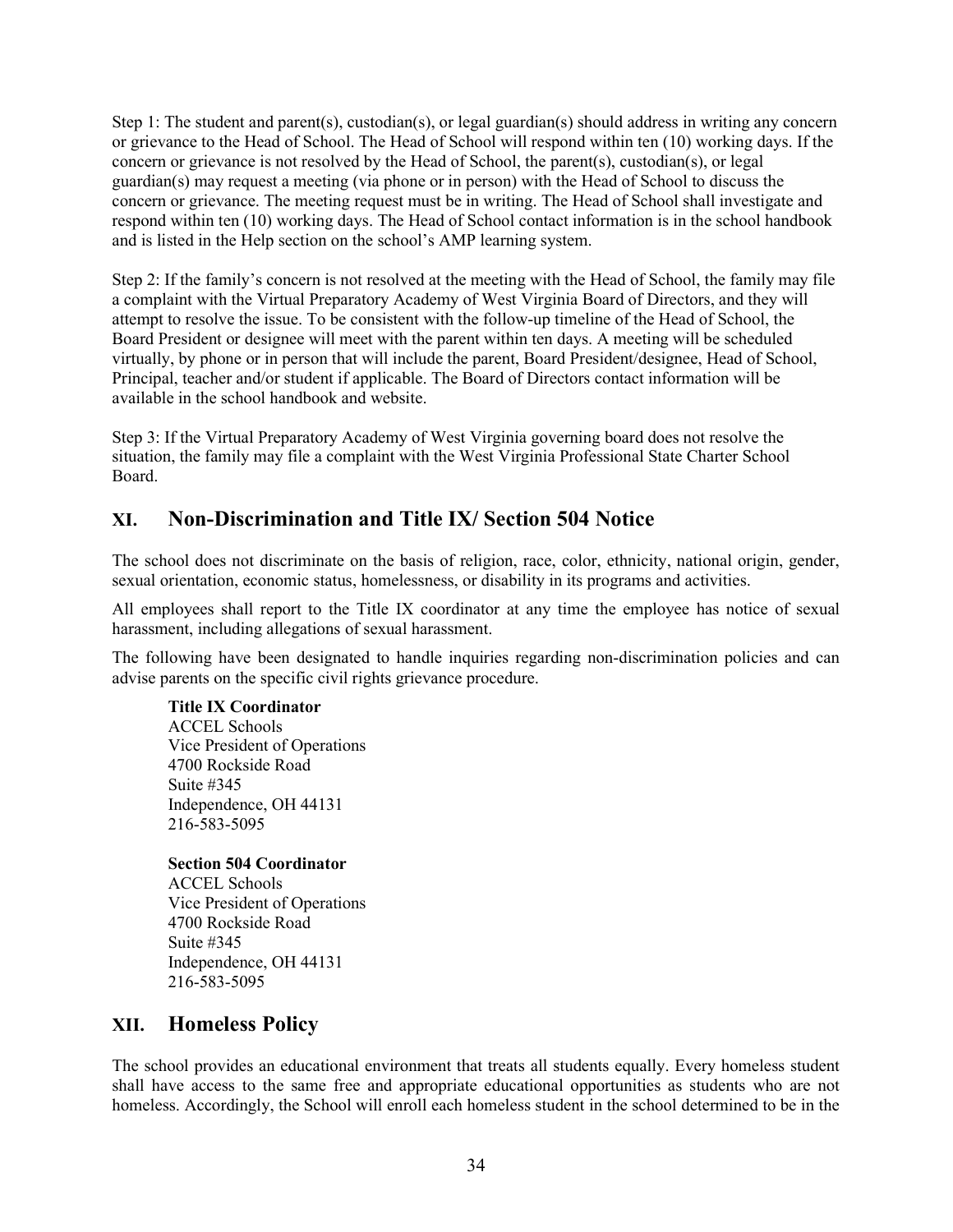student's best interest. This commitment to the educational rights of homeless or unaccompanied youth applies to all services, programs, and activities provided or made available. The school shall fully comply with McKinney-Vento Homeless Assistance Act.

The school shall designate a staff member to be the school liaison for homeless students ("School Liaison"). The school shall display the contact information for the School Liaison in the building. Homeless issue awareness training shall be provided to all staff members. All questions and concerns of the staff members should be referred to the School Liaison.

The School Liaison for Homeless Students shall ensure that the parent or guardian of a homeless student and any unaccompanied youth is:

- Assisted in accessing transportation to the selected school
- Provided assistance in exercising the right to attend the school of his/her choice
- Serviced without being labeled as homeless by school personnel
- Provided the information in this policy in a manner and form understandable to the parent or guardian, and if necessary, in the native language of the parent or guardian
- Assisted in the Dispute Resolution process as outlined herein

# Eligibility:

A student may be considered eligible for services as a "Homeless Child" under the McKinney-Vento Homeless Assistance Act if he or she is presently living:

- With other persons due to loss of housing, economic hardship, or a similar reason (sometimes referred to as "doubling up")
- In a shelter, temporary shared housing, or transitional living program
- In emergency or transitional shelters
- In a hotel/motel, campground, or similar situation due to lack of alternatives
- At a bus or train station, park, car, or abandoned building, public spaces, substandard housing
- In a temporary or transitional foster care placement or awaiting placement
- Abandonment in hospitals
- A primary nighttime residence that is a public or private place not designed for, or ordinarily used as, a regular sleeping accommodation for human beings
- Migratory students

Placement: The School shall make school placement determinations based on the best interest of the student. To the extent feasible, homeless students are kept in the school of origin unless doing so is contrary to the wishes of the student's parent or guardian or otherwise not in the best interest of the student.

To the extent feasible, the school shall comply with a request made by parents regarding school placement regardless of whether the student lives with the homeless parents or is temporarily residing elsewhere.

Immediate Enrollment: Should a dispute arise over eligibility, school selection, or enrollment the dispute resolution procedures shall be followed as provided herein and the student shall be immediately enrolled during the pendency of the dispute and all appeals. Proof of residence, birth certificate, immunization records, and other documentation cannot serve as a barrier to enrollment in a school.

School Selection: The eligible student has the right to select from the following schools: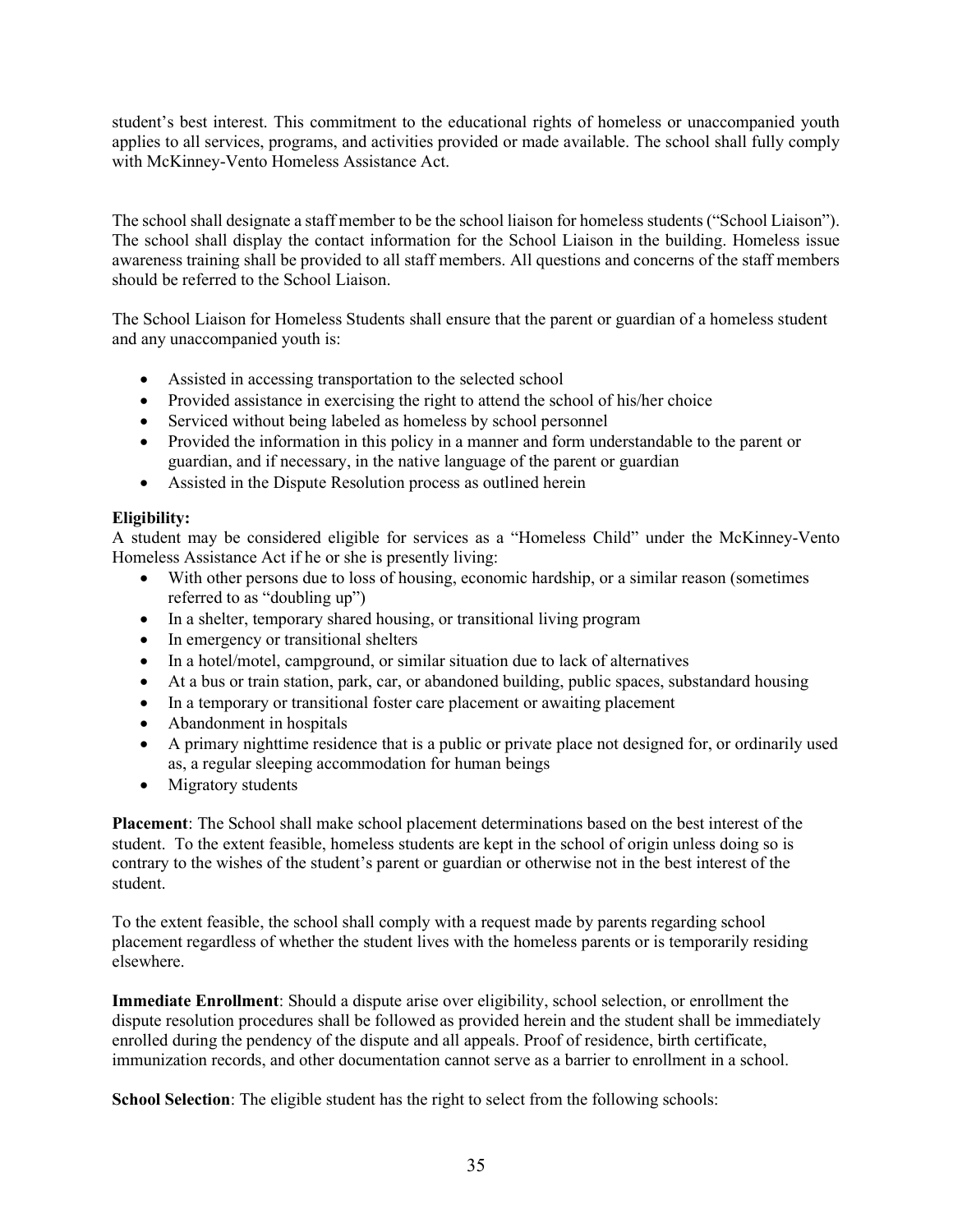- The school he/she attended when permanently housed (School of Origin)
- The school in which he/she was last enrolled (School of Origin)
- The school in the attendance area in which he/she currently resides (School of Residency)

Participation in Programs: Eligible students have a right to access all the school's programs and services on the same basis as all other students, including special education, and any extra-curricular activities.

Dispute Resolution: The student, parent or guardian has the right to appeal any School determination of eligibility, school selection, or enrollment. The School Liaison will guide the student, parent, or guardian through the entire dispute resolution process. The School Liaison will assist in both the local and statelevel appeals process, if necessary. This includes recording evidence that will be used to write an appeal if a parent, guardian, or unaccompanied youth cannot do so by him or herself and providing access to School materials, such as copiers and fax machines.

Should a dispute arise over eligibility, school selection, or enrollment in a school the following procedure is to be followed:

- 1. The school shall immediately enroll the child/unaccompanied youth in the school in which he/she is seeking enrollment, pending resolution of the dispute, including all appeals. Enrollment for these purposes is defined as attending classes and participating fully in school activities.
- 2. Upon determination of eligibility, enrollment, or school selection, the school will provide a written explanation of any decisions made to parents, guardians, or unaccompanied youth. The school should use capture all relevant information. Regardless of what form is used, the written explanation should be easy to understand and free of jargon. When appropriate, the school will translate the decision into the recipient's dominant language. At a minimum, the written explanation of how the school reached its decision regarding eligibility, school selection, or enrollment will include:
	- A description of the action that the school proposed or refused
	- An explanation of why the school proposed or refused the action
	- A description of any other options the school considered
	- The reasons why the school rejected any other options

• A description of any other factors relevant to the school's decision and information related to the eligibility or best interest determination. (This includes the facts, witnesses and evidence relied upon and their sources.)

• Appropriate timelines to ensure any relevant deadlines are met

• Contact information for the school liaison and state homeless education coordinator and a brief description of their roles

• Notice to the recipient of their right to file an appeal, including step-by-step instructions of how to file an appeal

- 3. The school will refer the student, parent or guardian to the School Liaison who will initiate the dispute resolution process as quickly as possible. The Liaison will make sure that the school follows the dispute resolution process. The Liaison also must ensure that unaccompanied youth receive the same rights to appeal the school's eligibility, school selection or enrollment decision as parents and guardians. The role of the Liaison is to assist the student, parent, or guardian through the duration of the dispute resolution process. The process will be open and transparent among those involved.
- 4. Following an appeal at the school level, if the student, parent, or guardian still disagrees with the determination, they may appeal to the West Virginia Department of Education. The School Liaison will forward all written documentation and related documents to the state coordinator for Homeless Education at the West Virginia Department of Education. The School Liaison may use Attachment 2 to help capture all relevant information. Upon receipt of any requested documentation, the state coordinator for Homeless Education will investigate the dispute and request applicable documentation. The West Virginia Department of Education will decide within 15 school days from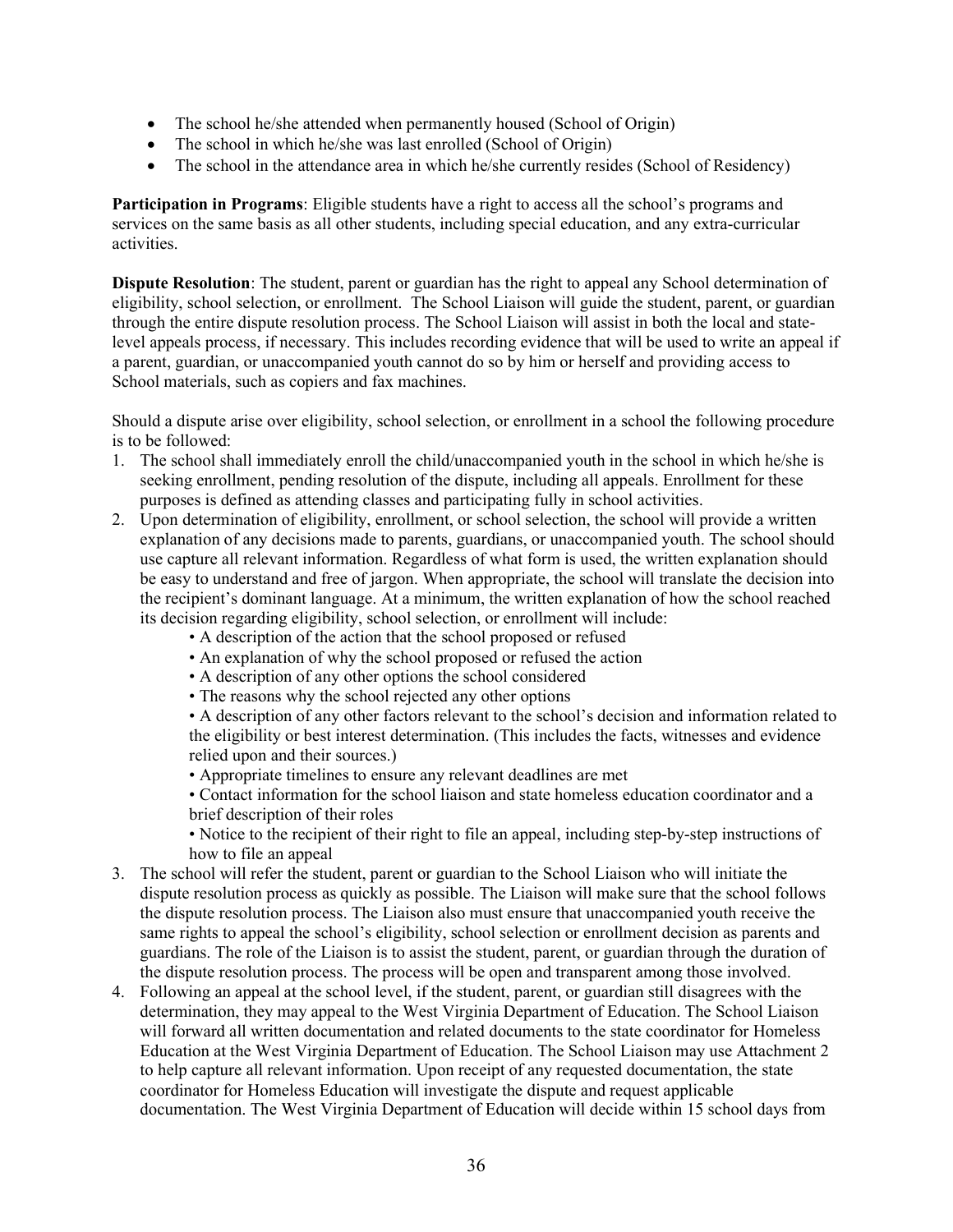the receipt of all necessary materials. The Department will provide the final decision to the school superintendent, building principal, School Liaison, and parent, guardian, or unaccompanied youth. All parties must immediately adhere to the final determination.

Disclaimer: Parent-Student Handbook is based in significant part on policies contained in the Board Policy Manual adopted by the Board of Directors. Those Board Policies are incorporated by reference into the provisions of this Handbook. The Policies are periodically updated in response to changes in the law and other circumstances. Therefore, there may have been changes to the policies provided in this Handbook since it was printed and disseminated. If anything in this Parent-Student Handbook conflicts with a Board Policy, the Board Policy Manual shall supersede the Parent-Student Handbook. If you have questions or would like more information about a specific policy or document, contact the school principal.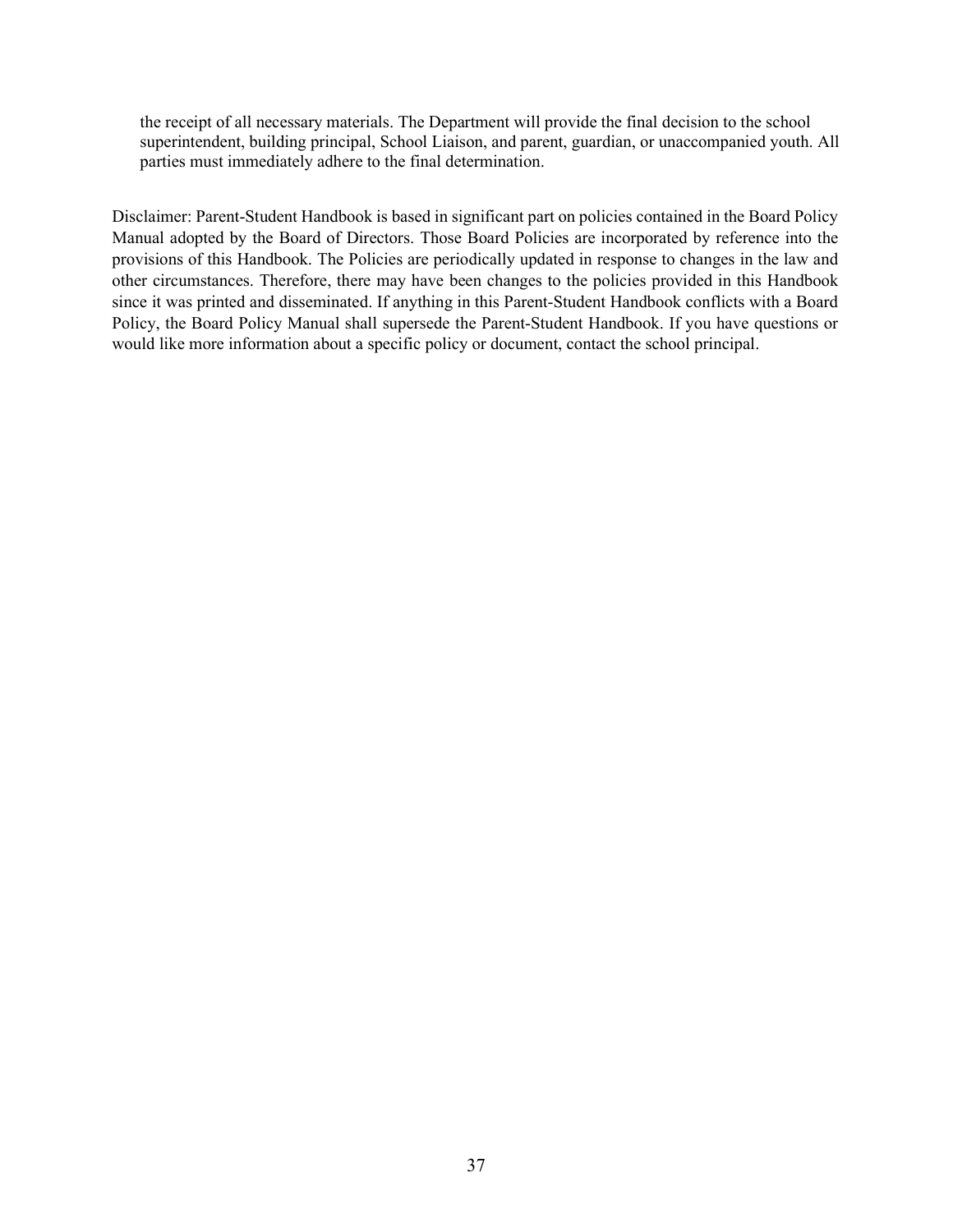

# Parent/Student Handbook Contract 2022-2023

Student's Name: \_\_\_\_\_\_\_\_\_\_\_\_\_\_\_\_\_\_\_\_\_\_\_\_\_\_\_\_\_\_\_\_\_\_\_ Grade: \_\_\_\_\_ PRINT

Parent's/Guardian's Name:

PRINT

We have read and understand all the information contained in this manual including student code of conduct, internet usage policy and related policies. We agree to abide by and support the school's policies and code of Conduct in the Parent – Student Handbook and all policies included in the Board of Director's Board Policy Manual.

 $\mathcal{L}_\mathcal{L} = \{ \mathcal{L}_\mathcal{L} = \{ \mathcal{L}_\mathcal{L} = \{ \mathcal{L}_\mathcal{L} = \{ \mathcal{L}_\mathcal{L} = \{ \mathcal{L}_\mathcal{L} = \{ \mathcal{L}_\mathcal{L} = \{ \mathcal{L}_\mathcal{L} = \{ \mathcal{L}_\mathcal{L} = \{ \mathcal{L}_\mathcal{L} = \{ \mathcal{L}_\mathcal{L} = \{ \mathcal{L}_\mathcal{L} = \{ \mathcal{L}_\mathcal{L} = \{ \mathcal{L}_\mathcal{L} = \{ \mathcal{L}_\mathcal{$ 

 $\mathcal{L}_\mathcal{L} = \{ \mathcal{L}_\mathcal{L} = \{ \mathcal{L}_\mathcal{L} = \{ \mathcal{L}_\mathcal{L} = \{ \mathcal{L}_\mathcal{L} = \{ \mathcal{L}_\mathcal{L} = \{ \mathcal{L}_\mathcal{L} = \{ \mathcal{L}_\mathcal{L} = \{ \mathcal{L}_\mathcal{L} = \{ \mathcal{L}_\mathcal{L} = \{ \mathcal{L}_\mathcal{L} = \{ \mathcal{L}_\mathcal{L} = \{ \mathcal{L}_\mathcal{L} = \{ \mathcal{L}_\mathcal{L} = \{ \mathcal{L}_\mathcal{$ 

Agreed to by:

| Student's Signature: | Date: |
|----------------------|-------|
|----------------------|-------|

Parent / Guardian's Signature: Date: Date:

Please return signed form to school Office.

This agreement will be placed into the student's file.